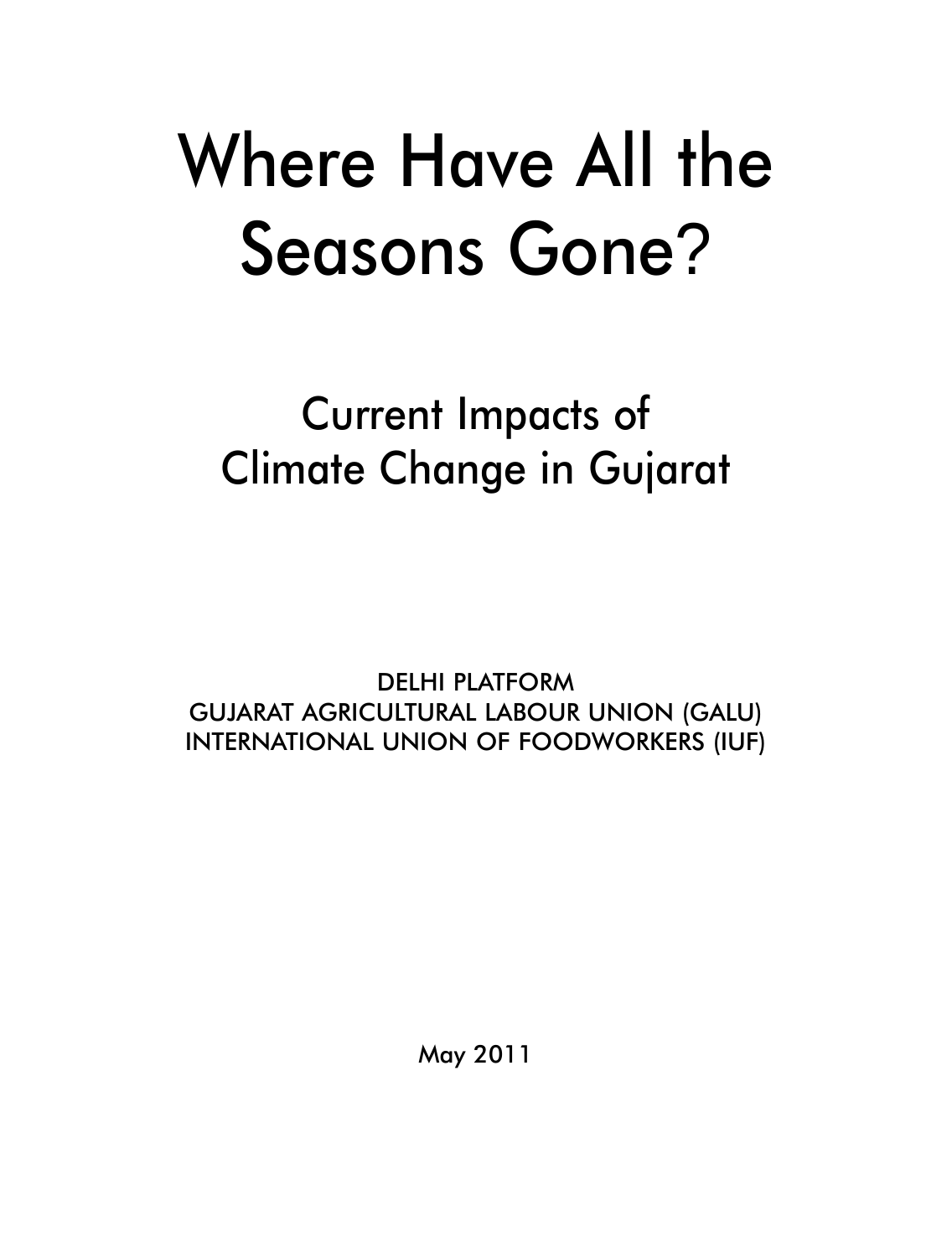**Suggested Contribution**: Rs 40

Published By:

#### **Delhi Platform Gujarat Agricultural Labour Union (GALU) International Union of Foodworkers (IUF)**

For copies: K-161/1, Gujjar Dairy, Upper Ground Floor, Gautam Nagar, New Delhi 110049 Email: delhiplatform@gmail.com

Printed at: Gaur Arts, Mob.: 9873037224, Email: anujgaur81@gmail.com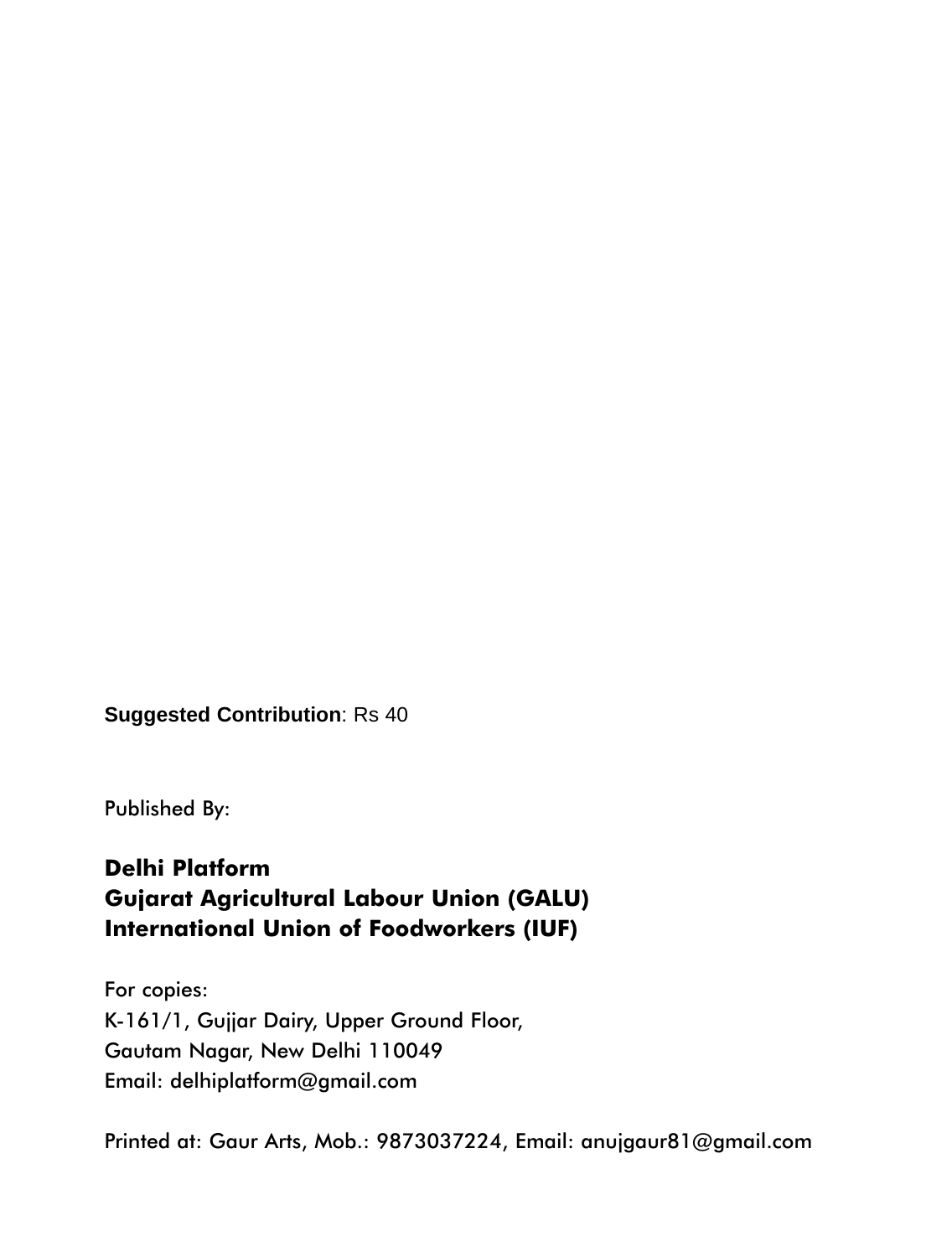### **Contents**

| Summary of the Report |                                                                           | 4  |
|-----------------------|---------------------------------------------------------------------------|----|
| Introduction          |                                                                           | 7  |
| <b>CHAPTER I:</b>     | Climate Change in Gujarat and Climate Science                             | 9  |
| <b>CHAPTER 2:</b>     | Understanding the Agrarian Structure                                      | 15 |
| <b>CHAPTER 3:</b>     | Differential Impacts of Climate Change in Northern<br>and Eastern Gujarat | 26 |
| <b>CHAPTER 4:</b>     | Impacts of Climate Change on Agricultural Labour                          | 36 |
| <b>CHAPTER 5:</b>     | What Might Be the Way Ahead?                                              | 41 |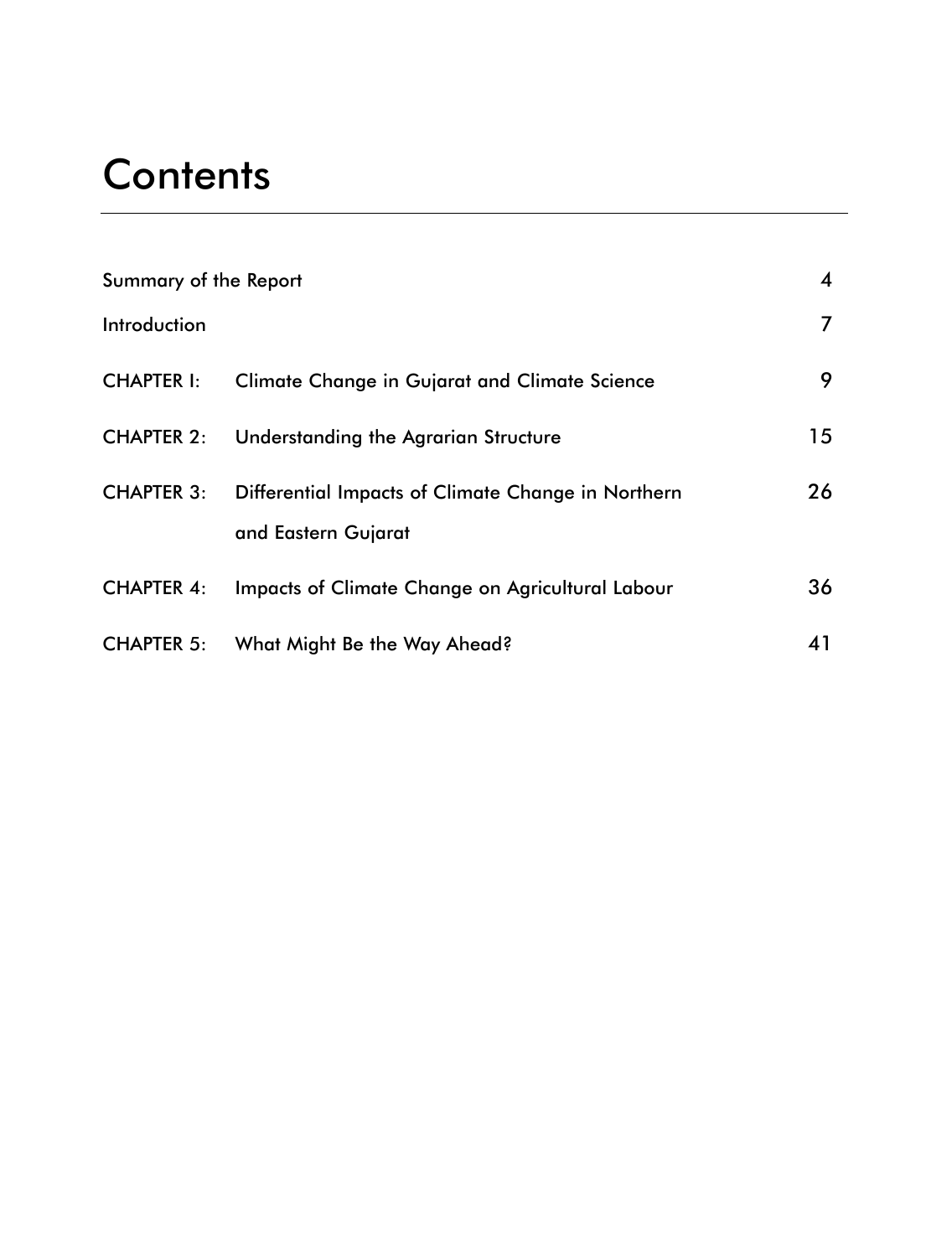Global warming has finally begun to get the attention of the world in the last few years, though a sense of urgency and a commensurate response is still lacking where it is needed most. With that, there has been a plethora of attempts to study and analyze it at the macro level. However, there has been a relative lack of detailed studies of the impacts on the ground, particularly in India. We need to understand better how people across gender, caste and class divides in different regions and ecosystems are being impacted by climate change; if and how they are responding; and which responses are effective and which are not. Many players need to take part in efforts in this direction, because to address the issues meaningfully, participatory response, at the local, regional, as well as the global level, is essential.

This report reveals the already considerable impacts of global warming on small and marginal farmers, and on agricultural labour in northern and eastern Gujarat. A joint team comprising activists of Delhi Platform, of the International Union of Foodworkers (IUF), along with the Gujarat Agricultural Labour Union (GALU), Bandhkaam Mazdoor Sanghatan and Disha, visited villages in Banaskantha and Sabarkantha districts in northern Gujarat and the predominantly adivasi Dahod and Panchmahal districts in eastern Gujarat in late-November, early December 2010. This report is based on our conversations with residents in villages there; discussions with activists; interactions with those knowledgeable about Gujarat's social structure, agriculture and water systems; and on relevant primary data and secondary literature.

Residents in villages told us about a range of climate change effects in recent years (presented in chapter 1). These date back from about half a decade to a slightly longer 15-20 years. They include a rise in winter temperature and a consequent loss of dew (atmospheric moisture) for the winter crops; irregularity in rainfall; delays in the main southwest monsoon and a decline in rains in June; more intense rainfall events, a lot of rain in fewer days; patchiness in rainfall over a region; and a rise in summer temperatures and heat. Many of these reported changes are in keeping with changes elsewhere in India; some, such as the loss of dew, we were hearing for the first time. Secondly, whereas people in villages had expectedly a clear idea of changes in rainfall and other climatic patterns, there was very little awareness about why it was happening or that global warming caused by human activity was to blame.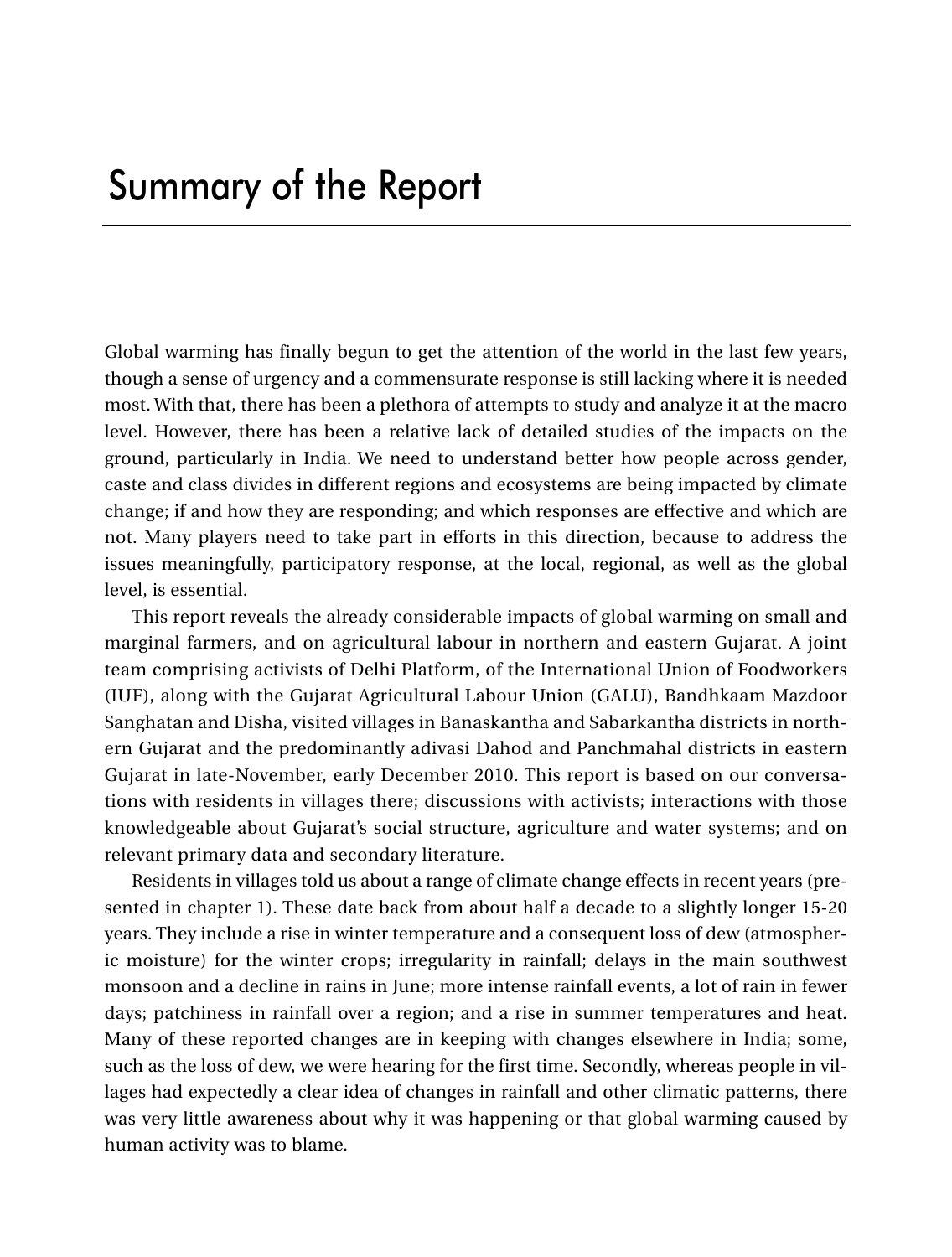The **impacts** of climate change on small and marginal farmers (chapter 3) have been varied:

- a. Warmer winters have meant reduced moisture for their winter crops, maize, wheat, tuar dal, etc, due to the absence of dew, resulting in sharply reduced yields or farmers even having to leave their lands fallow. Those without access to well water in eastern Gujarat are particularly hard-hit by this, and they typically tend to be from the poorest households.
- b. Warmer winters are also resulting in the increased incidence of pest attacks in both regions. Consequently, farmers are being forced to incur a further burden of higher input/pesticide costs.
- c. Irregular rainfall events are harming agriculture in different ways. For instance, the production of cotton and other crops such as groundnut and potato was devastated in 2010-2011 due to excessively and unprecedented rains until late November. These extensive rains, very likely caused by climate change, extended for hundreds of kilometres beyond Gujarat, to southern Karnataka, Andhra Pradesh, Maharashtra, Rajasthan, etc.
- d. The extraction of groundwater by farmers has accentuated greatly with the increasing cultivation of market-driven cash and water-intensive crops, and by climate change. This has resulted in a sharp fall in the water table, particularly in northern Gujarat. As this intensifies, it has serious implications for the farm economy generally, and in particular for poorer farmers directly and landless labour indirectly through the reduced demand for labour.
- e. Milk production which is central to household economies, particularly among poor households, both in eastern Gujarat but particularly in Banaskantha and Sabarkantha – is getting hit due to thermal heat stress faced by local and hybrid cow breeds. The availability of fodder, free or at least inexpensively, has diminished, putting more pressure on households least able to cope with it. This also affects the fat content in the milk, thereby reducing the price at which milk can be sold.
- f. Food security of the poorest households have begun to get hit as yields of food crops such as maize, wheat and pulses have begun to suffer, wiping out possible short-term gains from Green Revolution strategies.

Our visit reconfirmed our long-held view that the impacts of global warming are being felt most by those least responsible for it. For small and marginal farmers, crop failure due to climate change can be a disaster and can plunge them into a cycle of debt, or into forced migration to factories or construction work in western and south Gujarat. For sharecroppers (*bataidars*) and agricultural workers in Gujarat (and elsewhere in India), the impacts of climate change (discussed in chapter 4) means a serious loss of work and wages. In North Gujarat for instance, the damage to the cotton crop meant a loss of about 30-40 days' work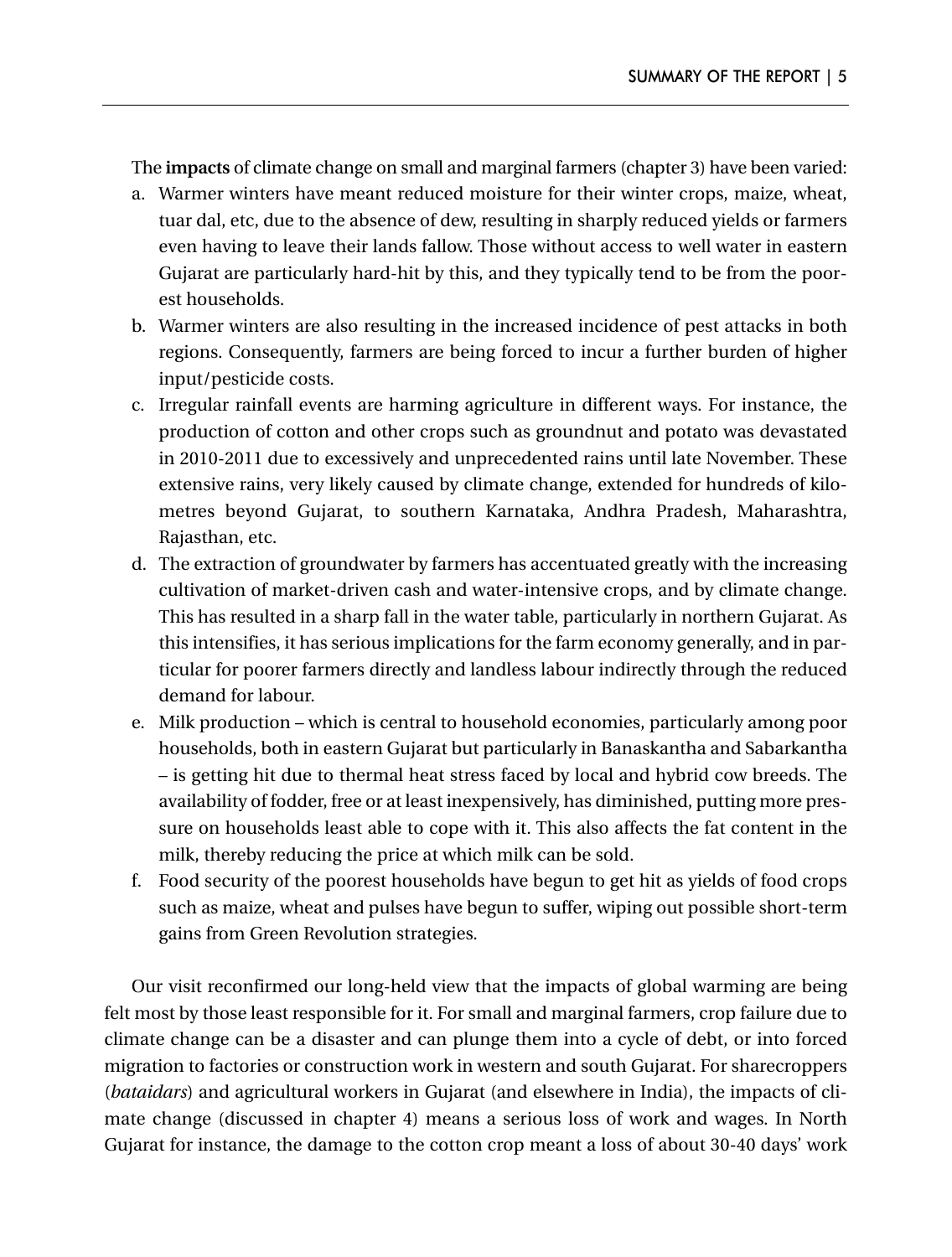per agricultural worker, or about Rs 4,000 per worker, a big setback to households in which more than one member engages in agricultural labour. It meant migration, but thousands of workers made that journey to find no work at the end of it because the crop had been damaged there too. To the best of our knowledge, this is the first time that impacts of climate change on agricultural workers in India are being presented in a published report.

Climate change cannot be viewed in isolation from social processes. The capacity to absorb the impacts of climate change is crucially dependent on two factors in any agrarian setting: land ownership and access to water. A third factor, in parts of Gujarat, is animal husbandry, given its centrality for household economies. The social structure and land ownership, the extensive tapping of groundwater in northern Gujarat and its relative absence in adivasi areas of eastern Gujarat; the development of milk cooperatives and the interconnections between these three elements of the agrarian economy are discussed in chapter 2, along with some recent developments, such as the decline in groundwater, policy variations in electrical supply over the last 20 years, the development of contract farming more recently, and how north and eastern Gujarat differ in many of these.

What might be the way ahead? A concluding chapter (chapter 5) suggests that our responses would need to be at different levels. It mentions specifics such as compensation for workers due to loss of work, and to farmers for loss in crop yields, and possible sources for such compensatory payments. Regarding cushioning the impacts of, and adapting to climate change, NREGA has a considerable role to play in the better distribution of water and electricity, in developing and maintaining ponds; check dams; development of grasslands, revival of forests, water harvesting, etc.

The chapter also discusses crucial wider questions that the issue of global warming revives, without which no meaningful long term solution is possible. Two such central questions are equity, and, connected to it, reviving the notion of the commons. Land reforms are central to any notion of equity in an agrarian setting. But what would equity mean in the context of access to water, and more specifically, groundwater? It would include snapping the link between access to land, capital and technology, and access to water. How does one have arrangements in place at the community level that ensure that even the landless and the poor have a right to water? To understand better these and related questions, we briefly discuss some earlier struggles in Maharashtra and elsewhere around equitable distribution of water.

Climate change is only one among a range of ecological crises that humanity has created and needs to tackle with urgency. Global warming draws our attention, once again, to man's relations with nature and relations within human society. It forces us to rethink our entire development trajectory itself. The need to tackle global warming hence needs to be made part of a larger struggle for equity. In that longer struggle, reports such as the one that follows below, can at best, but we hope, play a small part.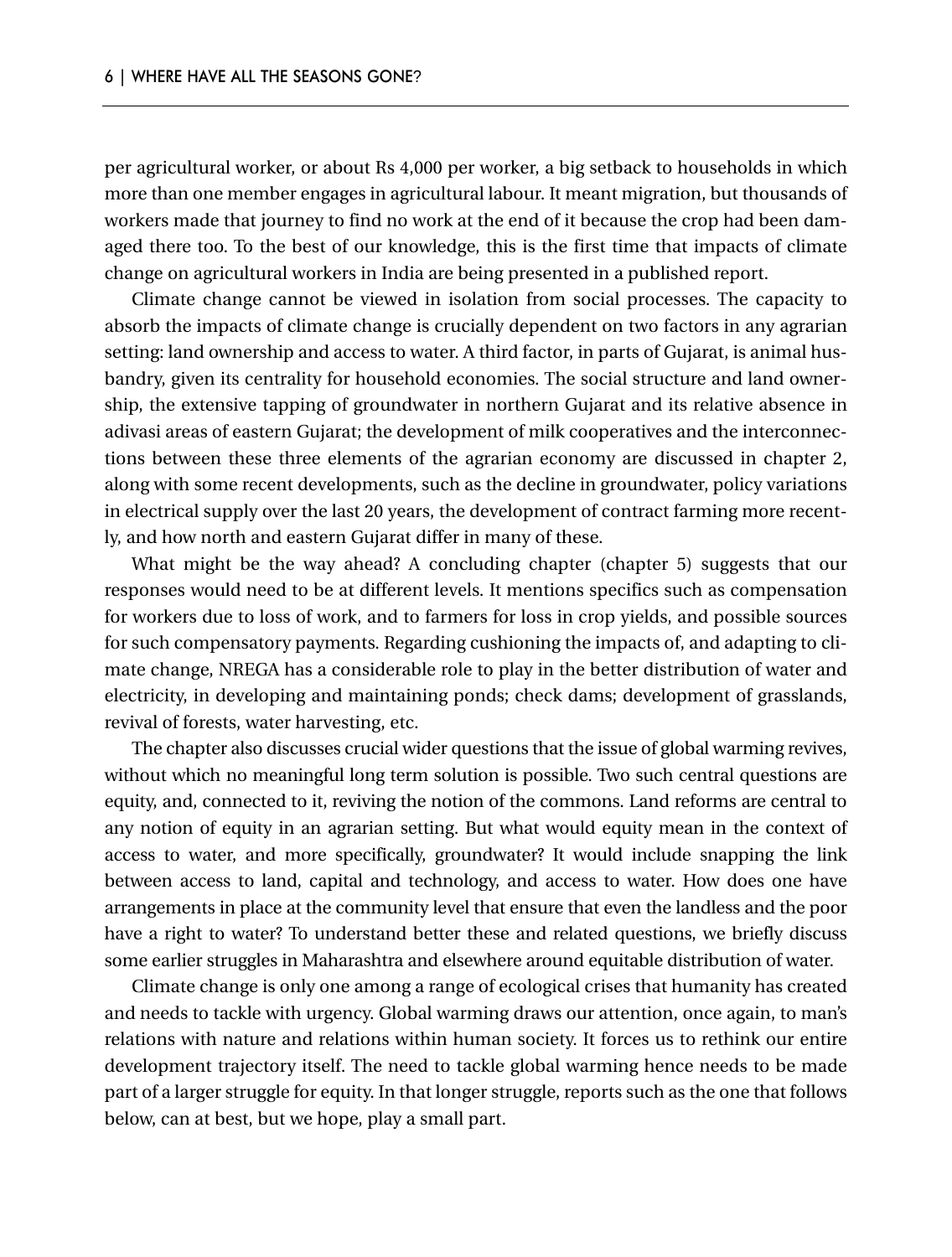### Introduction

Global warming needs to be located within a larger context, of man's relation with nature, and relations within human society. With the establishment of capitalist relations, human society has appeared to function more and more autonomously of nature. Most people, urban elites in particular, tend to forget that human society is deeply embedded in nature, and that each social structure was built on top of preceding layers. Settled agriculture was based on the knowledge of plants acquired in the gathering period of human history and on the domestication of animals. In turn, urban industrial society would be unable to sustain itself without dependence on agriculture, for the need for energy through food has not changed, and on forests for wood, medicines, and river waters. In the growing fascination with 'growth', and 'progress', it is easy to forget this relationship to history.

Three issues lie at the core of global warming: industrial capitalism and its dependence on fossil fuels; class; and equity and sustainability. Part of the inherent logic of capitalist development is the pursuit of profit, regardless of the wider consequences. It encourages the pursuit of wealth by an elite class, both urban and rural, based on the destructive extraction and processing of minerals, and in particular fossil fuels — coal, oil and gas – on which much of the affluence and complexity of modern society depends. It fosters the neglect and unsustainable overexploitation of resources, present and past — in Gujarat, we encountered the overexploitation of groundwater in the north, the destruction of forests over time in eastern regions, and depletion of soil nutrients in both places. The waste products from this exploitative process are dumped — in the soil, groundwater, rivers, oceans and the air — contributing to ecological disasters at many levels, local, regional, and global.

In some villages, we sensed disbelief from people there that man had the power to alter nature, to affect something as powerful as rainfall patterns. Nature is remarkably resilient, but it has its limits. Fossil fuels are finite, as is the capacity of the Earth to absorb the primary waste from their use — carbon dioxide. The Earth can currently absorb 16-17 billion tonnes of carbon dioxide  $(CO<sub>2</sub>)$  a year; we are emitting over 34 billion tonnes annually from burning fuels and deforestation. This excess  $CO<sub>2</sub>$  over the years has raised the Earth's temperature, to which all life is sensitive. Through this upsetting of the carbon cycle, one of Nature's critical regenerating and sustaining cycles, we have altered climate itself, the underlying basis for agriculture and food. In our shortsightedness, we have quickly pushed it to a point where it can be called nothing but a severe, deepening and widening climate crisis.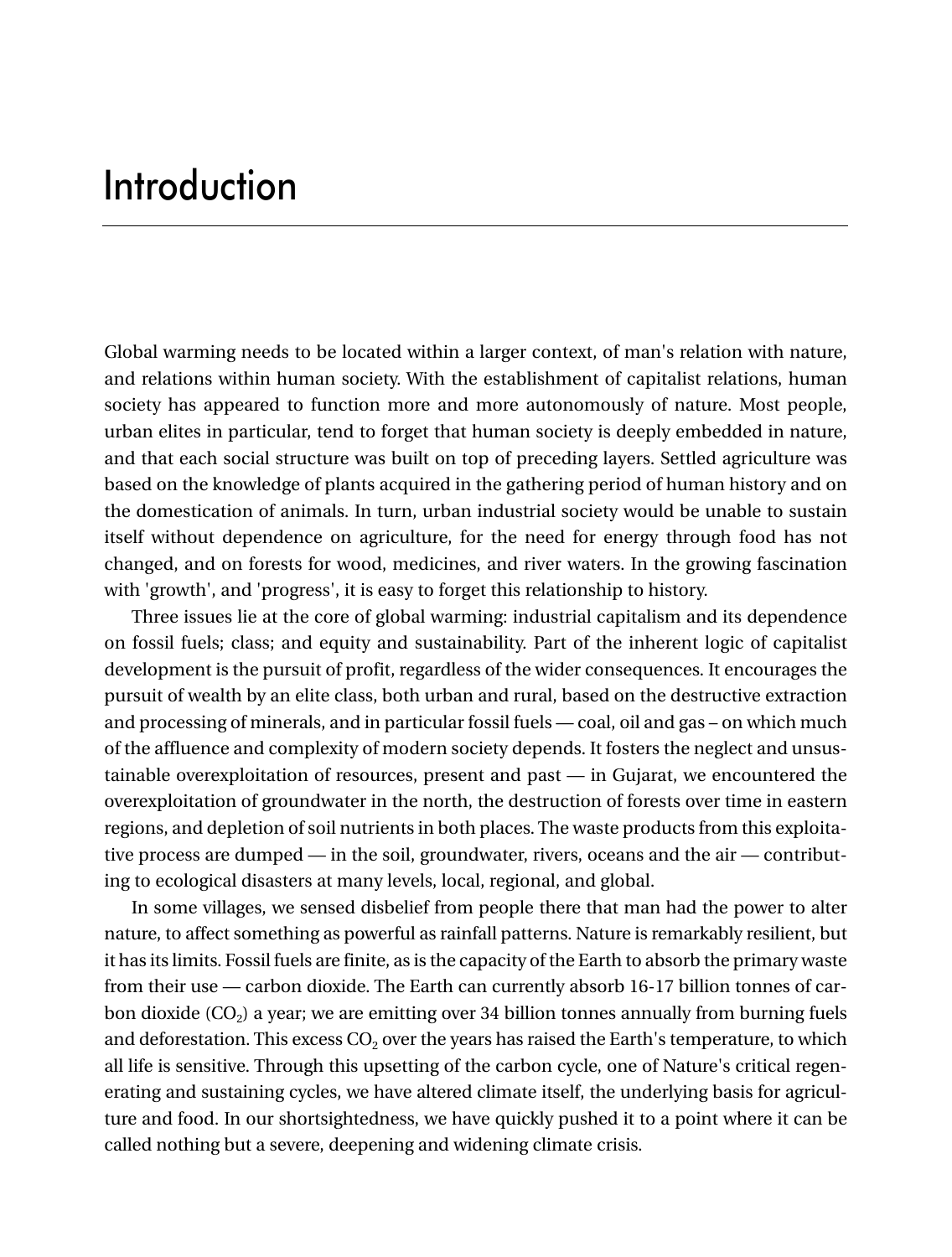Some people elsewhere are sceptical of the link between global warming and changing climate. This is at least partly understandable, as there are cycles and natural variation in climate and weather. However, as soon as we understand the consequences of the mounting accumulation of  $CO<sub>2</sub>$  with the tapping of energy of first coal, later oil and gas, and the Industrial Revolution it made possible, the link and correlation is obvious. It's something widely accepted by well-established climate science.

Alongside this overexploitation of nature as the basis for the accumulation of wealth is the exploitation of the vast majority of the poor by the elites. The forms may vary, its mechanisms may get more nuanced, but this basic fact remains. Now, further damage is being inflicted on them through the climate crisis. Our visit reinforced our long-held view that those most affected by the climate crisis belong to social classes least responsible for it.

The only way forward is to push for a pattern of development that is sustainable: such a trajectory can be viable only if it has equity at its core, not only because it is just, but because of the all-encompassing support necessary for many hard decisions that society needs to make. This struggle for equity needs to include many elements — in addition to equity between peoples, genders and castes, we need to pursue equity between species, and between generations, to accept that future generations have as much a right to the commons as we do.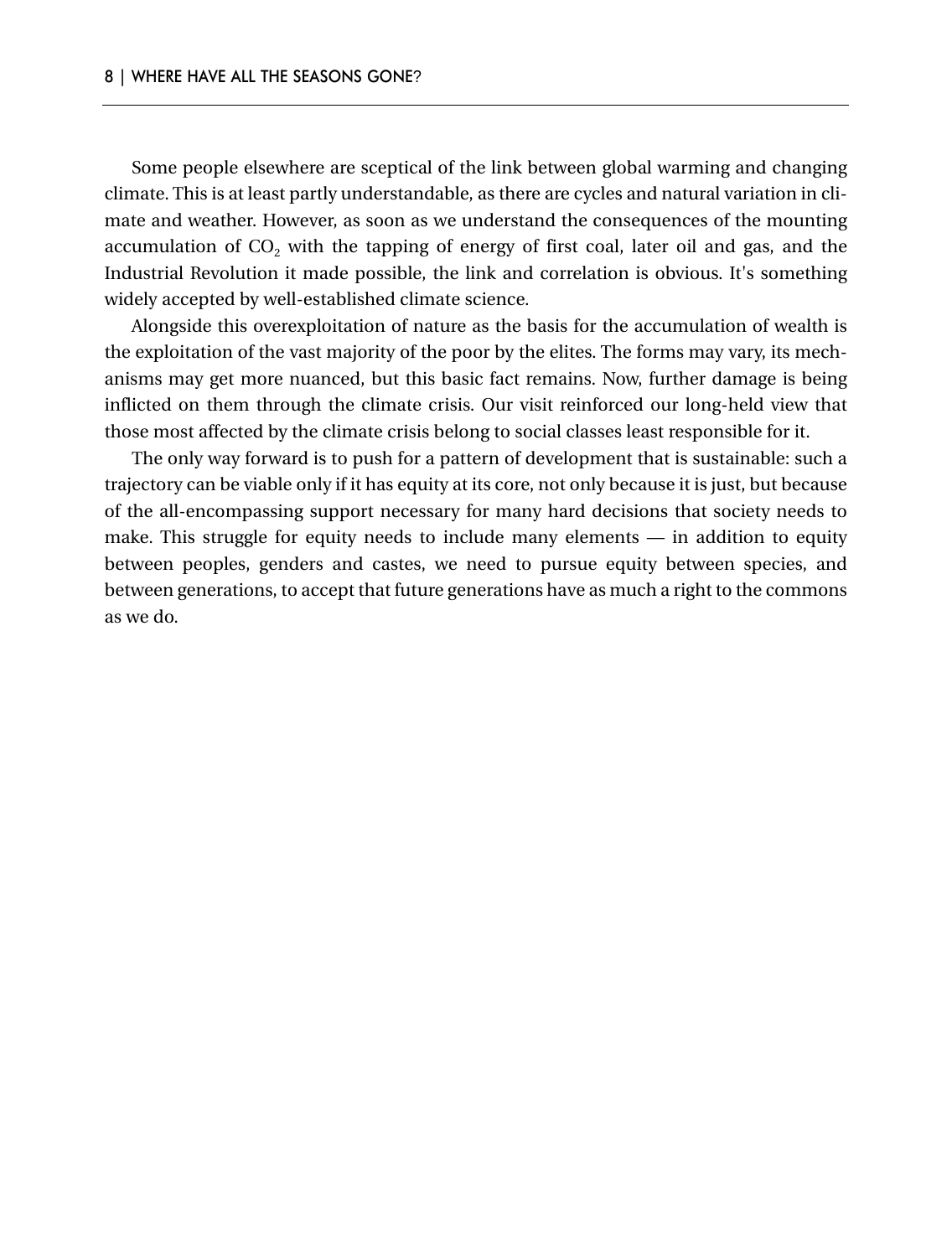# **I |** Climate Change in Gujarat and Climate Science

"*We are at a planetary tipping point. If we go over the edge, we will transition to an environment far outside the range that has been experienced by humanity, and there will be no return within any foreseeable future generation."*

**— James Hansen, Director, Goddard Institute for Space Studies, NASA**

"*Earlier, the rain used to be regular. Now it rains at any time.We can't make out any season any more."*

**— An old woman in Sonagadh tola, Banaskantha district, north Gujarat**

In most villages we visited in Banaskantha and Sabarkantha districts, in northern Gujarat, uppermost on people's minds were the **unusual rains beyond Diwali** (5 November 2010). These rains persisted until late November, just before our team's visit. The rain itself was sometimes light but persistent, lasting for over 15 days. In Sonasangh village in Prantij taluk of Sabarkantha district, we were told it had never rained like this. The principal of a local agricultural research college said he had never seen rain of this nature at this time in his 35 years of adulthood. In Kanepur village in Himmatnagar taluk, they said it used to rain sometimes, for 2-3 days only, never like this. This unseasonal rain also occurred in western Gujarat, such as in Junagadh district. In Panchmahal and Dahod districts, to the east, it did not so much rain, as remained consistently overcast and cloudy, affecting crops, small farmers, agricultural labour, and livestock in ways that are discussed in chapter 3. This unusual weather extended well over a thousand kilometres in western India, beyond Gujarat, both north and south, damaging the onion crop in Rajasthan (*Rajasthan Patrika*, 2 December 2010) and rice and other crops in southern Karnataka (personal communication).

With what certainty, though, can one link these irregular rains with climate change? Climate change, it could be argued, is not an event but a process of change over time. One highly respected climate scientist recently argued that rather than trying to link extreme events with climate change, another way of posing the question would be: what is the likelihood of such an event happening had atmospheric  $CO<sub>2</sub>$  levels stayed at what they were at the time of the Industrial Revolution (276 parts per million) rather than what they are now (390 ppm). His answer: very, very unlikely. Though he was making this argument in the context of the 2010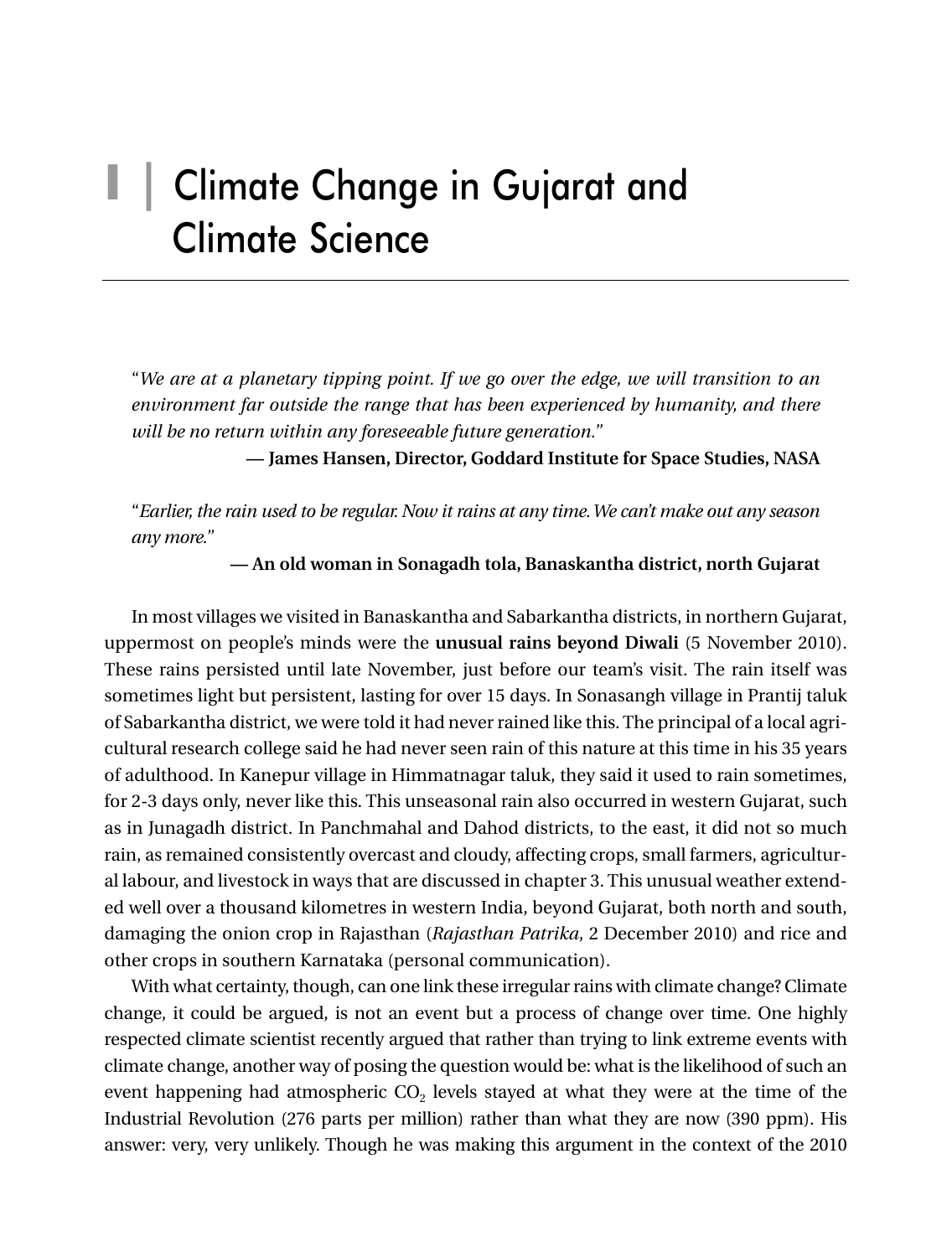floods in Pakistan and the forest fires in Russia (*www.realclimate.org*), his interesting logic can easily be extended to these irregular rainfall events.

It could also be argued that these irregular rains are linked to the ongoing La Nina. La Nina is the reverse of the El Nino phenomenon. By the movement of ocean currents, winds and heat, El Ninos tend to adversely affect the Indian monsoons, whereas La Ninas that follow them tend to contribute to excessive rains in parts of India. After a year of El Nino — which contributed to the drought in India in 2009 and ended in April 2010 — we had entered a La Nina phase in June 2010, a phase expected to continue until the first quarter of 2011 (*www.wmo.org*).

However, even if these excessive rains were helped by the ongoing La Nina, it raises a question: is there any link between El Ninos-La Ninas and global warming? Though this connection has yet to be conclusively proven, an increasing number of scientists worldwide feel there is, that the higher frequency of El Ninos since the mid-1970s is due to global warming. For 5,500 years before that, El Ninos used to happen once every 6 years on average. Since the mid-1970s, they have been happening more frequently, once every three-and-a-half years on average. The mid-1970s is also the time when the effects of global warming first began to be felt in different parts of the world; it would be too much of a coincidence, they argue, for El Ninos to increase in frequency from exactly the same period. Global warming, after all, is about the excessive absorption of (heat) energy due to greenhouses gases, and scientists feel that more frequent or more intense El Ninos are one way the climate system is letting go or passing on some of the excess energy it is being forced to absorb. And in the likelihood that there is a link between El Ninos-La Ninas and global warming, it has seriously worrying consequences for the Indian monsoon and for marginal farmers and agricultural labour everywhere.

Other changes we were told about fit more easily with accepted patterns of climate change. They are both consistent with the climate change scientific literature, and in keeping with impacts of global warming we have heard over the last few years from small farmers and activists elsewhere in India.

These included a **rise in winter temperatures**. At a meeting in Umaria village, in Khanpur taluk, Panchmahal district, people from Umaria and Jer Umaria villages said, "Earlier, we simply could not sit in the cold, like we are now." In Prantiya Falia in Sabarkantha, they said the size of grain of wheat has reduced because of the warmer winters. At Matwa village and many other places in Dahod and Panchmahal districts, we were told that the dew (*os*), essential for soil moisture and crop growth on non-irrigated lands, had either lessened or stopped in recent years because of warmer winters. Dew forms and falls at a particular temperature and gets affected if the temperature rises above it. In Khandol village, they said that over the last 4-5 years the weather has been much less cold than necessary for proper growth of the wheat crop. Scientific studies confirm that night-time temperatures and maximum winter temperatures are rising. This phenomenon is more accentuated in northern India but overall the winters are getting shorter.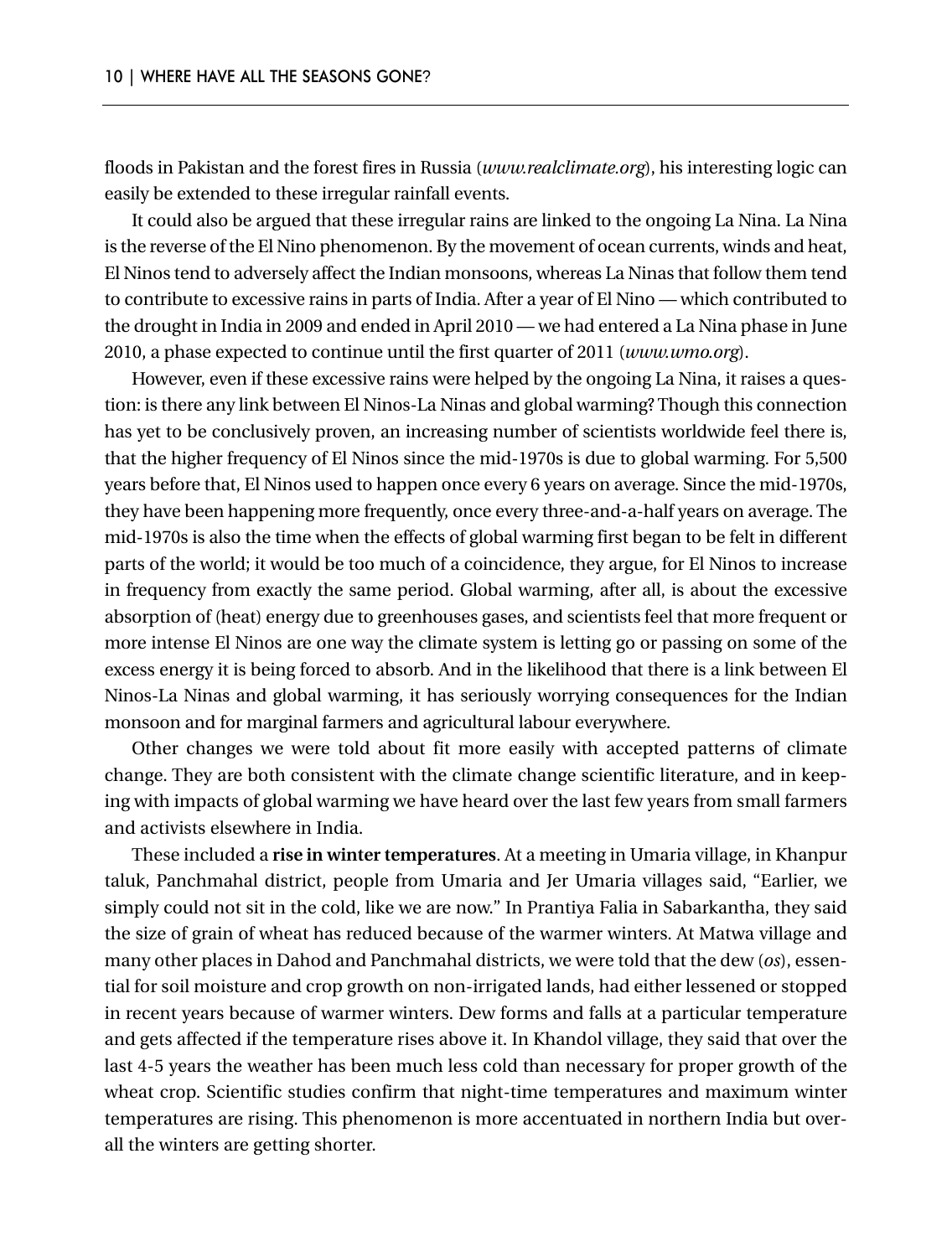A second and obvious effect is the **rise in summer temperatures and heat overall**. A study by the Indian Meteorological Department, Ahmedabad, has revealed a rise in night-time temperatures in Gujarat's towns over the last decade, in Bhavnagar, Surat, Dwarka, Veraval and Okha. If sceptics feel that such data is skewed by measurements being taken in cities, a warming caused by more cars and concrete structures — referred to as 'the urban heat island effect' — then one needs to emphasise that we were repeatedly told about it getting hotter in recent years in villages with no industry in sight, with few or any concrete structures, and only the occasional passing car, such as in Chitroda village in Banaskantha district. Some told us that 2010 was a particularly bad year. Schools and offices had to be closed for a few days in some places as deaths from heatstroke began. In a recent press release, the Indian Meteorological Department has declared 2010 as the warmest year on record [in India] since 1901, as much as 0.93 deg Celsius above the 1961-1990 average, their benchmark 'normal' (*www.imd.gov.in/section/nhac/ dynamic/pressrelease.pdf*, 13 January 2011). Areas in eastern and north Gujarat we visited were in the range of 1- 2 deg Celsius above the average (Press Release, figure 2). And the pre-monsoon months (March-May) were also the hottest since 1901, as much as 1.8 deg C above the 1961-1990 average. The year 2010 has been an exceptionally hot year not only in Gujarat and India, but worldwide. The Goddard Institute for Space Studies, NASA, and NOAA have worldwide temperature data going back 130 years. Their data indicates that "temperatures for 2010 tied with 2005 as the warmest such period on record, 1.12 deg F (0.62 deg C) above the 20th century average". It was not an aberration — 2010 was "the 34th consecutive year with global temperatures above the 20th century average" (*www.noaa.gov*, 12 January 2011).

A third change has been an **overall increase in annual rainfall**, going by official government data of the last decade. In Vadgam taluk that we visited in Banaskantha, average annual rainfall over 2001-2009 was 775 mm compared to 586 mm for the period 1980-2002. In Prantij taluk, it has been 937 mm compared to 775 mm for the earlier period. In Himmatnagar taluk, also in Sabarkantha district, the recent average is 893 mm compared to 734 mm for the period 1980-2002. The rise in Sabarkantha as a whole has been roughly the same — about 162 mm higher in recent years. The comparison for Panchmahal district is trickier because the erstwhile Panchmahal included Dahod district, formed more recently. But here again, the overall data hints at a slight increase, in Panchmahal but not in Dahod. Within this increase there is a fair amount of inter-annual variability. The period 1999-2002 saw severe drought in most of these places, but otherwise, the rain seems to have been swinging wildly between very good rain years to drought, to low rains.

Yet most residents of various villages told us rainfall has been declining. Why? Because this increase in overall rainfall has been masked by a fourth, most significant change in climate, — and the most common complaint — **irregularity in rainfall**. In both Chitroda and Sonasangh villages in Banaskantha district, they said that these irregularities in rainfall patterns go back 20-25 years. Assuming that the data mentioned above and the people's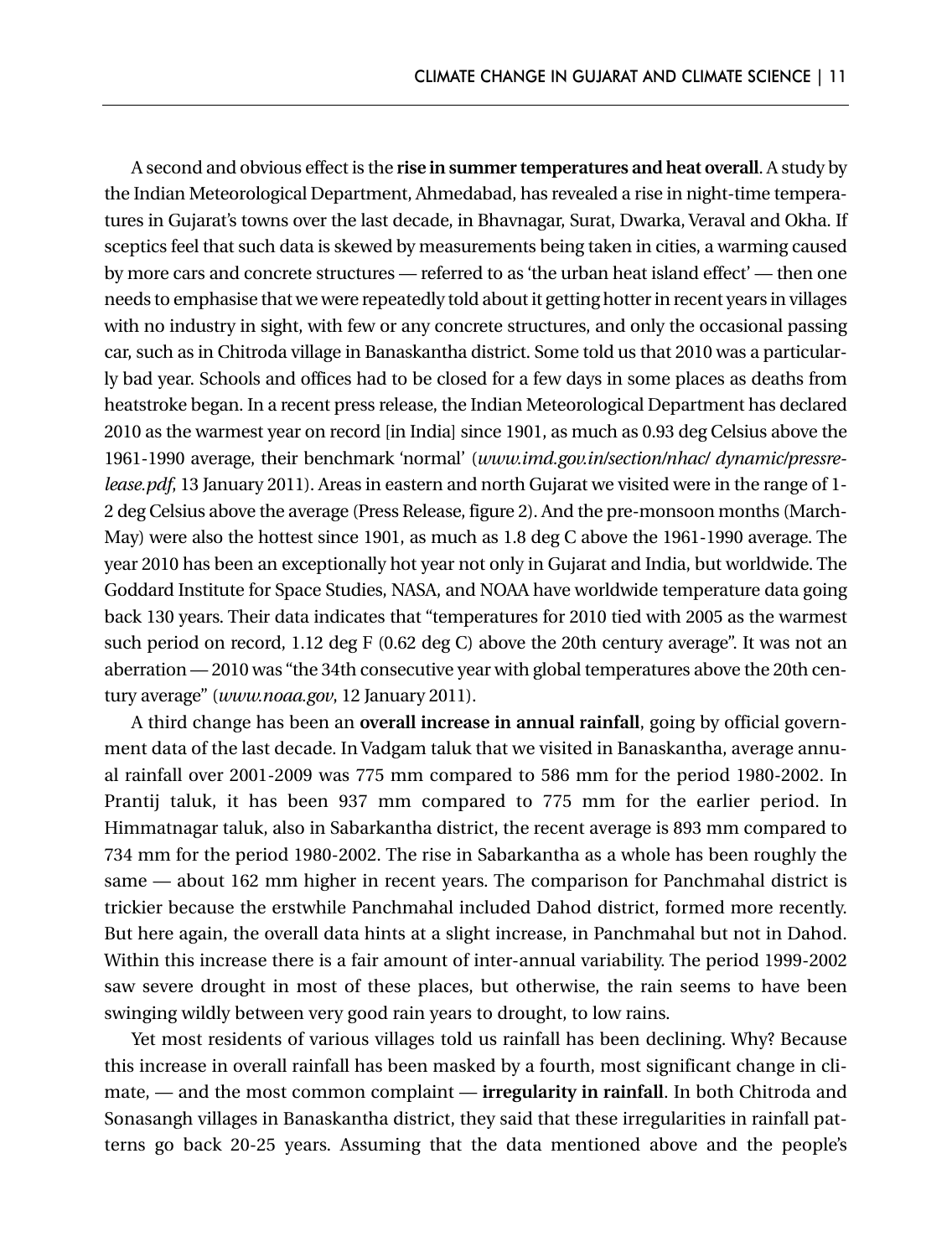reporting is correct, a most likely explanation is the increasing irregularity. The rain is not falling when they want it to.

There are kinds and kinds of irregularity. One, **when the southwest monsoon begins**. Threefourths of annual rainfall in Gujarat and in the country as a whole falls in these four months; hence erratic rainfall behaviour at this time has even weightier consequences. The southwest monsoon used to start on 20 June or thereabouts with reasonable punctuality during years it used to rain well. The Gujarati term itself for the period of the southwest monsoon rains, *chaumasu*, reflects rains over a four-month period. In more recent years, we were told, there is no saying when it will begin. It could be early July; it could even be mid-July, a month behind schedule. The Indian Meteorological Dept's (IMD) monthly data bears them out (monthly rainfall data for each district in the country for the last 5 years 2005-2009 can be accessed at *http://imd.gov.in/section/hydro/distrainfall/districtrain.html*). Interestingly, for Sabarkantha, Banaskantha and Panchmahal districts, the data for the period 2005-2010 reveals less rain in the month of June compared to the long period average in five of the last six years. This decline ranged from -13% to -84% for both Sabarkantha and Banaskantha, and -11% to -87% for Panchmahal. In Dahod district, June rainfall was less in every single year, ranging from -15% to -80% (*see Table 1*). Since sowing begins only after the first rains, it implies that only the larger farmers, who own borewells, or those who can access groundwater by buying it from those who may have excess of it, can sow at the right time. Those who cannot afford it are forced to look at the heavens and wait.

| Year             | June Rain(mm) | % Deviation | Year             | June Rain(mm) | % Deviation |
|------------------|---------------|-------------|------------------|---------------|-------------|
| <b>BANAS</b> '05 | 68.0          | $+7\%$      | <b>SABAR '05</b> | 71.1          | $-13\%$     |
| 2006             | 55.0          | $-13%$      | 2006             | 120.7         | $+47%$      |
| 2007             | 38.6          | $-41%$      | 2007             | 55.8          | $-32\%$     |
| 2008             | 27.5          | $-57\%$     | 2008             | 39.2          | $-52\%$     |
| 2009             | 9.9           | $-84%$      | 2009             | 13.0          | $-84%$      |
| 2010             | 40.0          | $-37\%$     | 2010             | 39.0          | $-52%$      |
| PANCH '05        | 146.1         | $+28%$      | DAHOD'05         | 39.3          | $-61\%$     |
| 2006             | 102.1         | $-11\%$     | 2006             | 85.9          | $-15%$      |
| 2007             | 36.3          | $-68\%$     | 2007             | 41.3          | $-59\%$     |
| 2008             | 34.0          | $-70\%$     | 2008             | 35.7          | $-65\%$     |
| 2009             | 14.4          | $-87\%$     | 2009             | 20.0          | -80%        |
| 2010             | 42.0          | $-63%$      | 2010             | 52.0          | $-48%$      |

**Table 1. Rainfall in the month of June, Last 6 Years (2005-2010)**

Sources*: http://imd.gov.in/section/hydro/distrainfall/districtrain.html),* Indian Meteorological Department; for 2010 data, *http://www.gsdma.org/rf\_data.htm*

This erratic behaviour is made worse by a second kind of irregularity, **a lot of rain in fewer days**. In a meeting with mostly older farmers in Prantij taluk in Sabarkantha district, they said the pattern has become one of few days of too much rain, often the entire season's rain in a few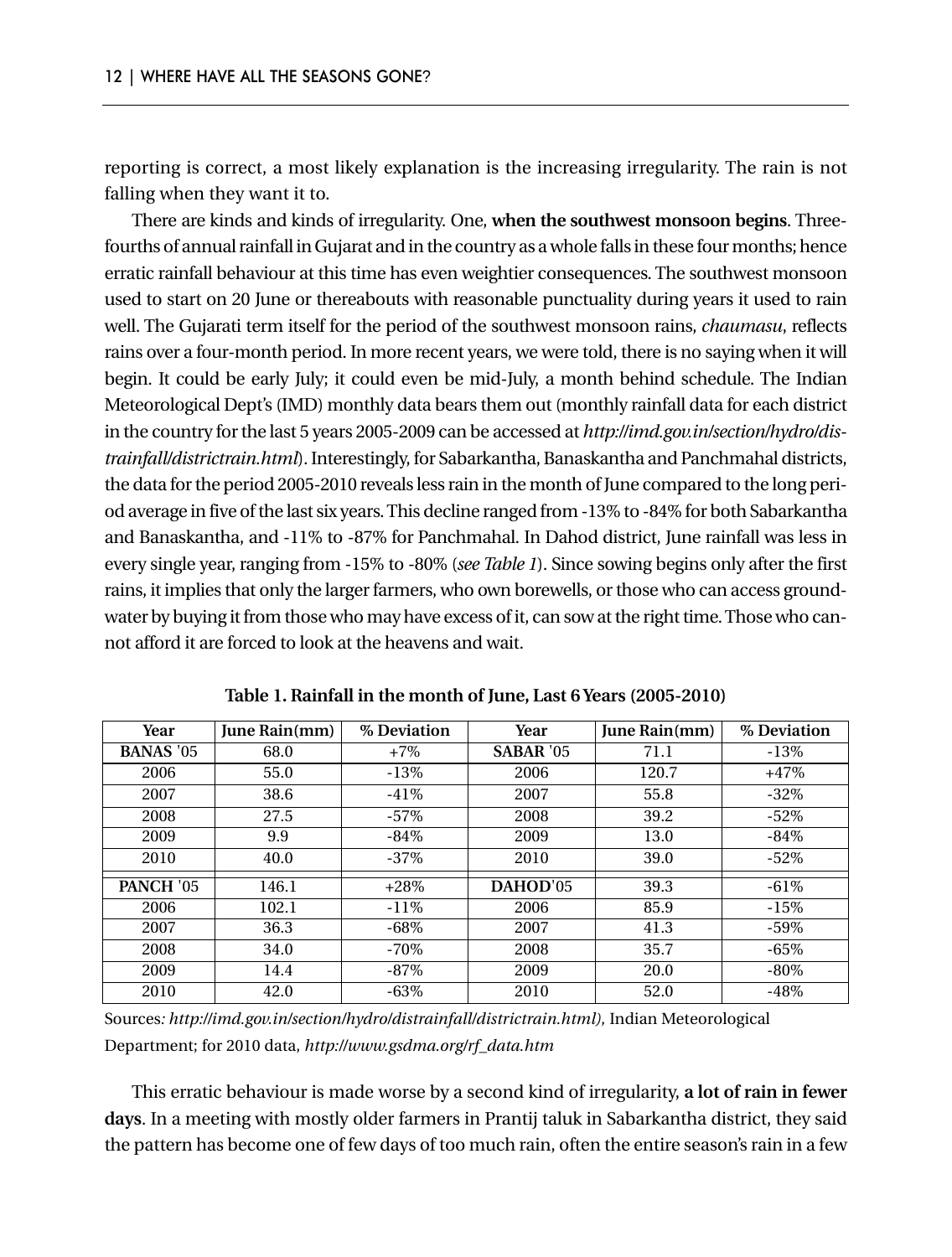days. In a village in Himmatnagar taluk of Sabarkantha district, they said this first began ten years ago — it rains intensely for short periods and then does not rain at all for weeks, a pattern typically associated with climate change, and an effect we have heard often elsewhere. A 2008 study published in *Geophysical Research Letters* by scientists at the National Atmospheric Research Laboratory, Tirupati, says that, for India as a whole, there has been a 6% increase in incidents of extreme rain every decade for the last 50 years, while moderate rain incidents are reducing at 2.3 incidents a year. Significantly, this study found a link between rising sea surface temperatures and extreme rainfall events over the last five decades.

A third kind of irregularity is **patchiness in rain over a region**. Earlier, when the rains came, one would be assured it would rain evenly over a region. In parts of Dahod district, we heard that in recent years it has become quite common for it to rain a lot in one village and rain quite poorly or not at all in a village not far away. For instance, according to Roopsi Chauhan of the NGO Disha, who knows the area around Dhanpur taluk in Dahod very well, the rains came to Limkheda on 1 June. In Kamboi village, 20 kms to the east of Limkheda, there were no rains until 15 June. And in Jekot village, only 5 kms away from Kamboi, there was almost no rain at all until 15 July! In Jhalod and Fatehpura taluks, it rains a lot in one place, and scantily in others. In a village of Garbada taluk of Dahod district, we were told that last year there was very little rain here, while it rained well in Chilagota village only 3 kms away.

In all the villages we went to, without exception, there was the appreciation that the climate had changed but limited understanding about why it had changed. The common refrain was: '*Prakruti ki baat hai*'. That humans had the power to alter nature's patterns was something that was not grasped, perhaps not imaginable. Even beyond the villages of Gujarat, in cities and elsewhere outside Gujarat, it is not adequately appreciated that the era of relatively stable climate is over, effectively forever. This is because of the longevity of the main greenhouse gas, carbon dioxide  $(CO<sub>2</sub>)$ , in the atmosphere and the continually increasing stock of  $CO<sub>2</sub>$  as the years go on. The only certainty left is uncertainty.

The lag between CO<sub>2</sub> emissions and warming (see box '*Global Warming, its Impacts and Urgency*') implies that the climate impacts described above will not just continue to be with us for very, very long, they will intensify and become more frequent. This has alarming consequences in particular for small and marginal farmers and for agricultural labour.

However, before trying to understand the specific impacts already unfolding from a changing climate in parts of north and eastern Gujarat, one would need a broad sense of the social structure and agrarian relations in these regions. Climate change impacts in any agrarian context cannot be viewed in isolation. They need to be located and linked with other issues such as land distribution, caste inequalities, adivasi/non-adivasi disparities, access to irrigation and groundwater, livelihoods, terms of wage and of tenancy relations, developments in agricultural practices, sources of employment other than agriculture, migration, etc. These issues are touched upon in the next chapter, some of them in those that follow.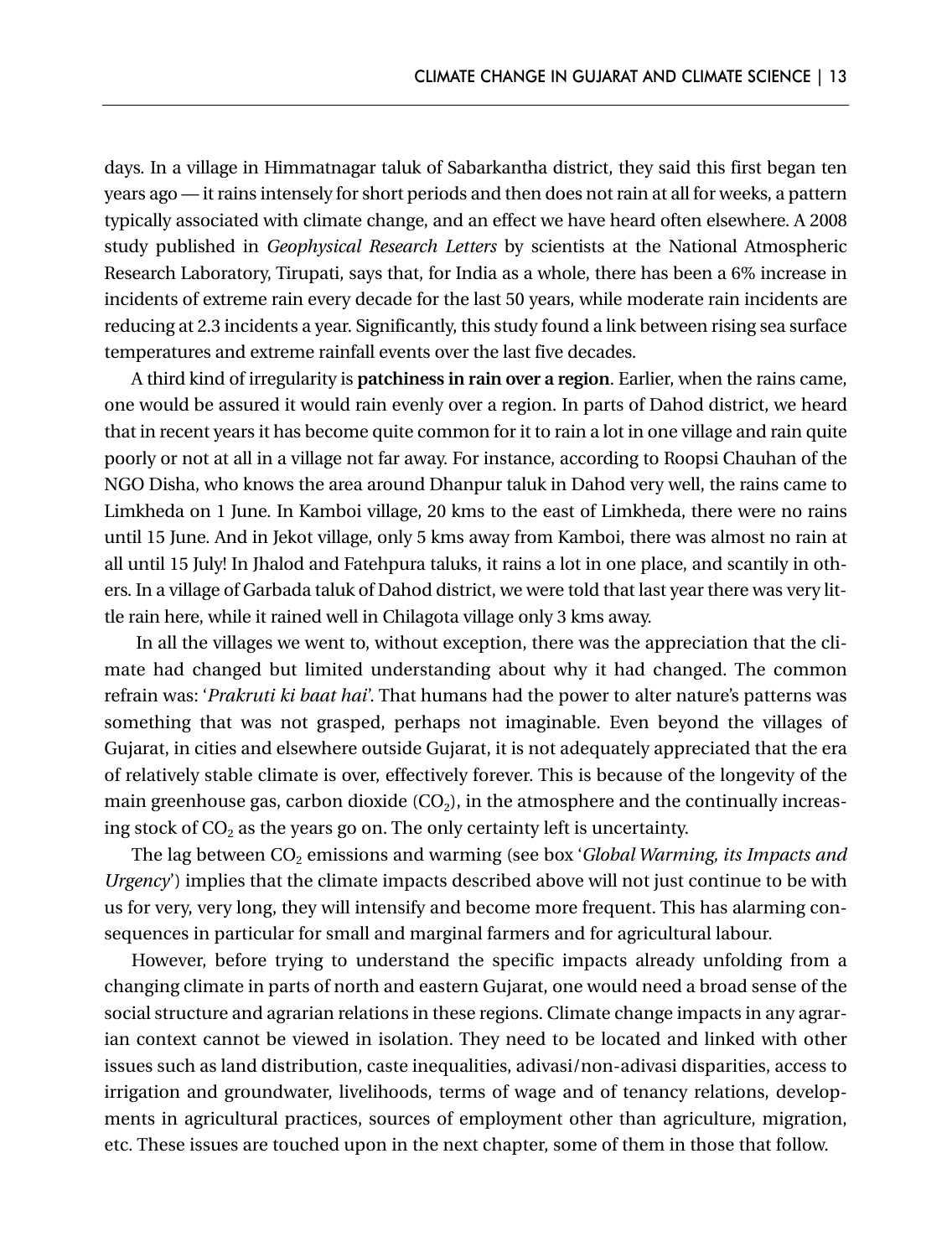#### Global Warming, its Impacts and Urgency

Global warming happens from any human activity —from cars, planes, industry, power generation, agriculture — that emits greenhouse gases, of which the main ones are carbon dioxide  $(CO<sub>2</sub>)$ , methane (CH4) and nitrous oxide (N2O). Greenhouse gases (GHGs) act like a blanket; they trap outgoing solar radiation — heat energy — just as a blanket traps our body's heat.

Of the greenhouse gases, carbon dioxide from the burning of coal, oil or gas is the most significant, because it has a long lifespan; once emitted, a significant portion of  $CO<sub>2</sub>$  stays in the atmosphere for hundreds of years, and a quarter of it effectively forever, contributing to warming. The world is currently emitting about 30 billion tonnes of  $CO<sub>2</sub>$  every year, and another 4-5 billion tonnes from deforestation (because trees emit carbon when they die). About half of that is currently absorbed by the Earth's oceans mainly and forests and grasslands, leaving an excess 17 billion tonnes or so in the atmosphere. About 8 billion tonnes equals one part per million by volume (ppm) of CO2, so we are rising now by over 2 ppm a year, which is a staggeringly fast rate compared to longterm planetary trends. From 276 ppm at the time of the Industrial Revolution in the 18th century, we have reached 390 ppm in 2011.

This excess  $CO<sub>2</sub>$  is what causes warming. The Earth has warmed by an average of 0.9 degrees Celsius since the Industrial Revolution, but has been speeding up in recent times to about 0.2 degrees a decade. And this is only an average. Some regions — such as the Himalayan ecosystem and the Arctic — are warming much more.

The impacts of global warming first began to be perceived worldwide in the mid-1970s, but they have intensified in recent years. There is no region in India immune anymore. It is causing reduced snow at mid- to high altitudes and receding of glaciers in the Himalayan states; droughts in Bundelkhand in central India; sea level rise along the Gujarat coast and in the Sunderbans; irregular and more intense rains all over the country; storm surges in Orissa and other parts of the east coast; greater incidents of pests, spread of mosquitoes to new areas; growth of weeds and frequency of fires in forest areas; migration of fish stocks northwards in the Arabian Sea as the sea water gets warmer. And on, and on.

These impacts, or those discussed in this report, are not from current emissions but from emissions in the past. There is a lag between  $CO<sub>2</sub>$  emissions and warming, because much of the  $CO<sub>2</sub>$  and excess heat energy get absorbed by the oceans. Which means that further warming and impacts are unavoidable. It is widely accepted that a further 0.6 degrees of average warming is in the pipeline, but recent science suggests that this 'committed warming' may be a lot more, may be more than twice that.

Which will take us close to dangerous levels of warming. It is now accepted that were the planet to cross 2 degrees Celsius of average warming, it would trigger off feedbacks in ecosystems, ice melt and forest dieback on a scale that would make it very difficult for us to intervene and prevent further warming. Some scientists now argue that given the scale of impacts at merely 0.8 deg C, setting 2 deg Celsius as a safe level may be too risky. Others — supported by numerous activists worldwide — now argue that we need to be cutting CO<sub>2</sub> back drastically to 350 ppm, not adding more each passing year. One respected scientist wrote: "Since there are already threshold changes in ecosystems and ocean acidification … dangerous change is likely to appear before 2 deg Celsius". Therein lies the urgency of the issue.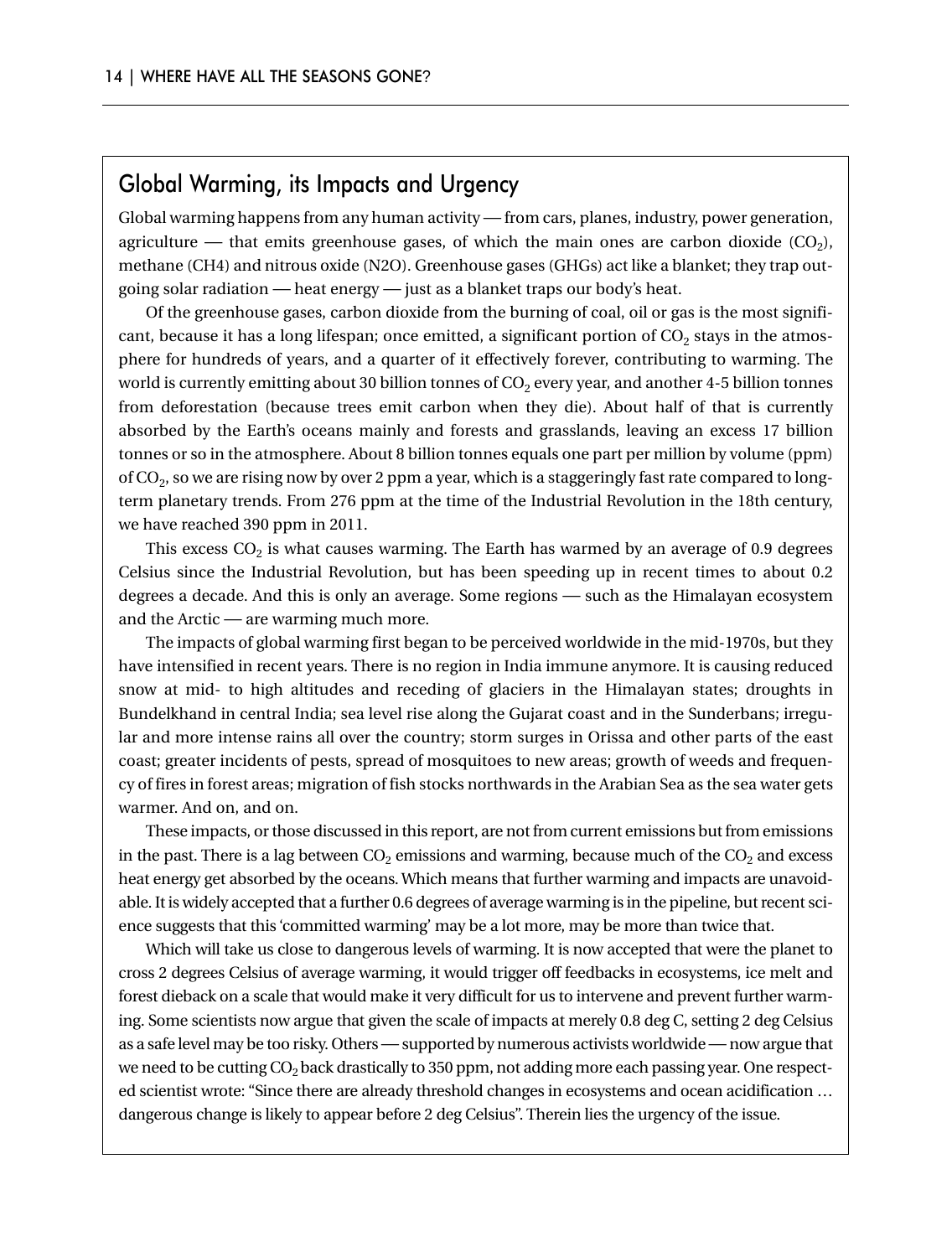### **2 |** Understanding the Agrarian Structure

The capacity to absorb the impacts of climate change — discussed later, in chapter  $3$  — is dependent crucially on two factors in any agrarian setting: land ownership, and access to water. The patterns of both factors are different in northern and eastern Gujarat, the two regions in the state we visited.

As elsewhere in the country, current land ownership in Gujarat is still heavily influenced by the incomplete land reforms of half a century ago. Via a series of legislations in the late 1940s, through the 1950s and early 1960s, governments in Saurashtra, Bombay, and later, Gujarat state, passed laws that sought to grant occupancy rights to tenant cultivators, halt arbitrary eviction of tenants, and abolish intermediaries in land. The government passed the Land Ceiling Act in 1960, to provide some land to the landless. This Act was amended in 1974 to lower the ceiling further. As Ghanshyam Shah argues in a seminal volume of collected essays, land reforms in Gujarat (also as elsewhere) were far from perfect. It was bitterly resisted by the rich sections among the dominant castes; the tenant cultivators who acquired lands were largely the better-off among them; and the lands acquired after the land ceiling acts were often of inferior quality (Ghanshyam Shah, 'Caste Sentiments and Class Formation in Gujarat', in Francine Frankel and M.S.A. Rao [eds], *Dominance and State Power in Modern India*, vol. 2, OUP, 1990, pp. 59-114).

There were, however, undeniable gains for sections of the tenantry. If one were to name one caste grouping that benefited from land reforms in Gujarat, it would be the Patel community. This they did at the cost of the upper caste landlords, Brahman and Rajput. However, whereas upper caste hegemony was irretrievably dented by land reforms (and later, the accumulation of money among certain sections made possible by the modern Indian economy and NRI links), four points are relevant to understand the current caste and class structure in rural Gujarat. One, upper castes — Brahman, Vania and Rajput — continued to dominate landholdings, now along with the Patels. Two, most scheduled castes (SC) and scheduled tribes (ST) benefited little and remained at the bottom of the caste and class structure. According to a survey of 100 villages in Gujarat in 1983-84 by the Centre of Social Studies, Surat, by the 1980s, 27% of Brahman, 21% Vania and 23% Rajput households owned over 15 acres of land. By then, the highest proportion was of the Patels/ Patidars, of whom 33% did. Contrast this with the scheduled castes (5%) and the scheduled tribes (2%).

In Banaskantha district, and in northern Gujarat in general, Patels derive from the Kunbi community, and are sometimes referred to interchangeably as Patidars. They were expectedly among the larger landholders in most villages we visited. In Chitroda village, for instance,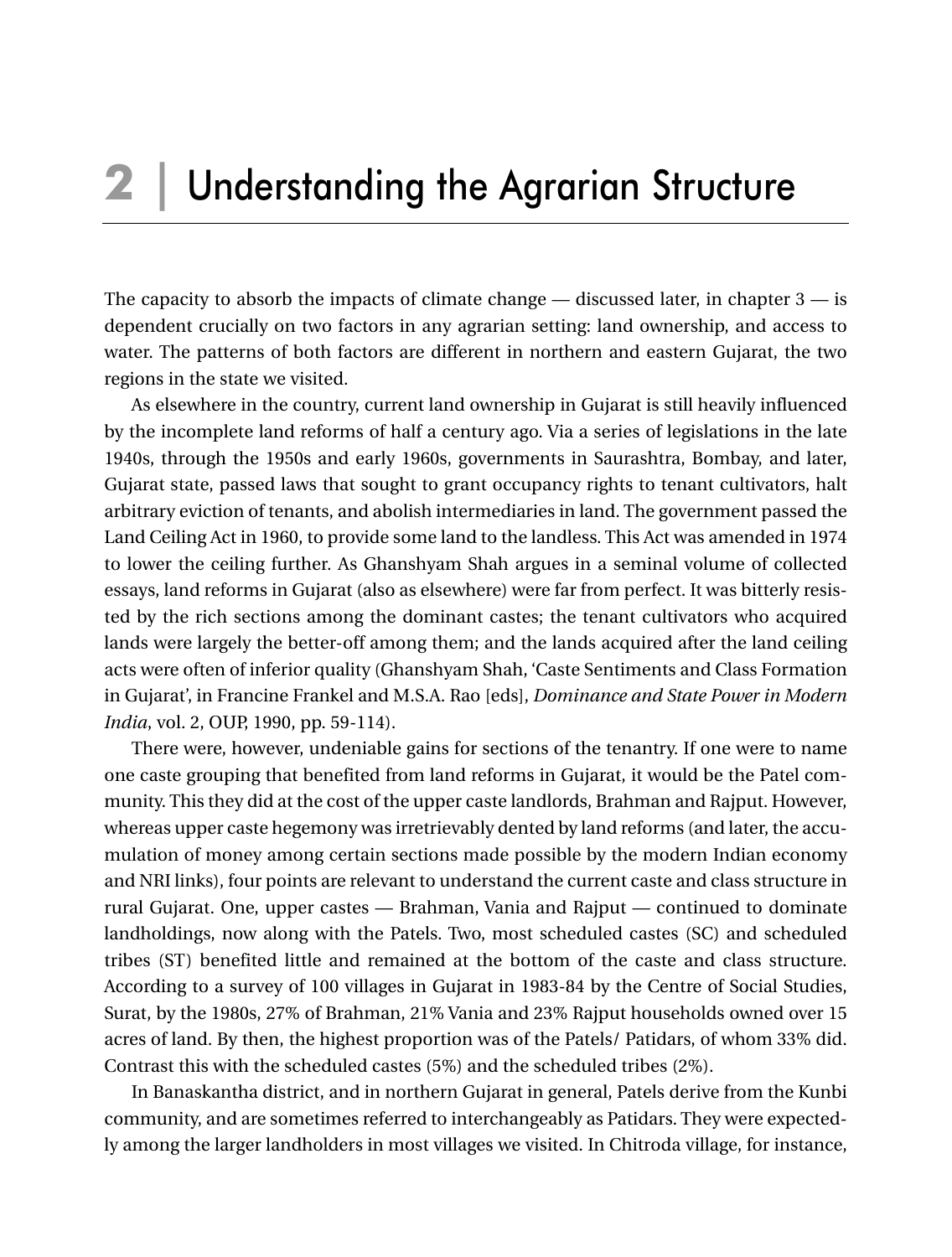the largest owners, Patel households, own about 40-50 acres of land. However, — and this is the third point — there is never a complete overlap between caste and class. Members of the dominant caste community continue to be among the small landowners, a fact accentuated by land fragmentation, which happens as land is passed on to succeeding generations. The CSSS study quoted above found that 41% Brahman and 55% Vania households owned less than 5 acres. Having said that, a much smaller proportion among them tends to be landless or agricultural workers. Roughly 150-200 households in Chitroda are landless, most of them Bhangi, Raval, Valmiki, Chamar and other scheduled castes. In Sonasangh village, in Sabarkantha district, two hundred of the 1,500 households own about 20 acres or more, while 500 households, mainly scheduled caste, are landless. Finally, four, though we did come across occasional mention of joint ownership of land among spouses, that is a rarity and men generally control land ownership and retain it through inheritance laws, and therefore decisions about water.

Between these two ends of the ladder lie the other backward classes (OBCs). The number of OBCs stands at a bewildering 142. As we found in Kenpur village in Sabarkantha, — dominated by Parmar, Makwana, Chavan and Thakore households with holdings of 7-8 bighas, more often than not, they tend to be small and medium farmers. Pratij taluk in Sabarkantha is similar, populated by predominantly OBC villages — Prajapati, Kumhar, Lohar, Sutar, etc — where most people have 1-2 acres.

To complete this snapshot of the social structure, barring a small landed agrarian elite, a large proportion of Muslims in Gujarat tends to be self-employed. They comprise 9.7% of the poor in Gujarat (Sachar Committee Report, *Social, Economic and Educational Status of the Muslim Community of India*, November 2006, p. 178), and 53% of them in urban areas tend to be self-employed (p. 343). According to a recent study by NCAER's chief economist Dr Abusaleh Shariff, it is increasingly the case that Gujarat's Muslims tend to be involved in informal trade or are self-employed, "running food stalls, pull rickshaws, do manual labour", an outcome, he suggests, of "active discrimination" (*Outlook*, 11 April 2011, p. 26).

The dominance that arises from unequal land ownership gets strengthened by unequal access to sources of irrigation. For our purposes, **private tapping of groundwater** is the most significant, as it has become overwhelmingly the dominant source for irrigation in northern Gujarat, particularly in the non-monsoon seasons, and the source to be tapped in the event of delayed June rains due to climate change.

Though the use of groundwater in northern Gujarat through wells and the deployment of animal power dates back to the 1920s, serious tapping of groundwater in Banaskantha district took off only in the 1970s with the use of diesel pumps and the expansion of rural bank credit. In a village in Vadgam taluk of Banaskantha, they said that the first borewell was installed in the village in 1972 with the introduction of electricity there, but their number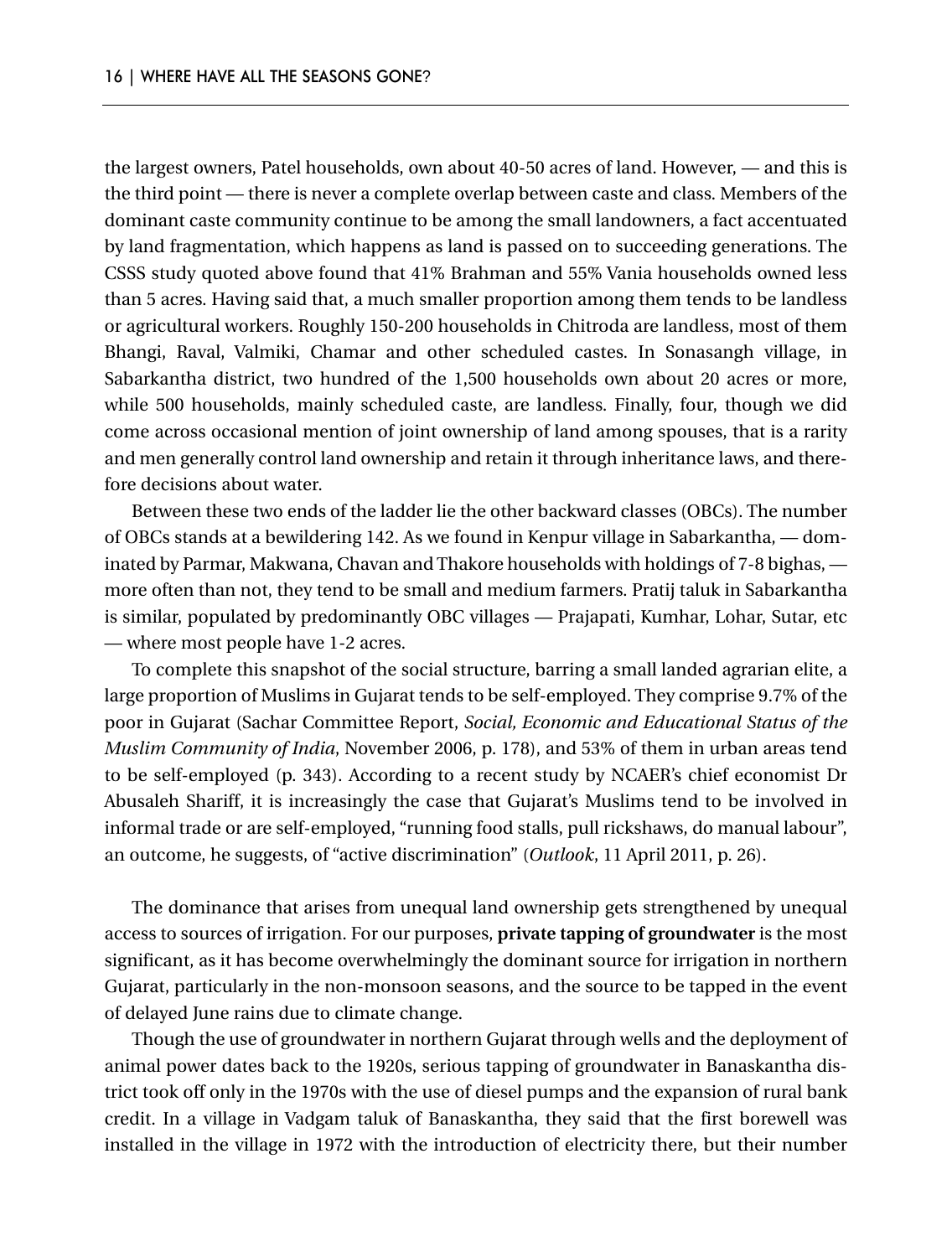expanded only in 1985. In Banaskantha and Sabarkantha, electrification in agriculture meant that electrical motors — of two kinds — successively replaced diesel engines. In the first, electrical motors are placed along with the pump, usually on the dry well bed; unlike tubewells, they are to be placed a few feet above the water level and are referred to as dug-cumbores (DCBs). Tubewells followed, particularly as the water level declined; using submersibles, they need to be placed below the water level. Navroz Dubash, who has closely studied the development of tubewell irrigation and its consequences in north Gujarat, points out that with tubewells, it's easier for water to be pumped up since the motor and pump are below water; tubewells are significantly more expensive to install but easier to maintain; and being of greater horsepower, tubewells can water 2-3 fields at the same time (Navroz Dubash, *Tubewell Capitalism: Groundwater Development and Agrarian Change in Gujarat*, OUP, 2002). By 1997, of 1.4 million hectares (ha) irrigated in North Gujarat, over 1.3 million ha were being pumped by 1.5 lakh DCBs or tubewells, less than 0.1 mha by surface water (Jennifer McKay and H. Diwakara, 'Groundwater Irrigation in North Gujarat'). Census data for 2001 suggests that by the turn of the century, the first kind of electrified motors, DCBs, was the dominant technology used in Sabarkantha — 'wells with electricity' account for nearly half the land irrigated. In Banaskantha, on the other hand, tubewell irrigation had overcome all other forms and covered nearly half the total area under irrigation (*see Table 3, page 23*).

In effect, there's little legal constraint on how much groundwater can be extracted; any constraint operates only post-facto when new tubewells are discouraged after extraction rates are deemed too high. Effectively, the right to tap groundwater follows from the ownership of land (also implying that the landless are denied that right). This is important, as 'ownership' of groundwater, by its very nature, should not depend on the ability to tap it, as boundaries of the land do not coincide with the source of water and spread of the aquifer. What's more, groundwater is part of the commons and cannot be treated as a private resource. However, even beyond the law, there's little shared sense of the commons here as far as groundwater is concerned.

Though how much water is being extracted is not easy to quantify, annual groundwater extraction in north Gujarat around the turn of the century was put at 1,528 million cubic metres (M. Dinesh Kumar, 'Value of Groundwater: Case Studies in Banaskantha', *Economic and Political Weekly (EPW)*, 31 July 2004, p. 3495). (Every cubic metre equals 1,000 litres of water). This extensive tapping of groundwater had a series of significant implications, whose ripples are still being felt. It contributed to a greater commercialization of agriculture in north Gujarat. In 1971-73, traditional food crops used to dominate agriculture in Banaskantha — bajri (pearl millets) and jowar in particular. Cash crops such as cotton, mustard and castor were a mere 2% each at the time (Navroz Dubash, *Tubewell Capitalism*, p. 79). As groundwater tapping grew, the agrarian economy got more commercialized, more cash crops were cultivated, in particular, jeera (cumin seeds), mustard, castor, potatoes and cotton. In recent years, the main crops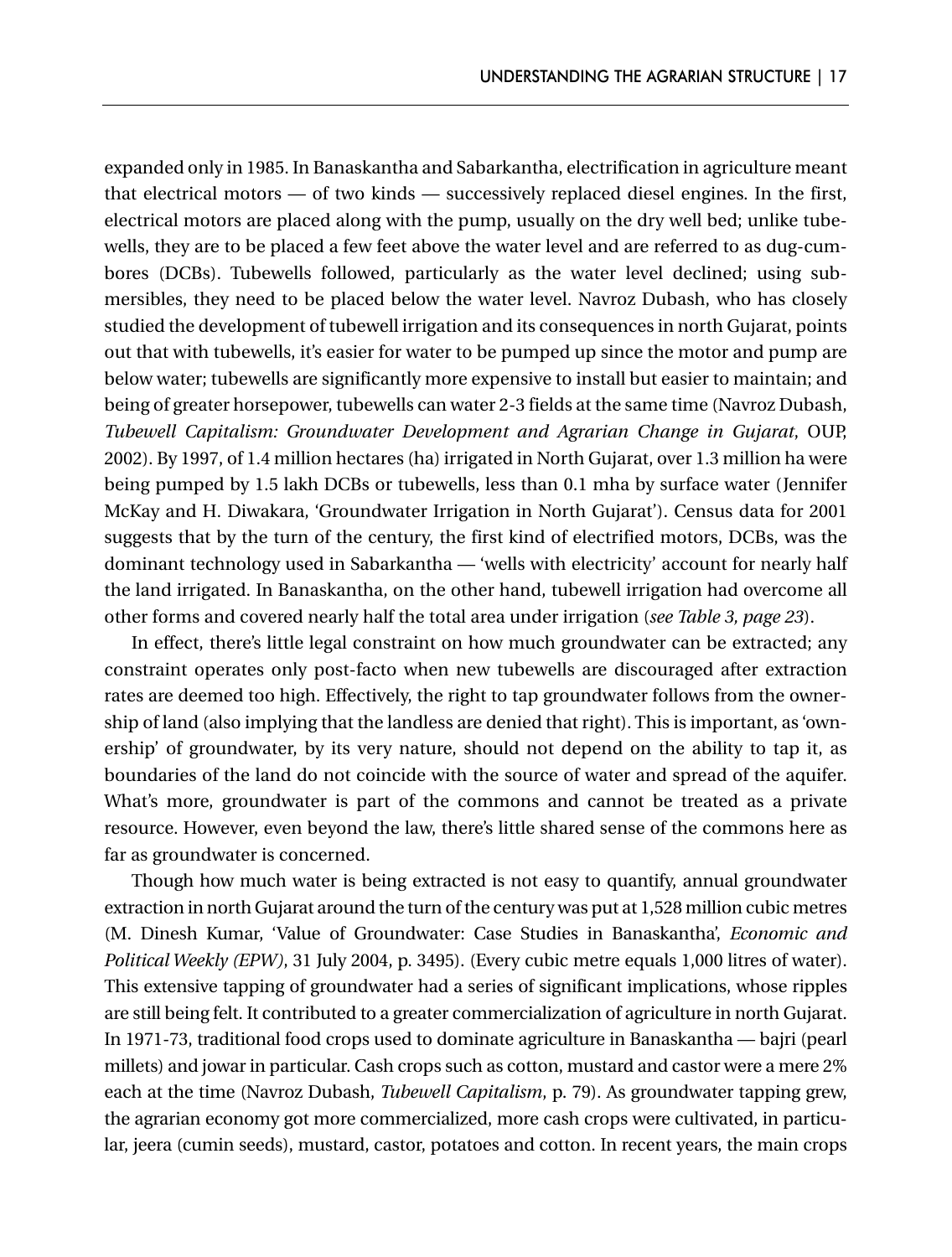grown in the rabi (*siyalu*) season are castor, wheat, mustard, isabgul, and in the kharif (*chaumasu*) season, cotton, makka, til and groundnut, and in the summer (*unhalu*) season, bajra and potatoes. What we saw most travelling through Banaskantha and Sabarkantha were castor, cotton, makka, potato, and some papaya, obviously for commercial sale, not household consumption. We visited pre-rabi, wheat had yet to be sown. What is relevant for our purposes is that cash crops such as potato, tobacco, castor and mustard usually need several rounds of irrigation water, much more than traditional food crops, to say nothing of other increasingly costly inputs such as fertilizer.

The increase in irrigation helped a shift from single cropping to multiple cropping to a degree, an increase in gross cropped area. This led to a greater demand for labour. As we shall see in chapter 4, the terms under which such labour is employed is quite varied. Despite the rise in demand for labour, the intensified tapping of groundwater increased income inequality, and strengthened the hands of the landowners. It was the landed that were more likely to have the money to install wells or access to sources of money; what may be called the social economy ensured that formal bank credit for wells, which expanded in the sixties and seventies, was most easily procured by the dominant castes. Dubash shows a clear correlation between landownership, dominant castes and well owners — in one of the villages he studied in Banaskantha district, well owners owned on average two plots of 9 bighas each; those without wells owned on average only one plot of 2 bighas (p. 46). Effectively it meant that the poor were not only subject to any adverse consequences that might follow from such commercialization, but could not get any immediate benefits from it.

This changed to a degree with the spread of water markets in the 1990s. This was catalyzed by the introduction in 1988 of flat rates for electricity for agriculture, a demand for which the Patels intensely lobbied. From being calculated per unit consumed, rates began to be calculated per horsepower of motor independent of how long that motor ran. Basically, it did not cost more to pump more water, which those who controlled water sources could then sell to those who did not. It enabled the less privileged to access water easier, of course at a price. Three kinds of payments prevail for supply of water over the season — a payment in kind, but fixed; a payment in kind, not fixed, but a portion of the output, usually one-third; and three, per hour of water supplied. In case of sharecropping, a portion of the crop is taken for supplying the water. Water, essentially, became a new way to extract surplus from labour.

Besides land and water, there's a third element that's central to the agrarian economy in north Gujarat — **livestock rearing**. Taking the state of Gujarat as a whole, in 1998, 65% of the 4.84 million tonnes of milk produced was from buffaloes, and 29% from indigenous cows. Crossbred cows supplied only 6%, though their numbers are on the rise. What's more important, as they told us in Chitroda village, Banaskantha, most households keep animals, even poor households have at least one or two buffaloes or cows, the better-off more. It's not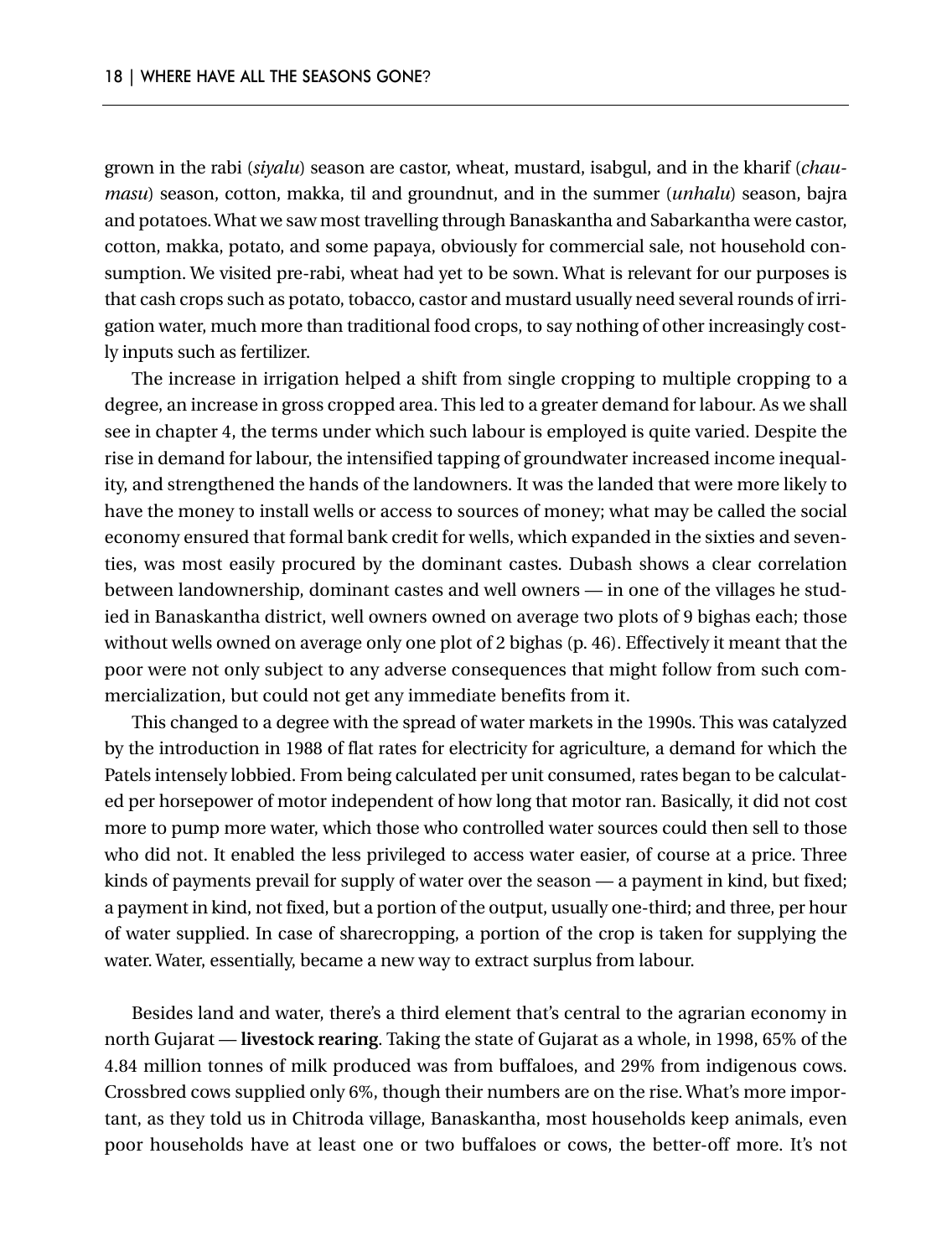uncommon for even landless households in this region to have a buffalo or two. In a meeting in Prantj taluk, we were told that there were numerous milk cooperatives in the region; they date back 35-40 years, presumably to the genesis of Operation Flood in 1970 and the National Dairy Development Board. Typically, all the milk is sold, not kept for household consumption. The earnings depend on the fat content in the milk, ranging from Rs 22-32 a litre for buffalo milk. Cow's milk yields less, Rs 12-13 a litre. The fat content in turn, depends upon, among other things, the quality of fodder.

Livestock rearing is deeply interlinked with the first two elements of the agrarian economy, land and water. A not insignificant portion of the cropland in north Gujarat is apportioned for growing fodder. The acreage of land under fodder crops has been rising in north Gujarat in general and particularly sharply in Banaskantha district since 1991. By 1995, crops for fodder occupied 211,503 hectares, a significant 19% of the total crop area in the district (O.P. Singh, et al, 'Virtual Water Trade in Dairy Economy: Irrigation Water Productivity in Gujarat', *EPW*, 31 July 2004, pp. 3492-97). Fodder for livestock is of three kinds: green fodder, which is grown specifically for feeding animals, mainly alfalfa (*rijka/ garari*) and local grasses; dry fodder, the by-product of other crops, mainly straw from the bajra and jowar crop; and concentrates in the form of balanced cattle feeds and cottonseed cake. The cost of animal feed, they told us, is Rs 800 for 60 kgs. Those without land, or those who don't have adequate land, buy fodder or lease in land as sharecroppers, and keep a portion of the crop as fodder. But again, it's the better off who are able to grow or provide their animals the nutritionally better fodder, given the costs or inputs involved.

Growing these fodder crops, alfalfa in particular, involves a huge amount of water. At 198 million cubic metres per annum, alfalfa alone accounts for 13% of the total groundwater extraction in north Gujarat. Irrigation costs form 70% of the input costs in growing alfalfa (M. Dinesh Kumar, 'Value of Groundwater: Case Studies in Banaskantha', *EPW*, 31 July 2004, pp. 3498-3503). If one were to include not only what these animals drink directly, but also the 'virtual' or 'embedded' water contained in the food animals eat, water consumption in north Gujarat comes to a staggering 11,810 litres for buffaloes, 11,630 litres for crossbreed cows and 7,110 litres for indigenous cows every single day! Looked at differently, it takes 4,546 litres of water for a buffalo to produce a single litre of milk, and for cows 2,941 litres (O.P Singh, et al, 'Virtual Water Trade', p. 3496). Milk, like so many other products, seems to be based on large volumes of invisible water.

**Some Recent Developments:** There have been four developments in roughly the last 5-15 years, all of which directly or indirectly relate to water, and which also have a bearing on the present, in an era of climate change. There is in fact a fifth factor, — the introduction of the Mahatma Gandhi National Rural Employment Guarantee Scheme (NREGA/ NREGS) which influences available work and agricultural wages.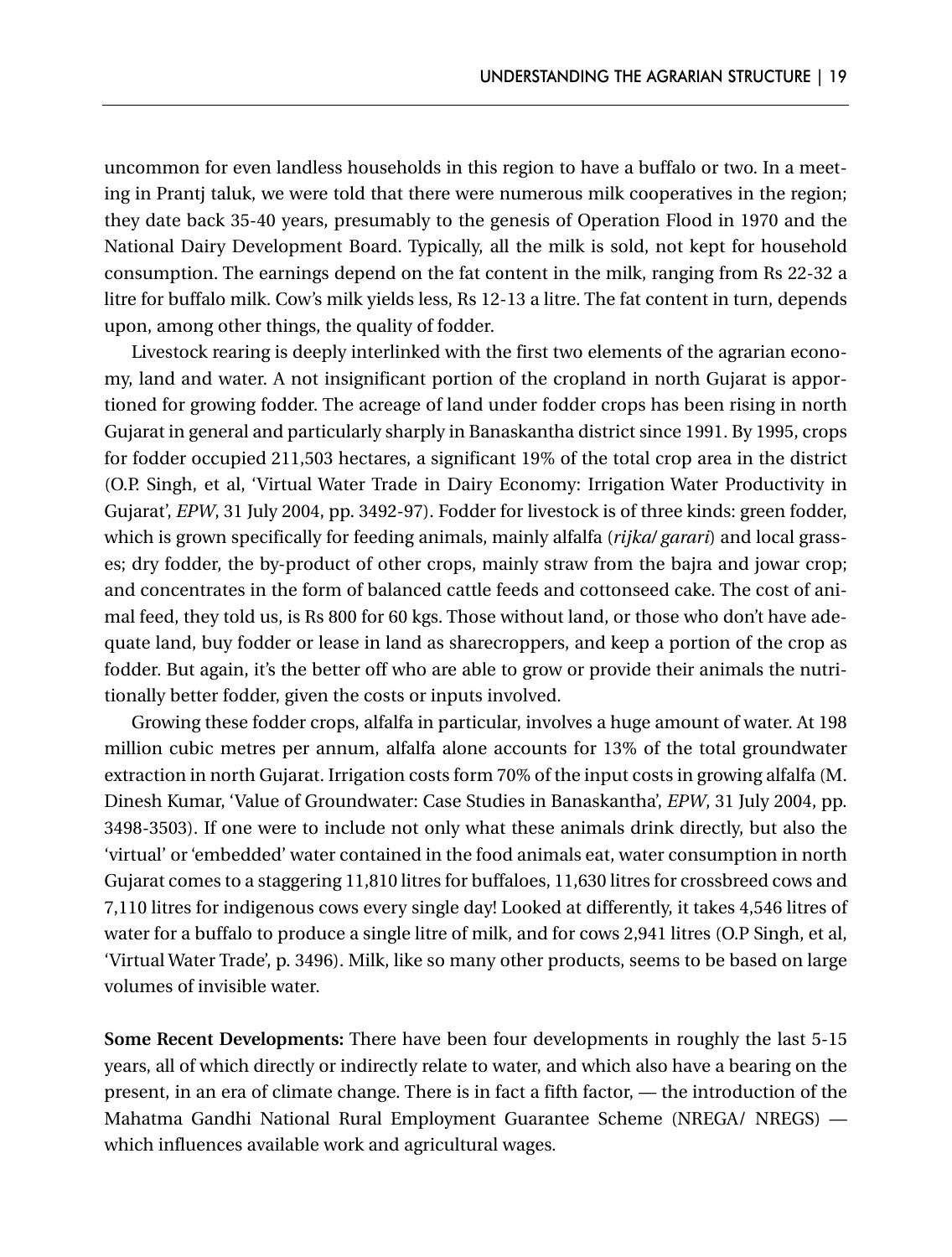The first, and most obvious, is **the decline in groundwater**, in Banaskantha in particular. The aquifer under Banaskantha is layered and alluvial, layers of water, clay, sand and silt. Alluvial aquifers tend to have storage going down dozens of metres, and are also where falling water levels impact hits if extraction outpaces recharge. The implication of the aquifer being layered and alluvial is that recharge from lateral flows underground is difficult, and that "90 per cent of recharge results from vertical flows" (Dubash, *Tubewell Capitalism*, p. 39).

Water tables in Banaskantha, which had been falling by about 1.5 metres a year in the 1980s, began to fall more sharply thereafter. As tubewells are significantly more expensive costing at least a lakh rupees or more, and often five times as much as a DCB — and often installed only when groundwater levels have fallen below what is viable for DCBs, the numbers of tubewells in Banaskantha (Table 3, p. 23) suggests that groundwater levels have fallen sharply. Recent data, for 2005-2009, collected by the Central Ground Water Board indicate a current decline of over 2 metres a year in some stations in Banaskantha (Mahi tw i), much more steeply in others (JerdaPz-I and Jerda Pz-II) and a more mixed picture in yet others *(http://gis2.nic.in/cgwb/Gemsdata.aspx)*.

As it declines, only those who can afford such expensive equipment increasingly control groundwater. Irrigation forms a significant proportion of the input costs, mainly for rabi crops, varying from crop to crop. Declining groundwater has undoubtedly increased the cost of tapping it — a detailed study of four villages in Banaskantha found that, between 1970 and 2003, the cost of irrigating wheat had increased, in constant prices (the year 2000), from Rs 1,960 per hectare to Rs 4,595, and mustard from Rs 1,482 to Rs 2,952 a hectare (M. Dinesh Kumar, et al, 'Value of Groundwater: p. 3502).

Things have now reached such a pass that many areas have been declared 'dark zones'. Farmers in a dark zone cannot get loans for digging tubewells, and no new power connection is provided for agriculture, implying that no new borewells can be dug within. In Chitroda village, they said that their village along with another 109 villages in Vadgam taluk in Banaskantha, falls within such a zone. In some villages, it has led to farmers moving away from rice, which requires huge volumes of water, but, as we shall see below, not halted the rise of other water-intensive crops. Falling groundwater has also led to the adoption of sprinklers in fields, of which we saw many pipes. Only the better-off can afford most sprinklers. In Ghodiyal, a village in Banaskantha with over 500 households, they adopted sprinklers first in 2005, something that has led to a 40 per cent saving on water. Climate change has begun to hit at the very time when groundwater is declining, precipitously in places. When June rains are lessening (Table 1, chap 1) or rains get more erratic, it leads to an ever-greater tapping of groundwater to ensure water is available when it is necessary.

Second, in 2003, the Gujarat government **restricted electrical power for tubewells** to 8 hours a day, whereas earlier it was irregular, its quality poor, but theoretically unlimited. Its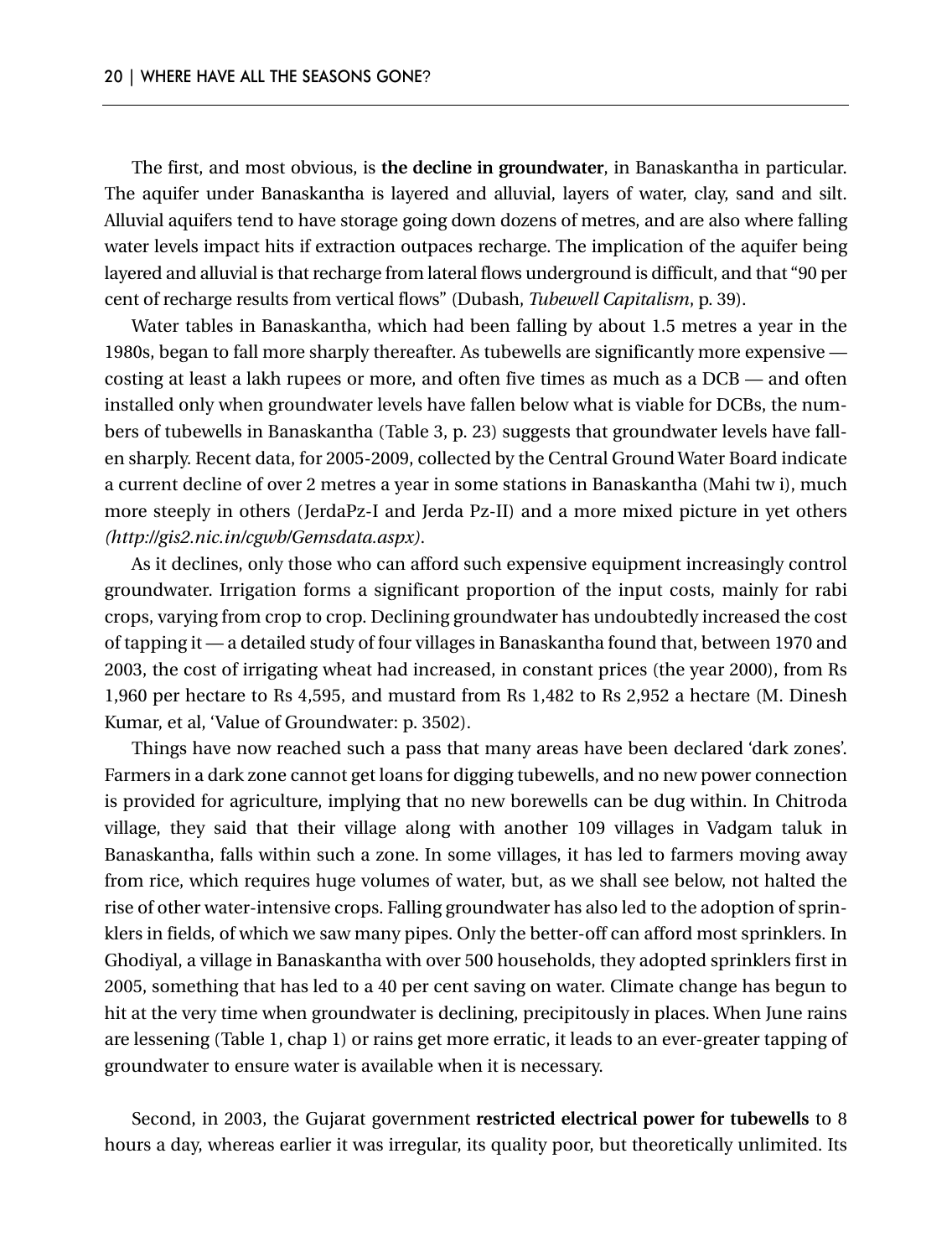effects have been, again, varied. Tushaar Shah has argued that though they were unhappy elsewhere in Gujarat, tubewell owners in Sabarkantha welcomed the restrictions. Sabarkantha is a hard-rock area; here wells tend to run out after some hours of pumping, so it's best regulated and supplied twice a day. But the brunt of this restriction in tapping groundwater has fallen, adversely, on marginal farmers and landless labourers; water markets, which, as mentioned above, grew after flat rates were introduced, have shrunk in many districts, and led to an increase in the price of water by 40-60 per cent (Tushaar Shah and Shilp Verma, 'Co-management of Electricity and Groundwater: An Assessment of Gujarat's Jyotirgam Scheme; *EPW*, 16 February 2008, p. 64). But even this is not enough to contain the damage of excessive withdrawal.

Three, **the development of the public irrigation network**, which has been partial. For instance, in Sabarkantha, 60 villages in Wadali taluk, 35-40 villages in Idar and 40 villages in Himmatnagar have surface irrigation facilities. But the canal for Himmatnagar was not completed up until 2009; hence Himmatnagar did not get water. There is no perennial river in northern Gujarat. Sidestepping the vexed question of displacement and related issues, in some places there has been some recharge from the Narmada — the Hatmati river in Sabarkantha gets some water from the Narmada — but this is limited so far. Despite promises made, much of the Narmada water has been diverted for industry and for use in urban areas, rather than for agriculture, for which it was first promised. Some of the canal water percolates, a point that Rajnabhai Dave, the respected editor of *Bhumiputra*, made in a meeting with our team on 1 December in Ahmedabad. The spread canal of the Narmada, he said, is not lined with concrete and hence some of that water percolates to the ground, and Sabarkantha benefits from this to a degree.

Four, globalization in agriculture and agricultural markets, and changing consumption of urban elites in India, has catalysed the entry of large capital over the last few years. These large companies try to ensure and regulate the supply of food to be processed, through **contract farming**. For instance, companies such as Pepsi, and McCain have entered into contracts with medium or large farmers here, for the ensured supply of potatoes. In a village in Banaskantha, we were told that the company's middlemen provide the seeds and the fertilizers to the farmer. Half the money of the seeds has to be returned to the company. They said that costs work out to Rs 35,000 an acre; roughly, fertilizer costs Rs 10,000 an acre, pesticides Rs 5,000, seeds Rs 12,000, and labour Rs 10,000. Water costs work out to about Rs 1,000 an acre. Profits, when the crop is good, are also relatively high, about Rs 25,000 an acre. What happens when the crop fails is another matter. An issue with contract farming is the capacity of companies to corner the profits but pass on the risks to the individual farmer. Also, a hidden cost is the amount of water potato needs, many more waterings a season than most other crops, again emphasizing how companies and relatively affluent farmers benefit, while adversely impacting the rest of the community.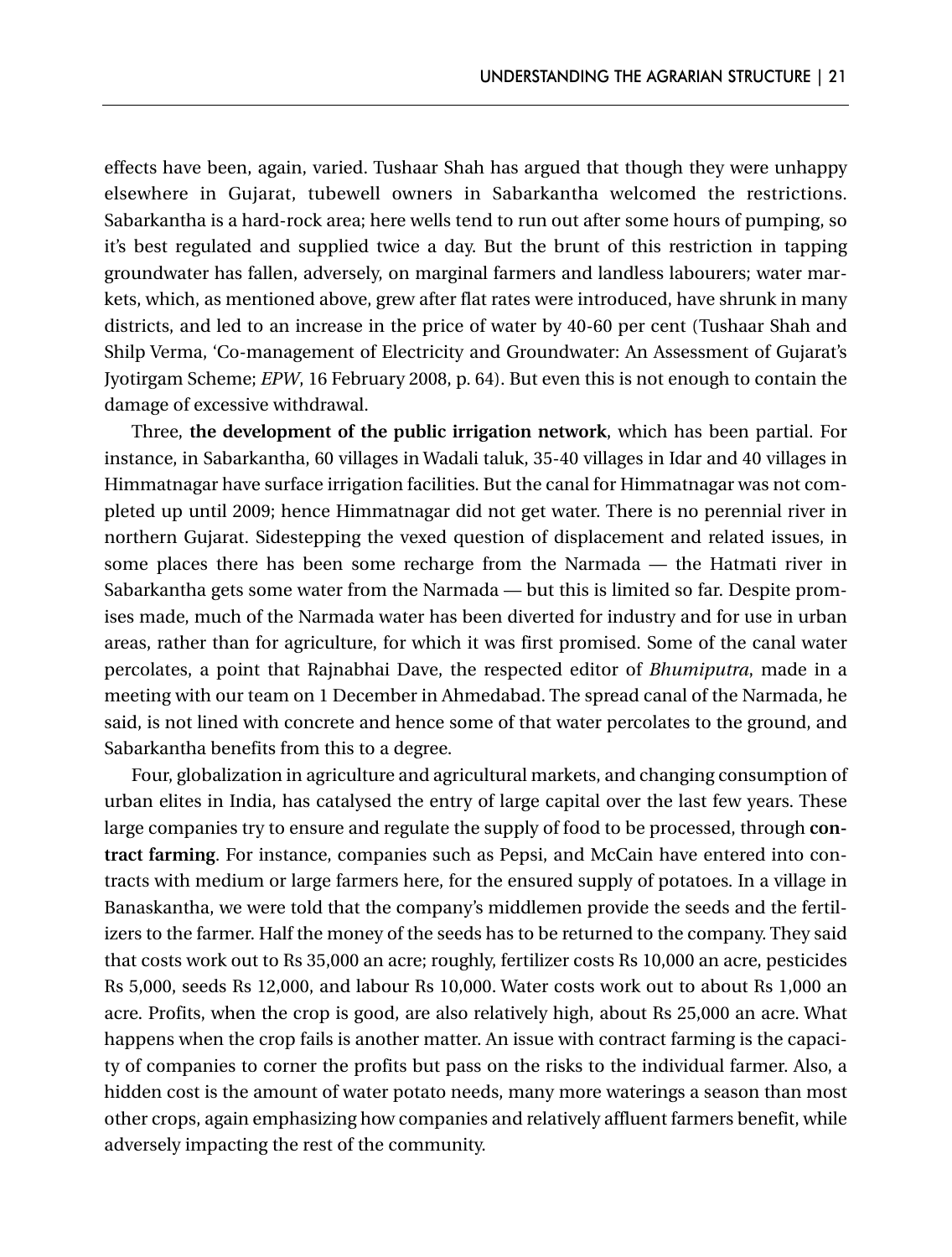#### Land, Water and Work in Eastern Gujarat

Much of what has been discussed in this chapter thus far pertains to north Gujarat. Eastern Gujarat is different, regarding both land and water, and livestock to a degree.

But to start with the most obvious, Panchmahal, and Dahod district in particular, have a much higher scheduled tribe population than the Gujarat average, a lower scheduled caste percentage, a low level of urbanization, and a higher number of persons per household *(Table 2)*.

| Category                            | Panchmahal                    | Dahod                      | Sabarkantha                 | Banaskantha     | Gujarat         |
|-------------------------------------|-------------------------------|----------------------------|-----------------------------|-----------------|-----------------|
| Population<br>2.02<br>(in millions) |                               | 1.63                       | 2.08                        | 2.50            | 50.67           |
| Rural pop                           | 1.77(87.5%)<br>$1.48(90.4\%)$ |                            | 2.22(89%)<br>$1.86(89.2\%)$ |                 | 31.74 (62.6%)   |
| <b>House size</b>                   | 5.6                           | 6.7                        | 5.2                         | 5.9             | 5.2             |
| ST pop                              | 556,000<br>(27.5%)            | 1.18 million<br>$(72.3\%)$ | 420,242 (20.2%)             | 205,904 (8.2%)  | $7.48m(14.8\%)$ |
| SC pop                              | 92,492 (4.6%)                 | 32,884 (2%)                | 173,325 (8.3%)              | 271,484 (10.8%) | $3.59m(7.1\%)$  |

**Table 2 Population, SC and ST Population, and Household Size in the Four Districts**

Source: Primary Census Abstract, *Census of India 2001*

Regarding land, as elsewhere, the Land Ceiling Act worked patchily. Much of the land surrendered under the Act was of relatively poor quality. But one of the most significant issues in adivasi areas tends to be land alienation. This is chiefly due to mortgaging of land and distress sale of land to non-adivasis due to poverty, often through mechanisms such as usury and money-lending, pointing to the lack of appropriate credit infrastructure or risk insulation for the poor by the state. The relevant laws were flawed and inadequate in preventing this land grabbing here. This was made worse by the fact that some adivasi areas of eastern Gujarat have not been declared 'scheduled areas' as they were settled under the colonial administration. At least up until the 1990s, the relevant section in law to prevent land alienation did not apply in 882 villages of Limkheda, Santrampur, Jhalod and Devgadh Baria in Dahod (Harish Trivedi, *Tribal Land Systems*, Concept Publishing, 1993, p. 132).

Pateliya Bhils are the dominant landowning sub-tribe among adivasis in these areas. Going by the Census 2001, Bhil Garasiyas, Dhodias, Nayakas, Naikdas and Dholi Bhils comprise a significant proportion of workers, both main and marginal, but they are likely both cultivators and agricultural workers. Impressionistically, the sense we got from adivasi villages in eastern Gujarat is that large holdings are few in number. Most holdings here are small, 1-2 acres, likely made smaller over time by land fragmentation. Even in the case of large holdings, — we encountered one landowner in Kanto village, in Dhanpur taluk with 35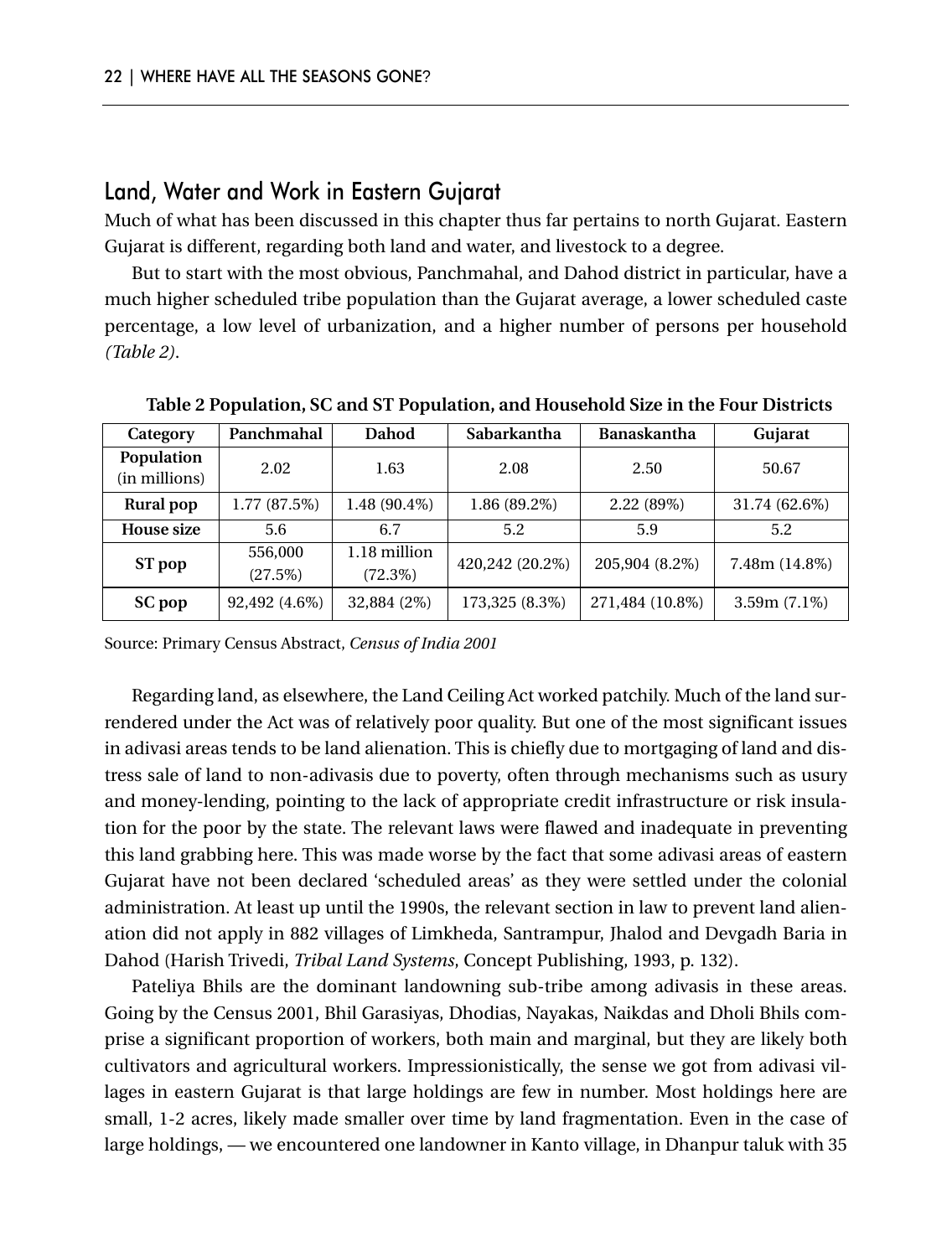acres — adivasi lands often tend to be of relatively poor quality. Additionally, there is an overwhelming dependence on rain-fed agriculture even for households with large landholdings. In the case of this landowner for instance, only two of his 35 acres had any source of irrigation (well water) other than rain.

In fact, what is striking about Dahod and Panchmahal is the extremely low level of irrigation overall; 82% of lands in Dahod and 77% in Panchmahal district are dependent on rain *(Table 3)*. Tubewells are conspicuous by their near absence. At least up until 2001, tubewells with electricity irrigated barely 180 ha of land in Dahod and 715 ha in Panchmahal. There has been a slight shift towards wells using electric motors in Panchmahal but it has been limited. Government canals and wells without electricity (animal power or diesel pumps) constitute the biggest sources of irrigation in these districts. There is a likely combination of reasons for this — the limited electrification for agriculture; lower bank credit; the absence of household resources to invest; and the undulating, rocky nature of the terrain, which makes digging deep a risky and costly process. Since erratic rainfall — discussed in the preceding chapter is the most widespread symptom of climate change, all of the above implies that these regions of Gujarat are the most exposed to its vagaries.

| <b>District</b> | Govt   | Well    | Well with   | Tubewell    |           | Tubewell   Total Irrigated | <b>Total Unirrigated</b> |
|-----------------|--------|---------|-------------|-------------|-----------|----------------------------|--------------------------|
|                 | Canal  | without | Electricity | without     | with elec | (all sources)              | (all sources             |
|                 |        | Elec    |             | electricity |           |                            | included)                |
| Banaskantha     | 2.204  | 58,177  | 1,13,267    | 16.386      | 1,76,391  | 3,72,523                   | 3,67,635                 |
| (in per cent)   | 0.6%   | 15.6%   | 30.4%       | 4.4%        | 47.35%    | 100%                       |                          |
| Sabarkantha     | 26.161 | 44,079  | 1.12.647    | 4.891       | 31.793    | 2.29.218                   | 2,15,083                 |
| (in per cent)   | 11.4%  | 19.2%   | 49.1%       | 2.1%        | 13.9%     | 100%                       |                          |
| Dahod           | 10.235 | 11.485  | 2.392       | 342         | 180       | 35,963                     | 1,59,525                 |
| (in per cent)   | 28.5%  | 31.9%   | 6.7%        | 0.9%        | 0.5%      | 100%                       |                          |
| Panchmahal      | 29.888 | 16.609  | 12.494      | 538         | 715       | 65,835                     | 2,22,501                 |
| (in per cent)   | 45.4%  | 25.2%   | 19%         | $0.8\%$     | $1.1\%$   | 100%                       |                          |

**Table 3 Extent, Sources and Percentage of Irrigated Land (in hectares)**

**Source:** Compiled from the Village Directory (for each district), *Census of India*, *2001* **Note:** Additionally, in Dahod, tanks irrigate 4,233 hectares, and rivers 3,968 hectares.

A capital- and inputs-intensive, commercialized agriculture, which grew on the back of an electrified tapping of groundwater in north Gujarat and elsewhere, is consequently absent. The area covered by non-food crops in an undivided Panchmahal district was a low 9.6% in 1993, at a time when Banaskantha had reached 42% (Sujoy Chakravarty and Sejal Dand, 'Food Insecurity in Gujarat: A Study of Two Rural Populations, *EPW*, 3 June 2006, p. 2252). The Census village directory suggests that maize is overwhelmingly the main crop in Dahod. The crop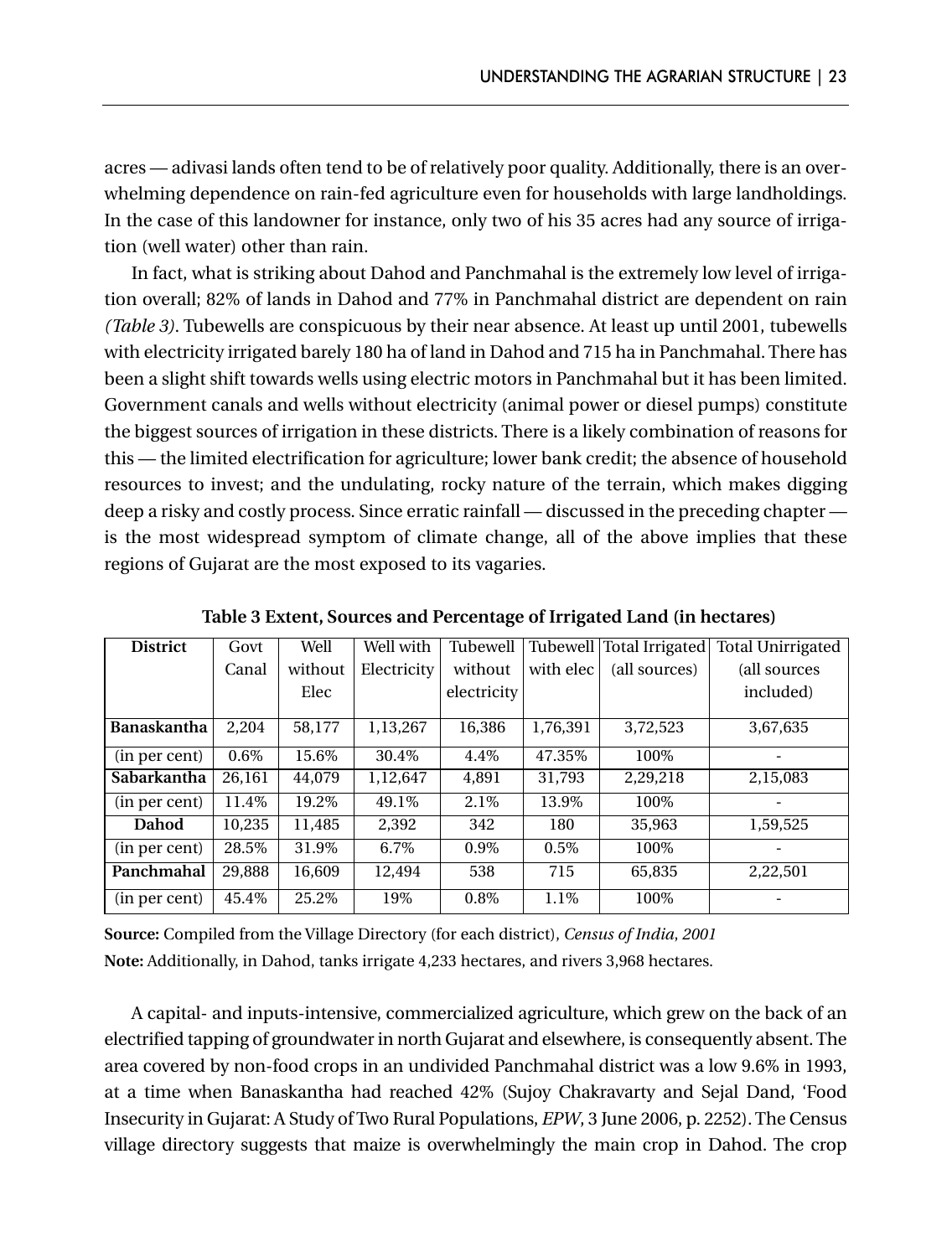picture is slightly more varied in Panchmahal, with a little more wheat and pulses, but here too maize predominates. Maize, as we shall see in the next chapter, is likely to be badly hit by climate change because of the nature of its photosynthesis.

Livestock rearing plays a not insignificant part of the household consumption, despite the more limited access to groundwater. In fact in some places, as they told us in Mirapuri village in Kallol taluk, animal husbandry, not agriculture, is now the main source of sustenance. The absence of groundwater is mitigated by forest cover in some parts, where animals graze. Where forest cover is inadequate, people labour to be able to purchase fodder. Yet, there are significant differences from the north. The cooperatives market is less developed, like all other things here. The milk is both sold and likely consumed to a greater degree.

Along with livestock rearing, agriculture remains the predominant activity in eastern Gujarat. There's little industry or services. Those dependent on agriculture, cultivators and agricultural labour both, constitute 83% of workers in Dahod and 77% in Panchmahal district *(Table 4)*. But this is skewed towards those who cultivate their own land — in rural Panchmahal, cultivators comprise 57.9 per cent of the workers and agricultural labour 25.6 per cent. In Dahod, the proportion of cultivators goes even higher, to 64%. Contrast this with rural Sabarkantha (38.7%).

| <b>District</b>    | <b>Cultivators</b> | <b>Agr Labour</b> | Other |
|--------------------|--------------------|-------------------|-------|
| Dahod              | 60.8               | 21.9              | 16.3  |
| Panchmahal         | 53.7               | 23.9              | 21.1  |
| Sabarkantha        | 36.0               | 26.8              | 35.6  |
| <b>Banaskantha</b> | 42.2               | 22.2              | 31.8  |

**Table 4: Proportion of Workers in the Four Districts**

**Source:** Primary Census Abstract, *Census of India 2001*

The main reason why cultivators are more predominant here and why demand for agricultural labour within the region is thus stunted is that most holdings are neither large nor very productive. Whereas this would not reflect in the numbers of agricultural workers, the number of days of agricultural work available would be fewer than in northern Gujarat. In the absence of adequate agricultural work, and limited alternative employment, **migration** remains the only route to survival. The *EPW* study quoted above found that a mere 7 per cent of households in Panchmahal-Dahod were food secure for all 12 months of the year, and it presents an obvious, though revealing correlation between the percentage of those who migrate and the lack of food security. In Bhindol in Dhanpur taluk, they told us that no labour is needed in the village after Diwali, and people are forced to migrate from the area. In some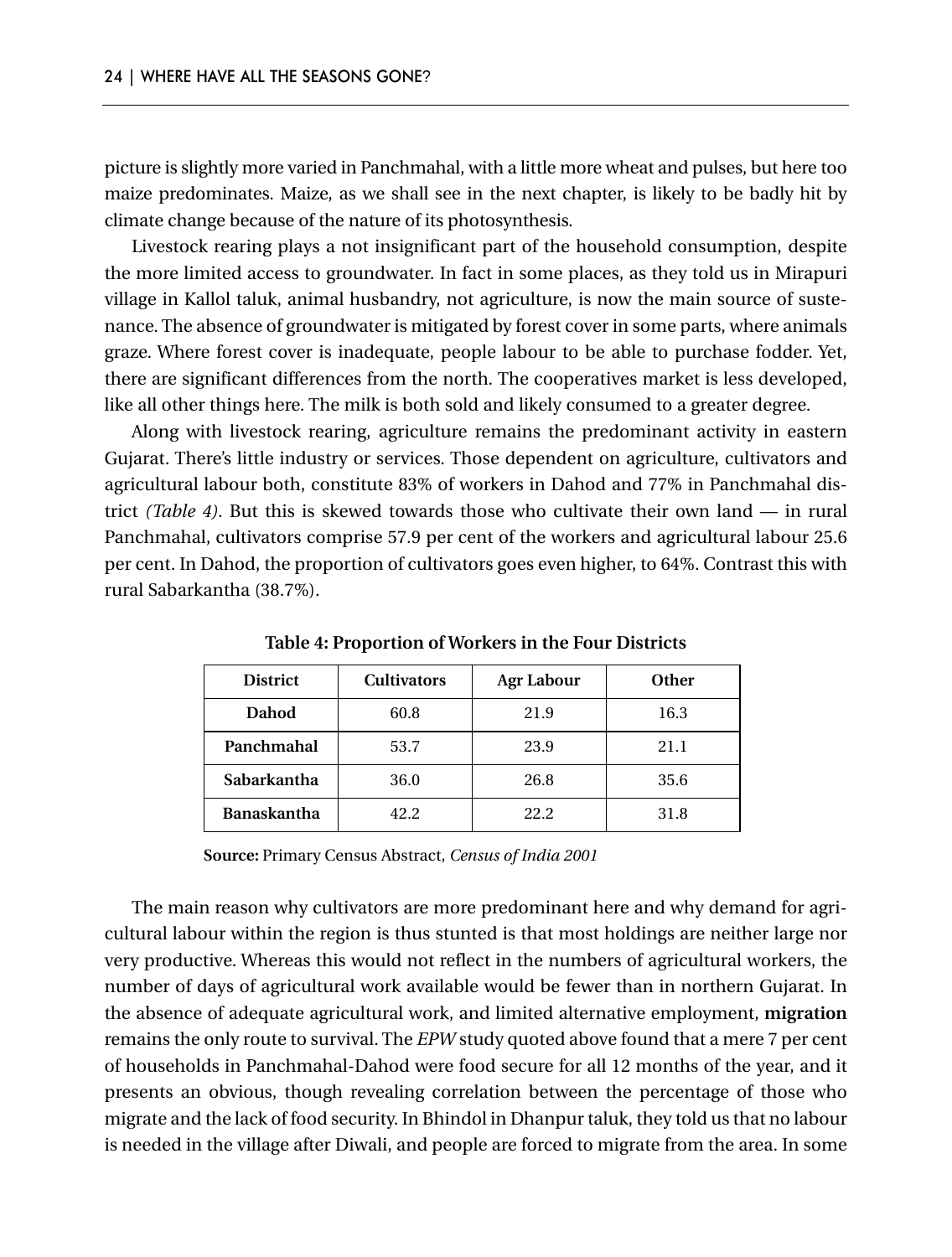places in Dahod they said that if a family has four young people of working age, 2-3 may migrate and 1-2 of them stay behind to work the fields. Also, entire families from here migrate for work to Saurashtra and other regions of the state, seeking work in agriculture or in construction. In migrating for work, they take some grain saved along but it usually involves taking a loan to make the journey. In a region historically and still dependent on rainwater for irrigation and on migration for survival, this is an old story. But in an era of climate change, it's getting more precarious.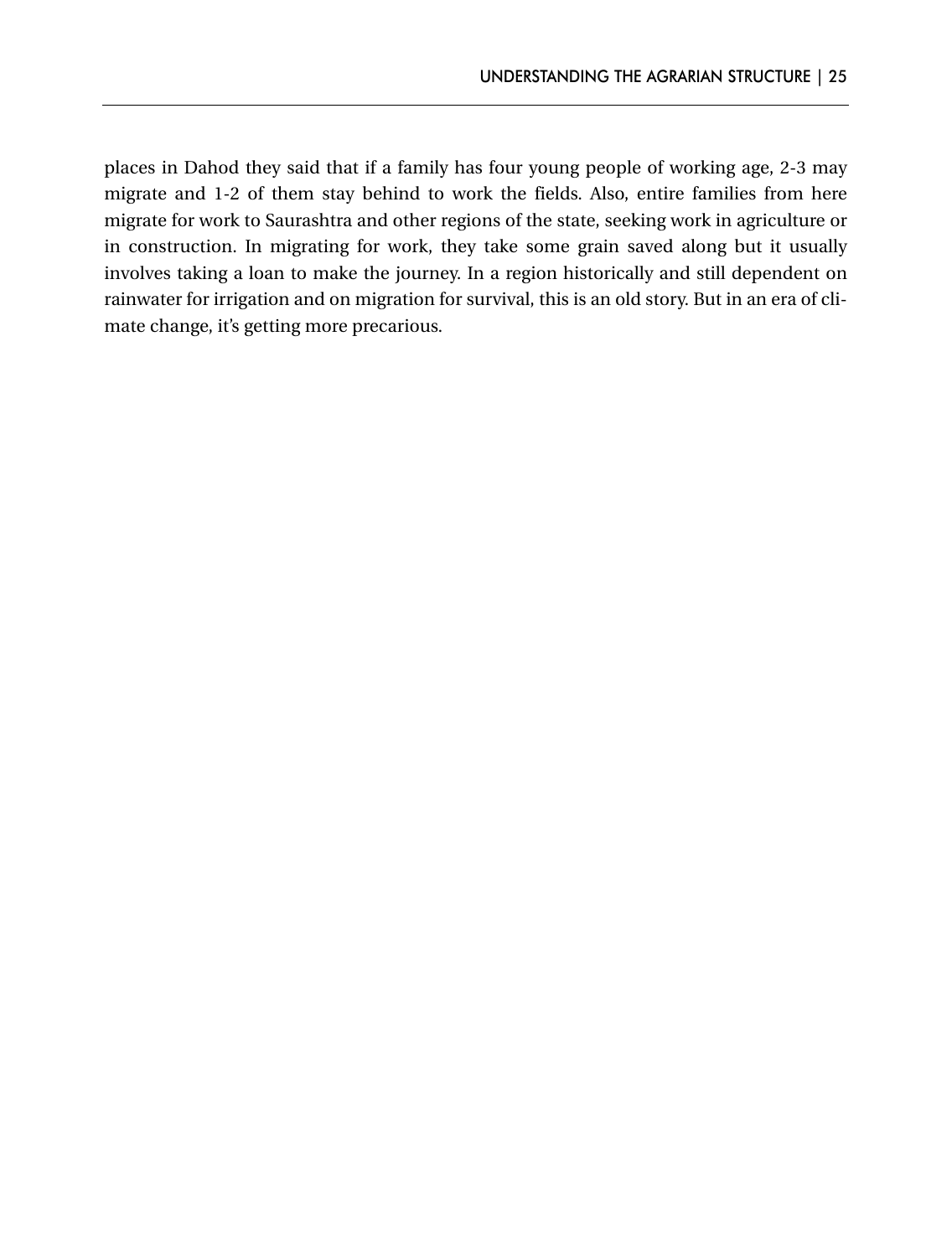# **3 |** Differential Impacts of Climate Change in Northern and Eastern Gujarat

Climate change affects people of different classes, strata and gender differently. It tends to hit more severely regions with fewer resources, households with less access to water, poor women and those at the lower end of the class (and caste, or sub-tribe) spectrum. One would think this is stating the obvious. However, consolidated reporting and data about climate change impacts often tend to be presented in isolation from this inequality that is deeply structural.

This chapter looks at how the climate changes described in chapter 1 affect people within the agrarian context discussed in chapter 2. In particular it looks at impacts upon small and marginal farmers. Impacts on agricultural workers in parts of northern and eastern Gujarat are discussed in chapter 4.

We do not claim it is comprehensive; it is very much an initial survey. In particular, there are two important social strata that we deeply regret not being able to cover. We were unable to probe, in sufficient detail, the impacts faced by poor women. Two, we were unable to visit villages with concentrations of Muslim populations. We were told that Muslims in Gujarat tend to be involved more in trades and artisanal occupations and much less in agriculture and agricultural work but that does not explain this gap.

We can only hope this report at least contributes to future work by other organizations on the ground, and for the articulation of collective demands, an issue touched upon at the end of this report.

#### Warmer Winters, Less 'Os' and its Effects on Crop Yields

In Prantiya Falia in Sabarkantha, they told us that the size of the grain has become smaller because winters have been getting warmer over the last 10-12 years. Put differently, winters have gotten shorter. When minimum temperatures start rising above a certain degree in March, it causes terminal heat stress during the period of grain growth, "thereby affecting grain size and thus overall yield" (Swapan Datta, et al, 'Many Physiological Traits Have Strong Correlation With Terminal Heat Tolerance', *The Hindu Survey of Indian Agriculture 2009*, p. 42).

In Dahod and Panchmahal districts, warmer winters are making rabi agriculture chancy for those without wells or alternative access to water. As we have seen, an overwhelming proportion of agriculture in Dahod (82%) and Panchmahal (77%) is rain-fed. Hence, when climate change makes itself felt, for those without access to sources of irrigation, there is little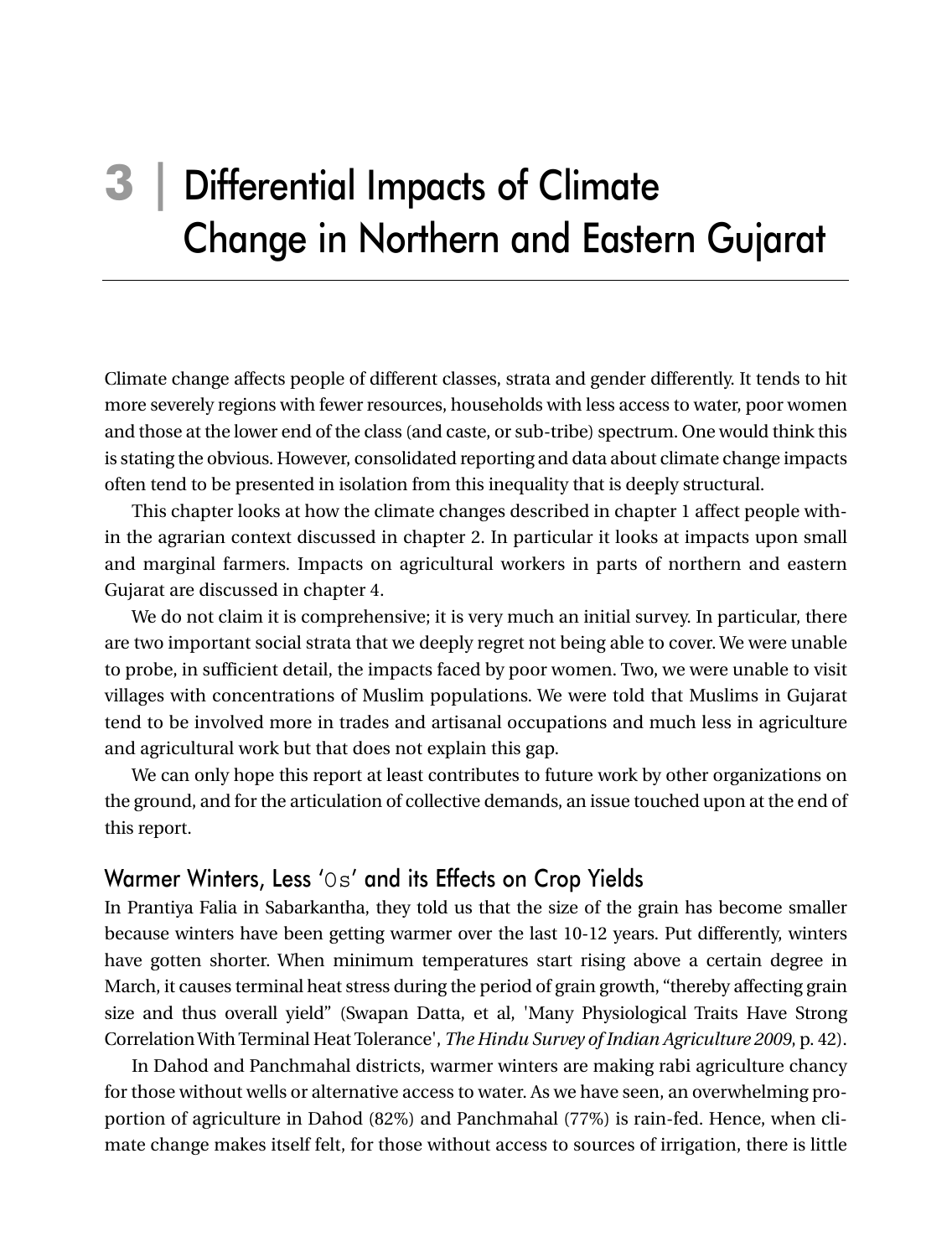scope for cushioning its effects by watering the fields more. Here, makka (maize), wheat, channa and tuar dal are the main winter (rabi) crops, whereas makka, bajra and tuar are the kharif *(chaumasu)* crops. In a meeting with residents of Umaria and Jer Umaria villages in Panchmahal district, we were told that some years back, everyone used to cultivate wheat in winters; nowadays only households that own wells cultivate wheat. The others are forced to leave their land fallow.

There are possibly two reasons for this change. One, hybrid seeds were introduced here about 20-25 years ago. Hybrid seeds need more water, and fertilizer, compared to traditional seeds. Two, warmer winters have resulted in **reduced or the complete absence of dewdrops** *(os)*, particularly over the last five years. Hence, while the need for water has risen, the source of water or moisture has declined. Scientists at the Indian Institute of Pulses Research in Kanpur have referred to this phenomenon as "atmospheric drought, associated with insufficient or lack of dew precipitation, as a result of high night-time temperature. The moisture available in the air — termed as 'invisible water reservoir of nature' — can be easily accessed by the crops *provided nights are cool to form dew*" (Masood Ali, Sanjeev Gupta and P.S. Basu, 'Higher Levels of Warming in North India Will Affect Crop Productivity', *The Hindu Survey of Indian Agriculture 2009*, p. 44).

In village after village in eastern Gujarat, people spoke about the uniformly negative consequences of warmer winters upon a largely rain-fed agriculture. In Umaria village, with about five hundred predominantly OBC households (Rawat, Mali, Bagi, etc), the resource that stratifies is not so much land as access to water. Most of those who own land have an acre or so, marginal farmers; the larger holdings are barely two acres. But only 10 per cent, the better-off households in this village, own wells; diesel engines are used to pump out water as there's no electricity for agriculture here. Excess water, when it exists, enables the sale of water to those without wells; in such an event, part of the yield and not money exchanges hands; as much as half the yield is taken in return by the well owner. And those without access to any water at all in Umaria and Jer Umaria, typically marginal farmers, are forced to migrate in winters to Surat and Ahmedabad for work.

In Bhindol village, Dahod, where 80 per cent of the 225 households are adivasi and the rest OBC (Baxi), only about 15-20 per cent is able to access water from the Paanam river that flows nearby. Here too, reduced dew had affected the wheat crop over the last 10 years. In other places, they said mahua production had also declined. In a completely Bhil Pateliya village with over 600 households in Garbada taluk in Dahod, only 16 households are landless; the overwhelming majority have tiny holdings — made worse over time by land fragmentation — that would qualify them as 'marginal farmers'. The village has limited lift irrigation that waters only 40-50 acres when it works; even that is now damaged. They said one used to get 12 *mand* (240 kgs) of channa per bigha. Then, it began to get warmer, something they first noticed about 15-20 years ago and which has worsened more recently. Now, no channa grows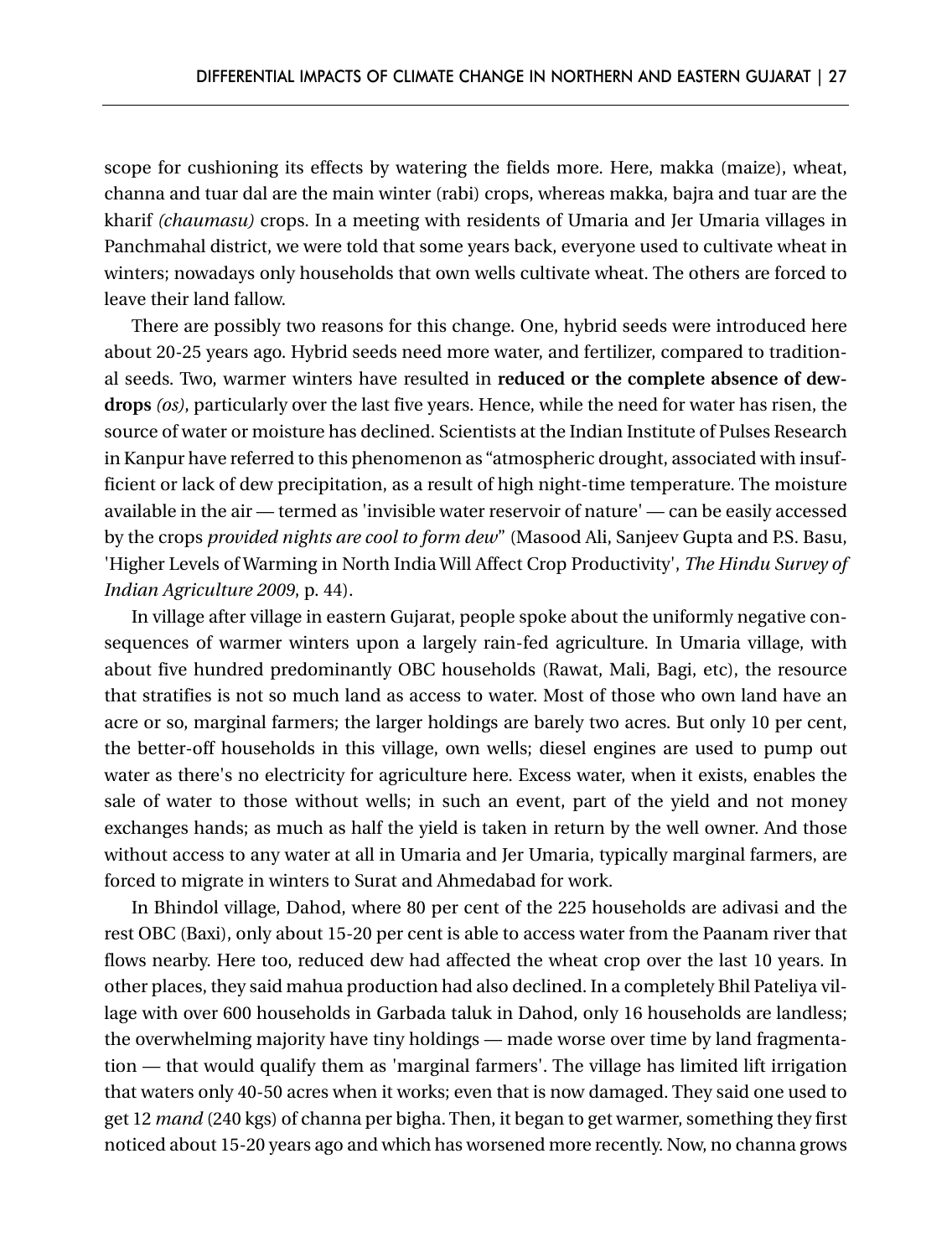at all on fields with no access to water. Alternative sources of livelihood for these villagers are limited. The Forest Department employs people from this and surrounding villages to cut grass, for about a month, after the winter. NREGA has given some households about 50-60 days of work in digging or maintaining wells, and protective walls, but not to all households and for less than the number of days stipulated or at the minimum wages that are part of the Act. Hence most people migrate to Rajkot, Surat and Vadodara to work either as agricultural labour or construction workers.

Eastern Gujarat is a region with little non-farm employment. People may have job cards under NREGA but the availability of work is patchy. The combination of the absence of alternative employment and the periodic lack of basic food supply forces them to seek them elsewhere. Persistent lack of appropriate development has endowed this region with a history of migration, often of entire families. Climate change is now accentuating this forced migration. As we shall see below, the places they go to seek work are getting hit by climate change too.

#### Increased Incidence of Pests on Crops

A second, and obvious effect of a warmer climate is the greater incidence of pests. Scientists at the Indian Institute of Pulses Research referred to above write that since the internal temperature/ metabolism of insects vary depending on the surrounding temperature, "processes like [their] growth and development are all dependent more on temperature", and that "any shift in environmental temperature is likely to influence insect behaviour more than plants and larger animals". The pod fly is now emerging as a "serious" pest of pigeonpea (tuar dal) in central and south India, and the spotted pod borer a major pest of short duration pigeonpea in central and north India (*The Hindu Survey of Agriculture 2009*, pp. 47-48).

People we talked to would not go into these technicalities of course, but they are fully alive to its impacts on their crops. A word that came up often in conversations was *'kitan'*. In Kanto village in Dhanpur Taluk of Dahod district, a farmer said that his tuar dal is being increasingly affected by *kitan*. Two women from Sarsoda village in Dahod said that channa and tuar dal have gotten affected because of greater pests. In Bhindol village, they said it has been less cold in winters since the last ten years, and as a consequence pests are affecting the channa crop.

Pests seem to thrive not just in warmer winters. They also affected crops in the cloudy weather in eastern Gujarat post-Diwali, such as in Bhindol village, mentioned above. In a village in Kallol Taluka, Godhra district, where all but three of the roughly 300 households own land, but most with small holdings of not more than 2 acres, they said that makka and tuar needed the sun at this time. Instead the weather was cloudy, leading to greater prevalence of pests. Half the tuar crop and a quarter of the makka crop were damaged. In a village in Himmatnagar taluk of Sabarkantha district, white fly damaged half the cotton crop last year. A few years back there was such a severe attack of white fly here that additional workers had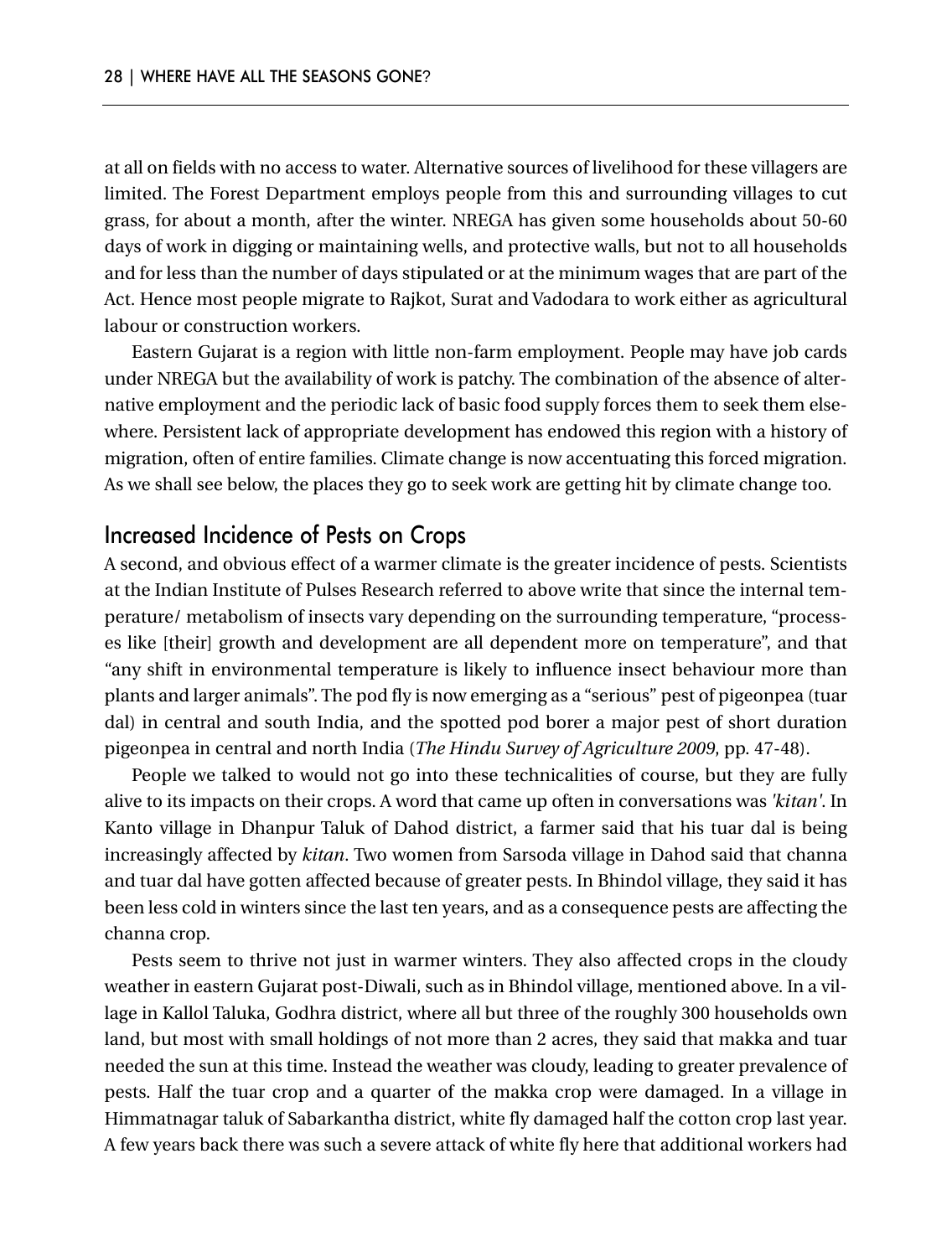to be employed to take them out. In Umaria village, the unseasonal weather, they said, affected the tuar crop.

The obvious consequence of greater pest incidence is the increased use of chemical pesticides, as bio-control of pests is virtually unpractised. But chemical pesticides have all kinds of attendant issues, which include choice and selection, risk to the health of sprayers (particularly women), and decimation of natural predators. The most obvious impact is of course to costs, as only some can afford it; in fact among poorer households or villages, most can't, as they told us in a village in Dahod. For those on the edge of an unviable agriculture, having to incur further input costs pushes them over the edge.

#### Falling Milk Yields

Published studies reveal that milk production in north Gujarat averages about 4 litres a day per animal for buffaloes and indigenous cows, and little over 5 litres for crossbred cows (O.P. Singh, et al, 'Virtual Water Trade in Dairy Economy, *EPW*, 31 July 2004, p. 3494). In north Gujarat, the milk is sold at rates that vary from Rs 22-32 a litre for buffalo milk and Rs 12-14 for cow's milk, depending on the fat content in the milk. However, there's less of it as summers get longer and hotter, made worse by delayed June rains. Thermal stress due to the temperature and humidity is measured by a temperature-humidity index (THI). According to the recent authoritative report by the Indian Network for Climate Change Assessment (INCCA), a THI of over 75 "affects milk production of high producing European crossbreeds and buffaloes, and over 80 severely impacts livestock health and productivity". The report says that the "heat stress days per annum are likely to increase with THI above 80 in 2030" in areas that include Gujarat (MoEF/ INCCA, *Climate Change and India: A Sectoral Analysis for the 2030s*, November 2010, p. 85). What we heard suggests that these effects have already begun to be felt. In Sonasangh village, in Sabarkantha district, they said milk yields from hybrid cows have been falling for the last 6-7 years, even as costs of fodder have risen. In Sonagadh hamlet, women told us that if, earlier, buffaloes gave 5 litres of milk twice a day, now they were lactating only about 2-2.5 litres each time. Elsewhere, they said milk production has declined in recent years by 25 per cent. The fat content too is reducing because of less fodder. We have seen the centrality of livestock to the household economy in north Gujarat. In other places, it is not sold entirely and some portion kept for personal consumption. Either way, the decline in milk yields means a loss in either income or nutrition.

#### Effects on Food Security

The question of how climate change is beginning to impact food security in parts of Gujarat is a complex one. Green Revolution strategies, shortsighted as they are, undoubtedly resulted in increased yields over the last few years/ decades. However, climate change in more recent times is equally undoubtedly impacting access to food, particularly for the poor. So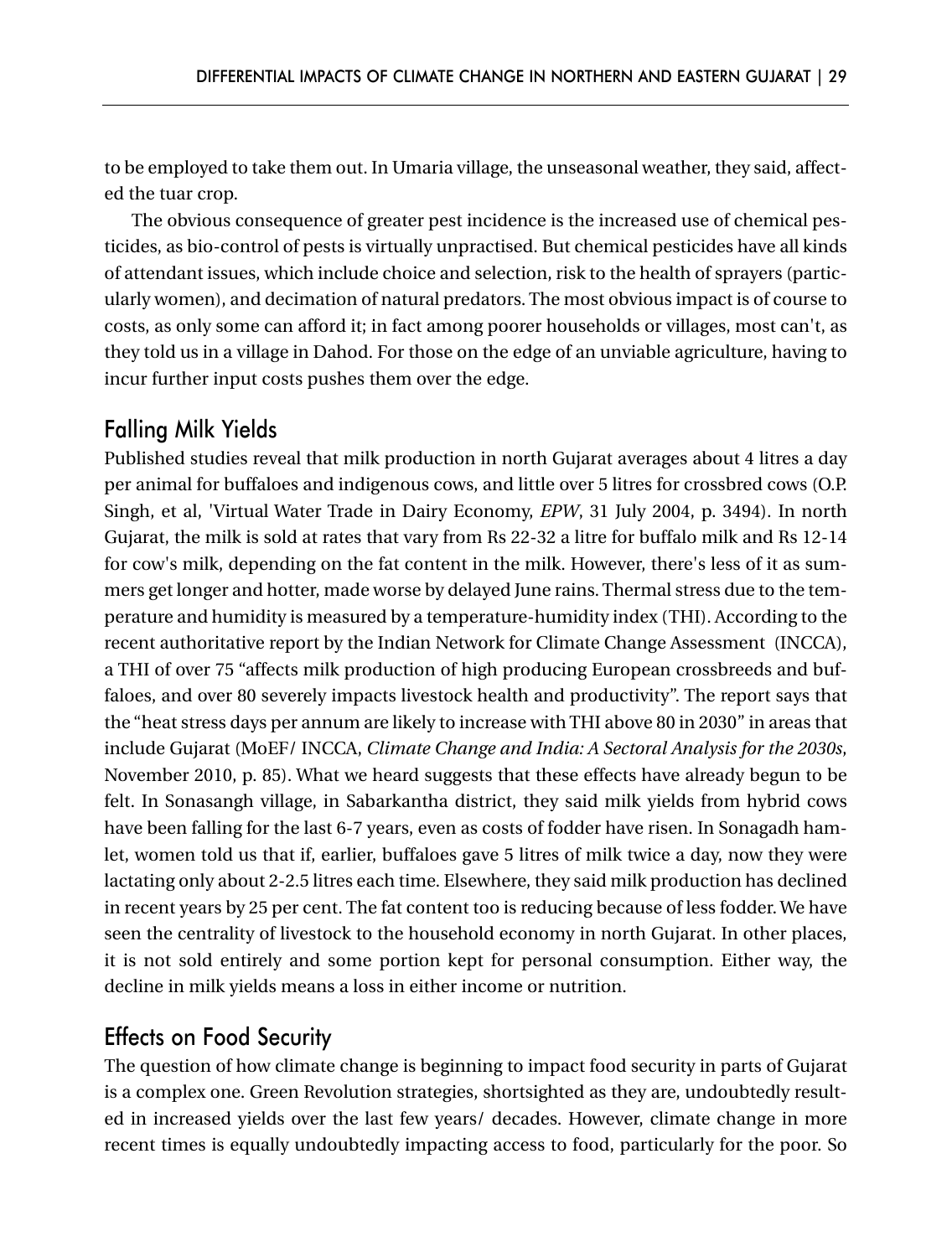gauging how well or badly people are faring over time in their production of or access to food depends on what period you consider.

In areas in Sabarkantha and Banaskantha and other parts of northern Gujarat, the extraction of groundwater, as we have seen, facilitated multiple cropping and contributed to increased yields. But these gains are slowing down: groundwater has fallen, is becoming more costly and difficult to access, yields are stagnating and climate change has now begun to sweep in.

In eastern Gujarat, the adoption of hybrid seeds 20-25 years ago — adopted even more recently in some villages we visited — and fertilizers increased yields significantly. For instance, villagers from Umaria and Jer Umaria told us that makka, the most widely grown crop there, used to grow at 10 *mand* an acre with older seeds. With the introduction of hybrid seeds and fertilizer over two decades ago, yields jumped to 25 *mand* an acre. In the case of wheat, the rise was more modest. Yields have also risen due to improved agricultural practices; earlier, they told us in a village in Kallol, they used to just throw the seeds on the fields, now they are sown in a planned pattern. This is something we also heard elsewhere. Modern inputs and improved practices are not necessarily introduced at the same time, so both the jumps in yields and in input costs may happen in fits and starts. In Bhindol in Dahod, makka used to grow at about 20 *mand* an acre with local seeds. They began using fertilizer fifteen years ago and hybrid seeds barely three years ago. Now the land, presumably more fertile than Jer Umaria above, provides 40-45 mand of makka an acre.

But despite these inputs and better practices, there's still a staggering level of food insecurity among the poor. Forests have thinned out over the years; there has been a general reduced dependence on forests and forest produce, something that adversely affects the poorest forest dwellers. A study of 1,435 households in 51 villages in Panchmahal and Dahod conducted in 2003-04 found that a staggering 54 per cent were "severely food insecure" (for 7-9 months of the year), and another 20 per cent "extremely insecure" (10-12 months). A mere 7 per cent were food secure all 12 months of the year (Sujoy Chakravarty and Sejal Dand, 'Food Insecurity in Gujarat', *EPW*, 3 June 2006, p. 2253). This suggests that the gains of inputs are going mainly to a more privileged section mainly. And the experience of Punjab with its stagnating yields, the necessity of spending on ever-increasing inputs, declining groundwater, farmers' debts and farmers' suicides — warns us that this is a risky road to follow in the longer term.

For poor households, particularly those without access to water other than rainfall, whatever gains they may have had is beginning to fray at the edges. The combination of less dew and more pests means that yields of food crops such as makka, wheat and pulses are suffering, as discussed above. There's no season or food crop immune any more. Someone in Matwa village in Dahod captured this one essence of climate change impacts on agriculture. Earlier, at least one crop season used to be okay; if *chaumasu* was bad, then *siyalu* would be alright. Now, he said, both seasons are getting affected.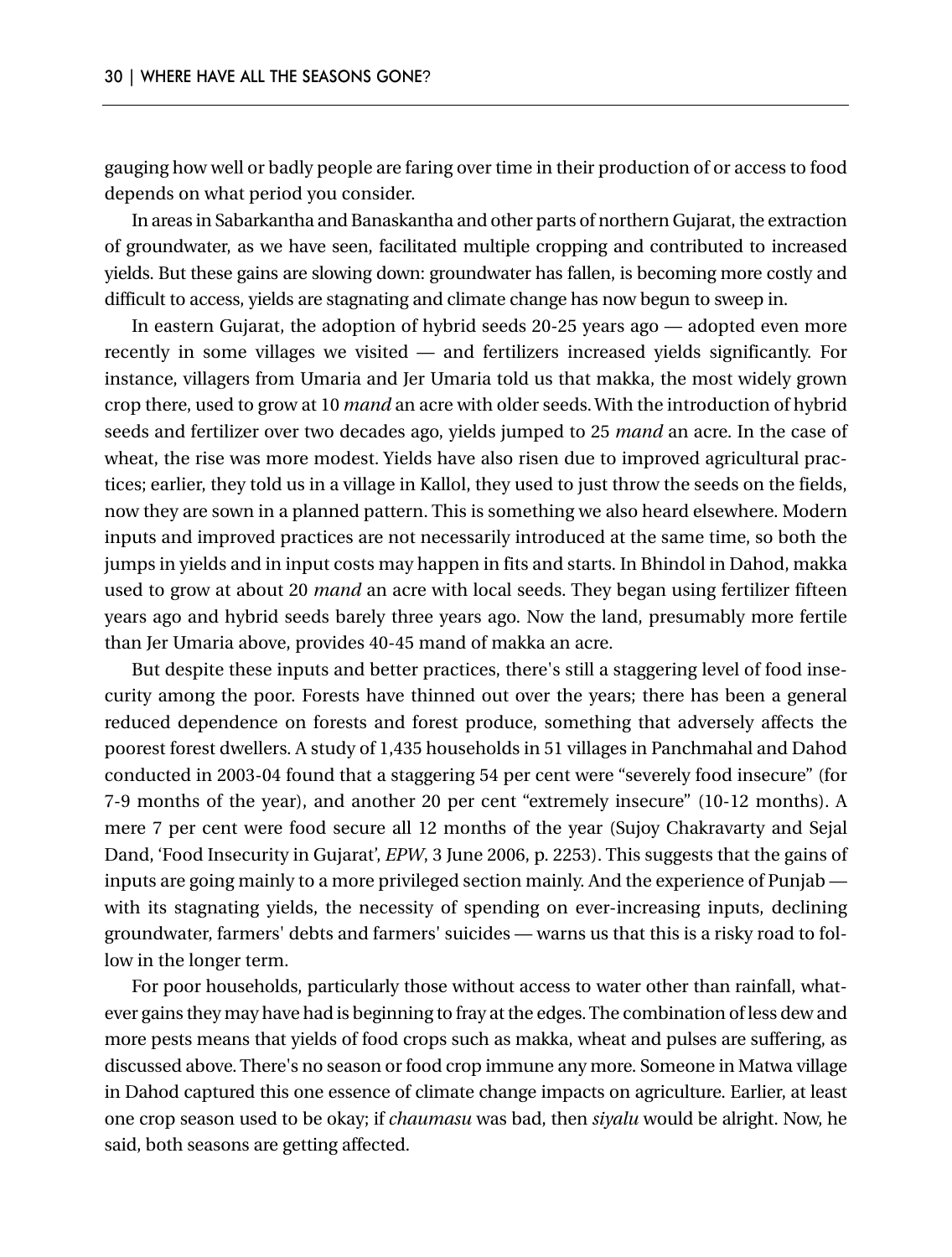This has obvious effects on the food access and food security of the poorest households. Those with one or two acres in not particularly fertile soils and poor water supply basically engage in subsistence agriculture. Already getting hit by rising input costs, now even that subsistence is facing further threat. Their response is to get into a cycle of loans or to migrate for work. But it is not always that the entire family migrates; sometimes, it is only the young and able-bodied. The old are left behind, and are forced to depend on remittances from their migrating offspring. Studies elsewhere suggest that poor women, old women in particular, tend to be the worst affected in a situation of food scarcity. We deeply regret not being able to probe this specific issue sufficiently. It certainly merits further attention.

The problem of food security may well become a crisis in those parts of Gujarat that grow maize. Maize is a C4 crop, in contrast to rice and wheat, which are C3 crops. They are categorized thus because they have a different photosynthesis processes. For our purposes, what this means is that C3 crops, unlike C4 crops, are able to benefit from higher levels of carbon dioxide in the atmosphere. Hence the effects of warmer temperatures or erratic rain due to global warming are offset slightly by better growth. C4 crops, such as maize, don't enjoy even that slight benefit due to a different photosynthesis process. According to the recent INCCA report, maize production in parts of the country will decline by up to 50% by 2030 (MoEF/ INCCA, *Climate Change and India,* p. 71). It was difficult for us to gauge whether yields are already stagnating, since there were a range of causal factors influencing yields over time. But the INCCA's predictions have very grave implications for the food security of a huge number of people in the region. Makka is the major food crop in the entire adivasi belt of eastern Gujarat, and beyond; what effects this might have on a region where among the poorest people in Gujarat live can easily be imagined.

#### Health Impacts on Humans and Other Species

Reduced nutrition has a direct and obvious bearing on human health. That is a subject of deeper enquiry. Other, more obvious health impacts on humans and other species came up. In Kanto village, new kinds of illnesses are affecting people that they did not experience before. For instance, people have begun to get afflicted by very high fever along with malarial symptoms and body ache. All the beds at the nearest clinic, we were told, are overfull and the sick are now being made to sleep on the ground. Such high fevers and sudden deaths are a recent phenomenon. In Sonagarh, Sabarkantha district, a number of women told us in a meeting with them that mosquitoes are causing new illnesses in recent years that they had not experienced before, particularly malaria and chikanguniya. A health worker comes to the village once a month but this is clearly inadequate. One activist told us that falciparium malaria is what has begun to affect people here. In Garbada taluk, Dahod, some women said that a few children had died in their village as a consequence. According to a woman from Jhabu village, also in Dahod, 5-10 people here die every month. This latter figure seemed high, but we could not go to the clinic or consult local doctors to confirm this.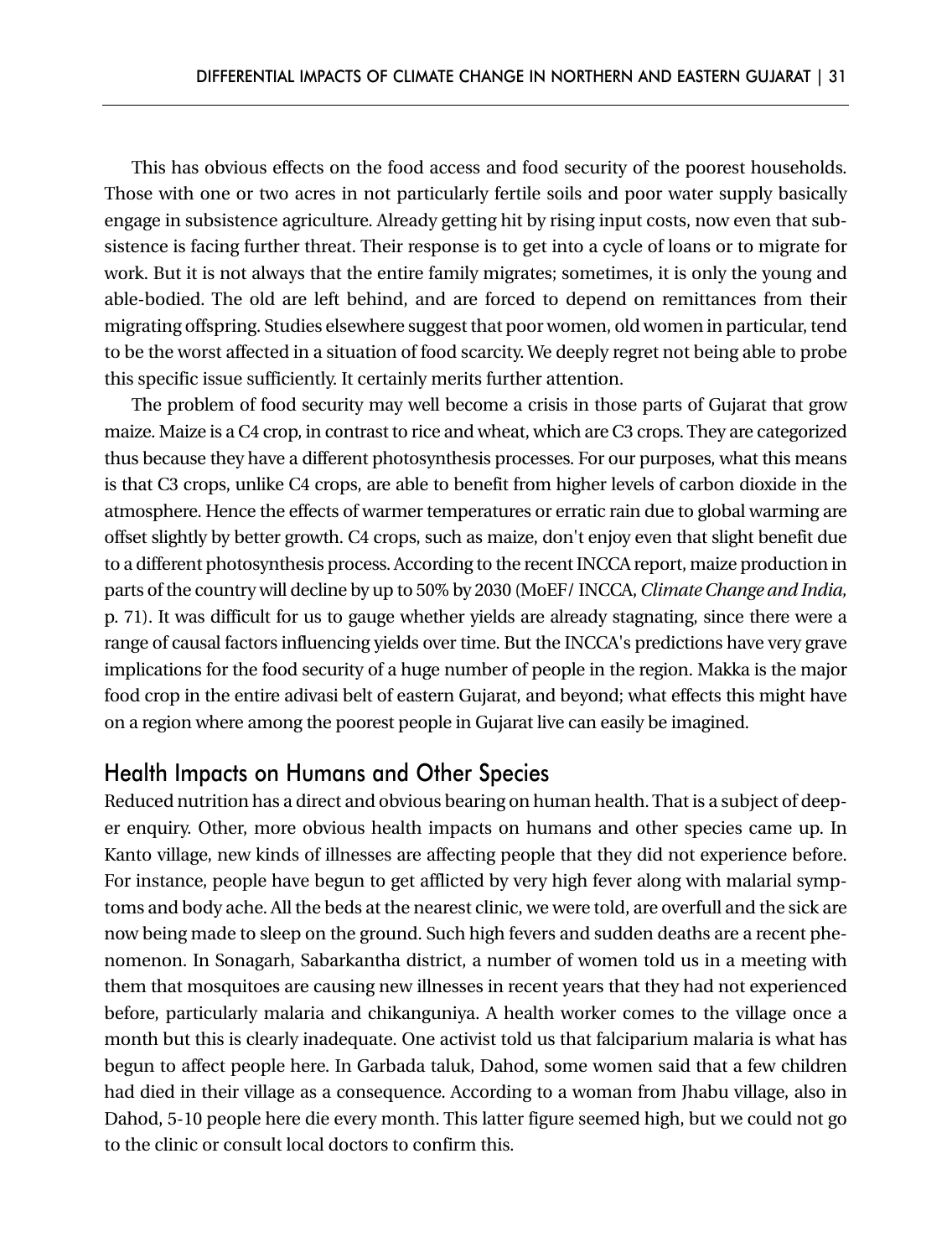It is difficult to say conclusively whether the new illnesses we were told about are occurring as a consequence of climate change. But it is likely. The greater spread of vector diseases due to greater warming is now widely accepted, not only in India but worldwide. In particular, the spread of mosquitoes to new regions, altitudes, and times of year when they did not thrive earlier. They thereby cause the greater prevalence of illnesses such as falciparum malaria, chikanguniya and dengue. In villages in Gujarat, these new illnesses are ones with which traditional systems of healing cannot cope. And, one might add, modern systems partially, at best.

Illnesses are also increasing because summer heat is getting beyond normal levels of tolerance, which particularly hits the infants, old, and impoverished more for the obvious reason that their immunity or tolerance levels tend to be low. In Idar town, in Sabarkantha, the unusually hot summer this year caused schools and offices to be closed down for some days following deaths from heat stroke. In Mirapuri village in Godhra, residents said that viral fevers are becoming more common. Greater warming is also beginning to affect **other species**, particularly livestock upon which lakhs of households depend. In Umaria, in Godhra district, we were told at a meeting that deaths of livestock have risen in recent years. In Kallol taluk in Godhra, because of rising summer temperatures, livestock have begun to suddenly get affected by loose motion and many of them die.

#### Impacts due to Irregularity in Rainfall

In our view, the biggest section of society affected by climate change is generally **poor women**, as they are the ones who are entirely responsible for domestic work around water and also do agricultural labour. In Bundelkhand, we have seen lakhs of women having to do much more labour to procure water in a climate change induced drought. In Uttarakhand, drying streams forces them to trudge long distances to water sources, for themselves and for farm animals. At a public hearing on climate change in dryland areas, women from Rajasthan said they were far more insecure because both agriculture and sources of water are getting affected ('Jalvayu Parivartan Se Mahilayen Ab Aur Asurakshit', *Jalvayu Parivartan: Varsha Adharit Kshetron Par Prabhav, 2009*, p. 37)

Hence one question for us is how women are coping with delayed rains and more erratic supplies of water in parts of Gujarat. Our impressionistic sense was that in the non-adivasi areas of northern Gujarat, its impacts are being cushioned by the fact that a high percentage of homes have access to tap water. For instance, in Chitroda village in Banaskantha, they said that access to water itself was not the problem; the problem is that there is too much fluoride in it. In Sonasangh village, they said most houses have taps now. This is the case even in poor households. In Sonagadh, Sabarkantha, in a meeting with women of largely landless households, who only have homes on homestead land, they said every house has a tap, and the panchayat ensures water. Not only does this cushion women from the immediate impacts of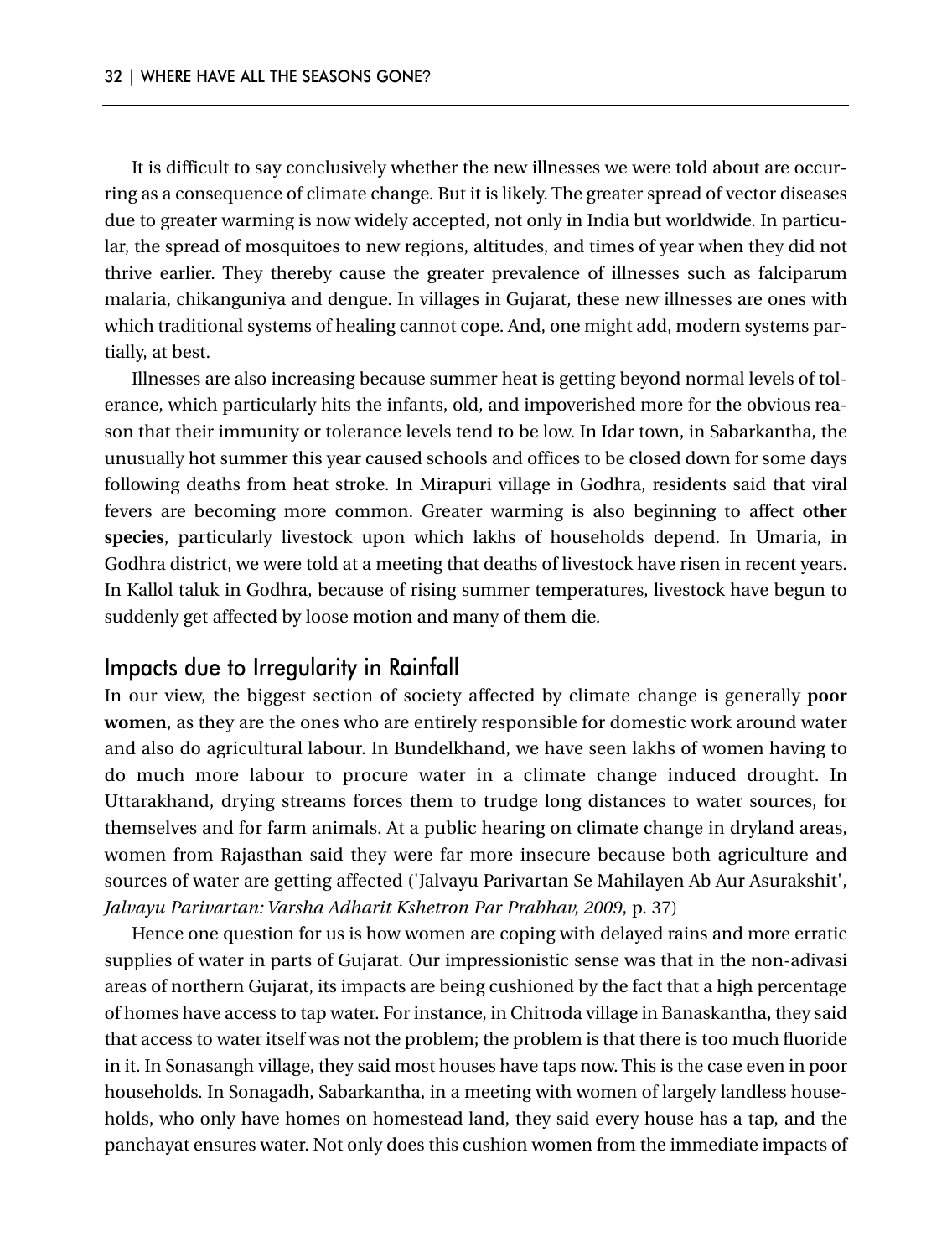climate change, it also has positive implications for their health, and for the amount of time and energy they have to spend procuring water.

As in all other welfare indicators, the situation in adivasi areas is strikingly different, where houses generally don't have the infrastructure for water supply within homes. One reason we were told for is that in adivasi areas of eastern Gujarat, the distance between houses is much more. To us, it seems more the lack of political will and selective channeling of resources rather than logistical constraints. In Matwa village, in Dahod, nearly all the 616 adivasi households have electricity in their homes but no taps at all. In a village in Panchmahal district, women said they are dependent on well water and handpumps for water, which become more difficult when the rains get delayed. In Bhindol village, Dahod, located next to Paanam river, they said the rains have been coming late for 10 years. When the river dries up, they make a hole in the river bed. The women there also said that nowadays they need to go much further to get drinking water.

*Erratic Rains and Agriculture:* The effects of a delayed southwest monsoon over the last few years, and hotter summers, are being felt by different classes differentially. As discussed in the previous chapter, the restriction of electricity for agriculture to 8 hours a day under the Jyotigram scheme in 2003 shrunk water markets and adversely affected the supply of water to marginal farmers. Only those with the resources to install and operate dug-cum-bores (DCBs) and tubewells pump out water to make up for a delayed monsoon. In doing so, they are basically using their greater economic clout to corner what is a commons resource. It's not as if they escape unscathed though, because it means increased costs of diesel for non-electrified engines. What's more, the higher ambient temperature still adversely affects the crops. Steady and regular rainfall contributes to plant growth in ways that merely pumping water from the ground simply cannot.

Installing a DCB costs Rs 50,000; a tubewell costs over a lakh, something that most households cannot afford. Those without access to groundwater either directly or through purchase are not being able to sow until the delayed rains arrive. Generally, their yields and quality are worse than those who manage to sow on time, as they told us in a village in Dahod. A situation then made even worse by rain occurring in concentrated bursts nowadays.

If it does not rain when it should, the better off with access to other sources of water can at least ameliorate the situation by tapping those sources. If it rains when it should not, there's little that anyone can do. Such as the unprecedented rains after Diwali in northern Gujarat and cloudy weather in Dahod and Panchmahal.

Besides Saurashtra region, Sabarkantha and Banaskantha districts are centres of cotton production in Gujarat. In some villages in the latter districts, we saw mounds of plucked cotton pods blackened at the base of the pod. However, in the case of cotton, the damage was not only to present pods but also future yield. Cotton pods tend to flower in a roughly 15-day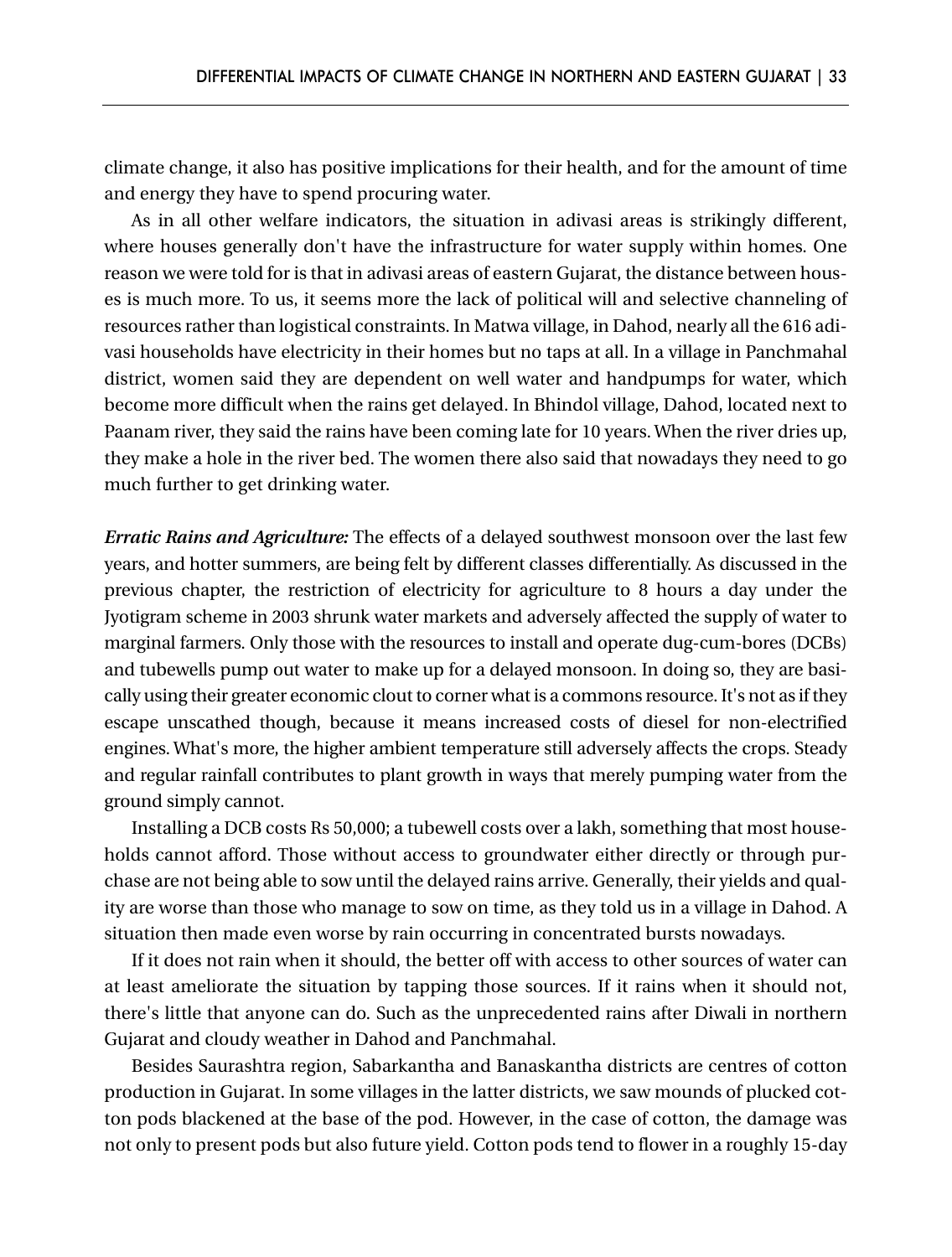cycle, so there's periodic, albeit lessening output over the season. A lot of the damage was to the entire plant, not just these specific pods, hence affecting the entire crop cycle. Cotton is a particularly risky crop due to constant need for high-cost inputs. The head of the NGO Disha told us that according to the Gujarat government, 321 farmers committed suicide in the Saurashtra region of Gujarat alone in 2009. If 321 is the figure the government admits, the actual number of suicides is likely to be much higher. It's possibly because of these suicides that the Gujarat government increased the support price for cotton from Rs 600 per *mand* (20 kilos) of cotton last year to Rs 950 this year. Usually, the costs total about Rs 500 a *mand*, with a profit now of Rs 400 or so. But this year the crop has been hit by the rain. In Prantiya Faliya, where there are mostly small farmers, they said, "We sold what cotton we could retrieve, roughly 50%. But had to sell it at a lower price because the quality was lower."

Other crops were also affected. In Chitroda village in Banaskantha, the groundnut and potato crops were almost totally destroyed; only those with fields on sloping land were able to save some of the crops, presumably because some of the excess water runs off. Potato can be profitable but is also a very risky crop. In Sonasangh village in Sabarkantha, the damage to crop was up to 80%. "God alone knows what compensation we will get," some old farmers said. In Khandol village in Sabarkantha, the castor was damaged, and much of the cotton "dried up". By which, they mean that because of crop damage, the stem is unable to provide nutrition to the pod. It's not just the crop, some people told us that the quality of grass has been affected due the rains and become "dirty". In Dahod and Godhra districts, the damage was caused more by cloudy weather, leading to attacks by pests, as discussed above.

Again, the effects of such sudden crop failures are felt differentially. For dominant caste households with relatively large holdings, such setbacks are mitigated by the fact that they have the savings, in the form of food, seed or cash, to fall back upon. They also usually have the access to water, either through borewells and traditional wells, which enables them to prepare for the next crop. In north Gujarat, some of them had given up on the current cotton crop and began to prepare for the winter wheat crop.

For small and marginal farmers, crop failure can be an unmitigated disaster. It can plunge them further into a cycle of debt. Usually, small farmers use the returns from a normal crop for certain kinds of personal spending, and for the repayment of loans. Loans, if taken from banks, are usually repaid in March. Now they are unable to do so. Which makes them seek out private debt, at usurious rates, usually 3-4% every month, or about 40-50% interest a year, or more. This cycle of debt is made worse by the fact that they don't have the access to borewells to start work on the next crop. The choices essentially are forced migration or a downward spiral of debt.

How extensive the damage was within Gujarat can be gauged by how far-reaching it was beyond. To the north, it damaged the onion crop in Rajasthan, the unusual rain causing "*seelan aur safed chakhte*" (*Rajasthan Patrika*, 2 December). To the south, Maharashtra chief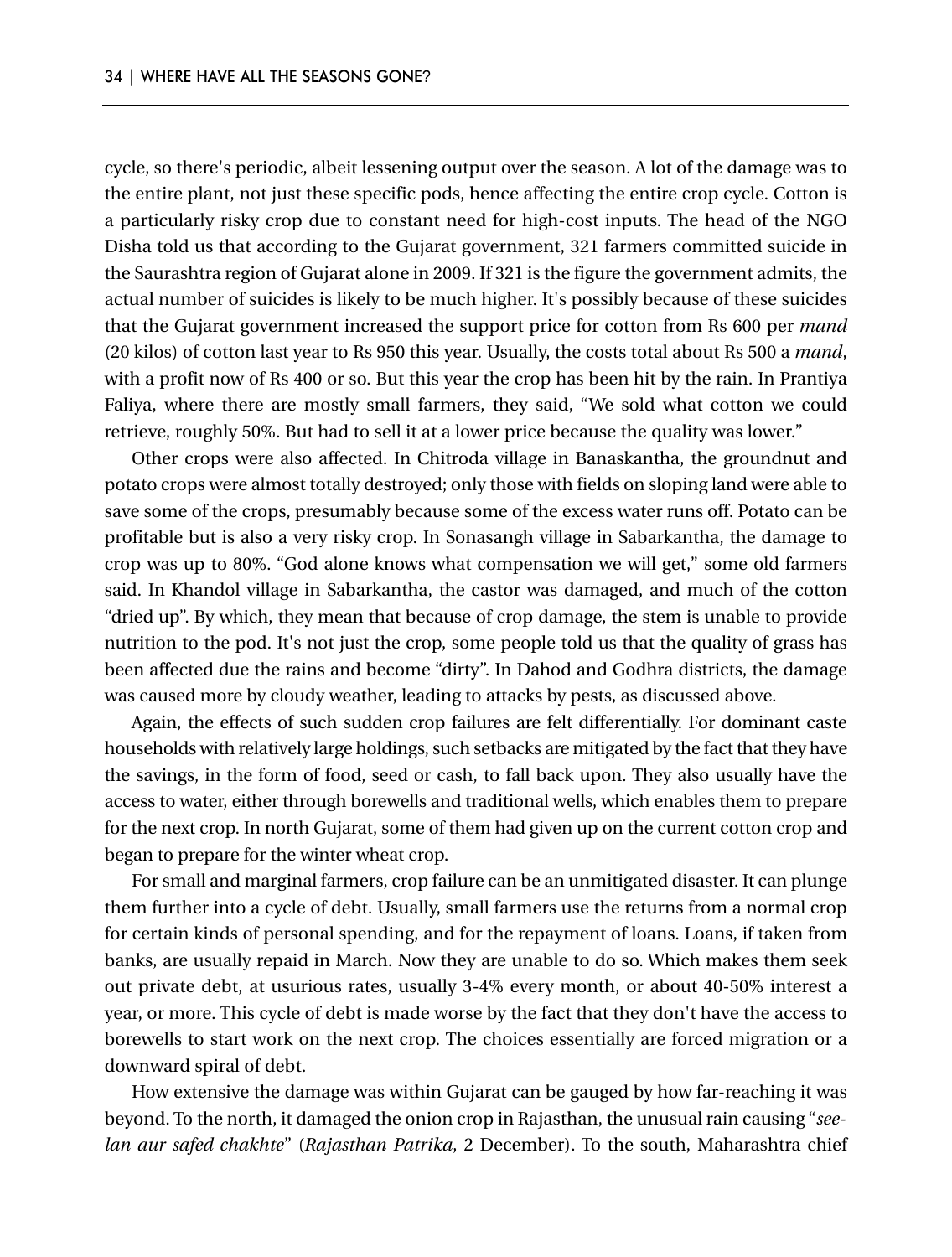minister Prithviraj Chauhan admitted that more than half the crop grown on 5.44 lakh hectares (over 1.3 million acres!) had been damaged. As a result, suicides occurred among grape farmers (*The Hindu*, 5 December 2010). Even further south, it damaged crops extensively in Andhra Pradesh; in Karnataka, an activist said that heavy and unseasonal rain badly damaged the rice, betelnut, onion and coffee crops in villages as far away as coastal South Karnataka. In Gujarat, as elsewhere, the extensive damage to crops affected not just small and marginal farmers. The scale of the damage was such that agricultural labour was also hit. It is this silenced majority that we now need to hear.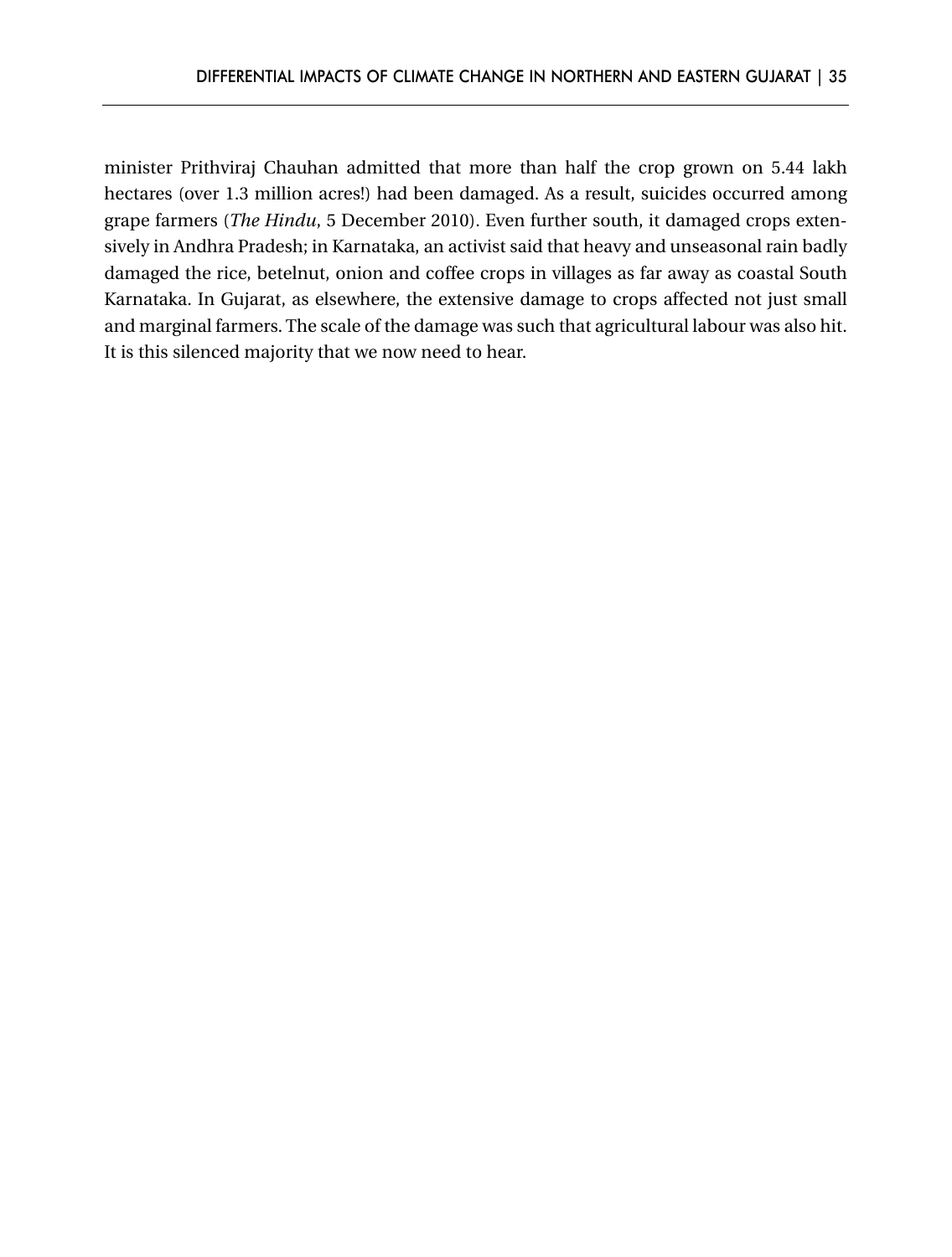# **4 |** Impacts of Climate Change on Agricultural Labour

The reason impacts of climate change on agricultural labour are being dealt with in a separate, short chapter is not just because it is a hugely important issue that is beginning to affect millions of agricultural workers in Gujarat and elsewhere in this country, but also because the impacts of significant processes on workers and certain other sections in society tend to get invisibilized. For instance, when displacement happens due to an industrial project or a dam, there's some, though limited, focus on those who own land and will lose it. What happens to all those who work on that land or provide a range of related services is not even considered. The same may well happen with agricultural workers affected by climate change.

A section of agricultural workers — who tend to be overwhelmingly from the underprivileged castes in an agrarian setting — are also often small farmers or marginal farmers who are forced to work on others' lands because their own are inadequate. How they get impacted as marginal farmers, or how their health or food security is beginning to get affected by climate change has already been touched upon in the previous chapter. This chapter provides some glimpses of how agricultural labour specifically is beginning to get affected in parts of Gujarat. However, we first need a broad sense of what that work is.

Different kinds of agrarian labour relations prevail in Gujarat, including those that may be deemed pre-capitalist. One is sharecropping *(bataidari)*. For instance, in Chitroda village in Banaskantha, fifty of the roughly 500 households in the village engage in sharecropping. The *bataidar* in Chitroda gets only one-fourth of the produce, and the costs are borne by the landowner. In different places, we heard terms of *batai* varying between either one-fourth or one-fifth of the crop yield. Usually, the sharecropper gets only a share of the crop and not any of the grass/ fodder, essential for livestock, which goes entirely to the landowner. There's another variant of *bataidari*, in which the costs of water and half the other input costs are borne by the landowner. The sharecropper also bears half the input costs, including animal labour, puts in his own labour power, and gets half the yield. This second variant tends to be practised more by absentee landowners as they are not around to keep close control of input costs.

The other kind of labour relation is obviously wage work. The wage is usually calculated on a daily basis, but for certain kinds of work — such as plucking cotton — it depends on the weight (in this case, of cotton pods plucked), calculated per kilo or *mand* (20 kilos). Rates for daily wage workers in Banaskantha and Sabarkantha range from Rs 70-100, most often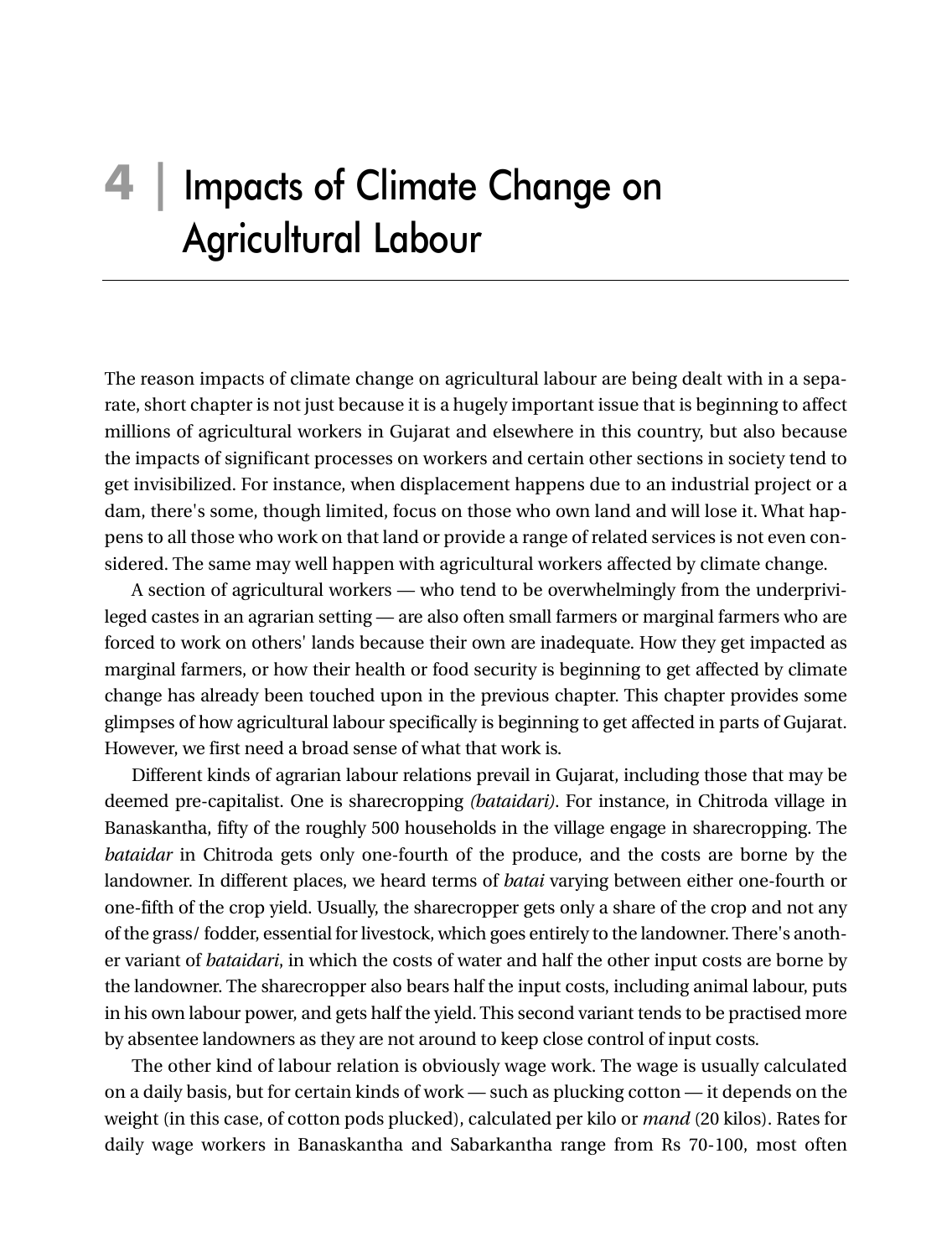around Rs 80 for different kinds of work. The work is from 8 in the morning to about 6.30 pm with a 2-hour rest period. Unlike other places, the employer does not provide any food, only tea. The wage rates for ploughing, spraying pesticides and loading a tractor with bundles tend to be higher, Rs 150 a day. In eastern Gujarat, like in everything else, it's different. Wage levels that may be Rs 70-80 a day in Banaskantha are about Rs 40-50 a day here, with tea and sometimes food.

Women are socially denied certain kinds of work, presumably due to patriarchal, misplaced notions of purity, lack of strength or of skill. Some of it is traditional methods such as working with the plough, and some more recent, such as operating the tractors, loading bundles of produce and the spraying of pesticides. Other than these, women do all other kinds of agricultural work (in addition to *all* the domestic labour). In some places, we were told they get paid the same amount as men, though in others we heard differently: if men got Rs 80-90 a day there, women got Rs 60-70.

The amount of work available or labour needed has fluctuated over the years due to four complex developments. One, we were told in some villages that agricultural work has increased over the years because of better irrigation infrastructure (in northern Gujarat) and because of improved agricultural techniques (in eastern Gujarat). For instance, in Chitroda in Banaskantha, earlier, agriculture was only feasible near the river. With the growth of tubewells — census data for 2001 suggests that 203 hectares were irrigated by tubewells in this village — more village land has come under the plough. Two, in contrast, mechanization in the form of tractors — common in northern Gujarat but much less so in Dahod or Panchmahal — and combine harvesters, just beginning to enter north Gujarat, has meant that one worker now does the work that 2 or even three workers used to do with the plough earlier, and that too covering a larger area faster. Hence one worker and machine does the work of dozens. A third influence is the introduction of NREGA in recent years. Though partial and patchy in its actual implementation, it has meant that agricultural wages benefit from an upward pressure to keep up with NREGA rates, particularly if the latter are paid as per what is mandated. A fourth, and major influence on agricultural work and wages is the demand for labour by the construction industry in towns in Saurashtra and elsewhere.

So what are the major kinds of agricultural work available? Starting with the main kharif *(chaumasu)* crop, the sowing for cotton, castor, rice or dals usually continues for about 15 days after the first rains. For sowing rice, the payment is not by a daily rate, but usually per *bigha*, about Rs 600 a *bigha*, since it is very laborious work. A group of workers may get together, finish the work, and share the wage. For other crops, such as cotton or castor, the sowing rate is paid at Rs 60-80 a day, higher if the workers are organized. This is often done by landless agricultural workers, since those who have small plots of agricultural land are working their own fields at this time.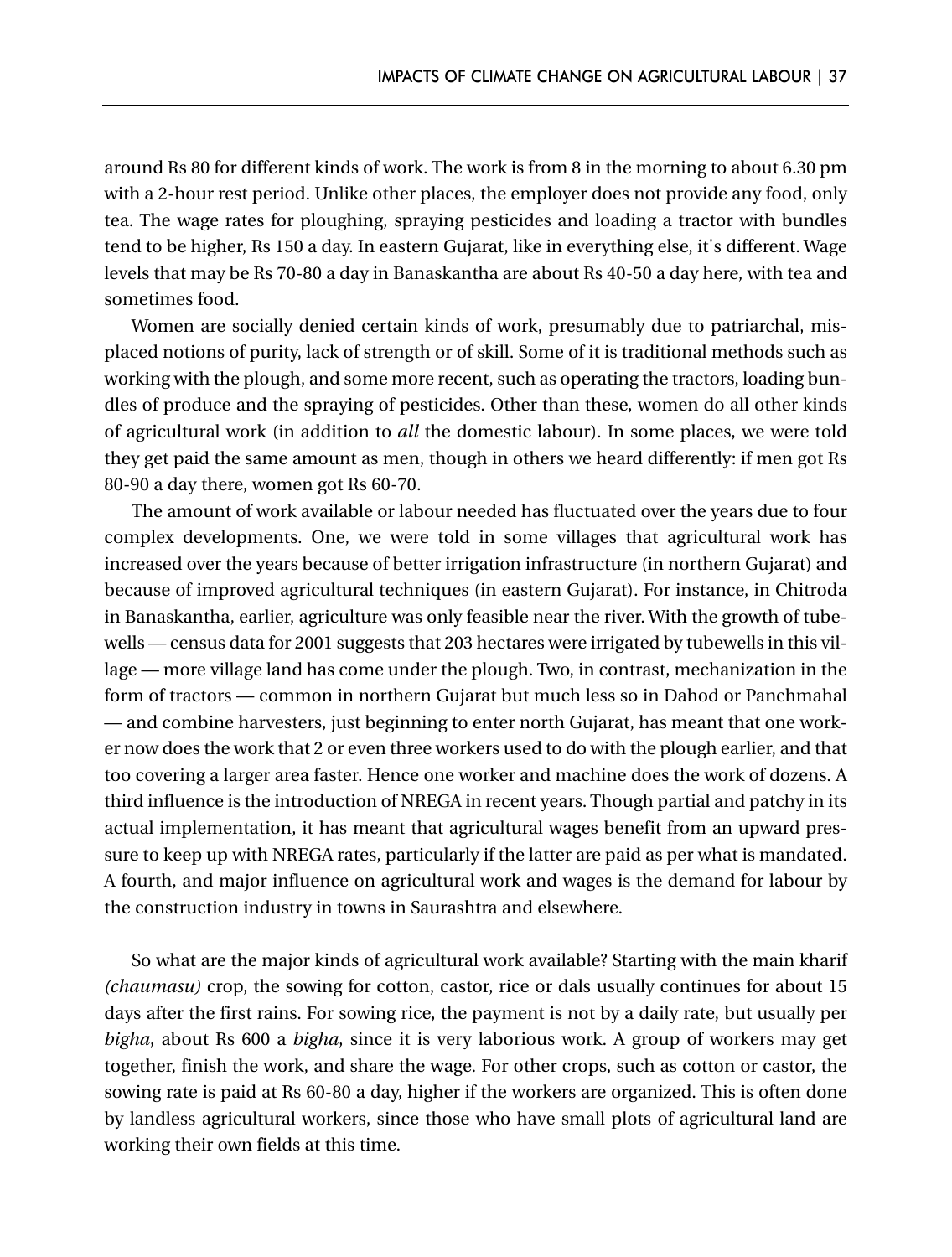After a lull in work of little less than a month, the grass is removed in July, which takes 15 days of work for which the wage is also in the range of Rs 60-80. Then, in late July and early August, *falikaran* of the Bt Cotton crop is carried out, for about a month-and-a-half or even two if the crop is good. This is often done by migrant labour as well, for which the wage rates are again in the vicinity of Rs 60-70 a day. The plucking of cotton pods starts two months later, around Diwali, and continues until March. If the crop is good, every *bigha* of cotton crop needs five workers for 1-2 days every fortnight. This fortnightly work is done 3-4 times at first, then less frequently for later pluckings. For castor too, the harvesting can occur 7-8 times, from August to April.

In the rabi season that follows, ploughing for wheat in winter needs two workers a day per bigha (work often done with a tractor nowadays by those who can afford it). After watering it every 15 days or so, the wheat crop is harvested *(katai)* around end March-April 1st week. The rate for harvesting is either a daily wage of Rs 80-100 a day, or is paid by piece rate, of 2.5 *mand* (50 kilos) for every 50 *mand* (1,000 kgs) yield per bigha. Following which, there may be the mid-season *(unhalu)* crop, such as peanuts, — which needs a significant amount of labour — castor, etc.

Rather than in this disaggregated manner, if one were to consider the amount of work available over the year, then the two regions are again very different. In some villages in northern Gujarat, they told us that the agricultural work adds up to about 5-6 months a year. In Umaria village, in Panchmahal district, they said agricultural workers get a total of about 3-4 months' work over the year. In Dahod and Panchmahal in general, the number of days of agricultural work and number of workers employed are significantly fewer than northern Gujarat, — despite less mechanization of agriculture in these two districts — partly because holdings are smaller, and hence family labour suffices, and partly because productivity is lower. Besides this, in forested areas of eastern Gujarat, there is some work available from the Forest Department — such as to cut grass for a month after winter. But this is seasonal, NREGA is patchy, and migration is often the only route.

It follows from the above that the **impacts of climate change on agricultural workers** vary, depending on the nature of agrarian relations, the kind of work, and the number of days lost.

For a *bataidar*, reduced yields or a near total loss of crop due to erratic rainfall results in a decline in his/ her already low share. In Sonasangh, farmers said yields had fallen by 80 per cent after Diwali, in some places they said 50%, in others completely. A decline of even 50 per cent would mean he/ she is left with practically nothing. For a sharecropper already kept stretched at the margins of survival, a sudden loss of share due to a climate change event can be a calamity. Unable to repay already existing loans, it would push them further into debt, as they are forced to take further loans from moneylenders or the landowner. The latter results in forced labour the following season.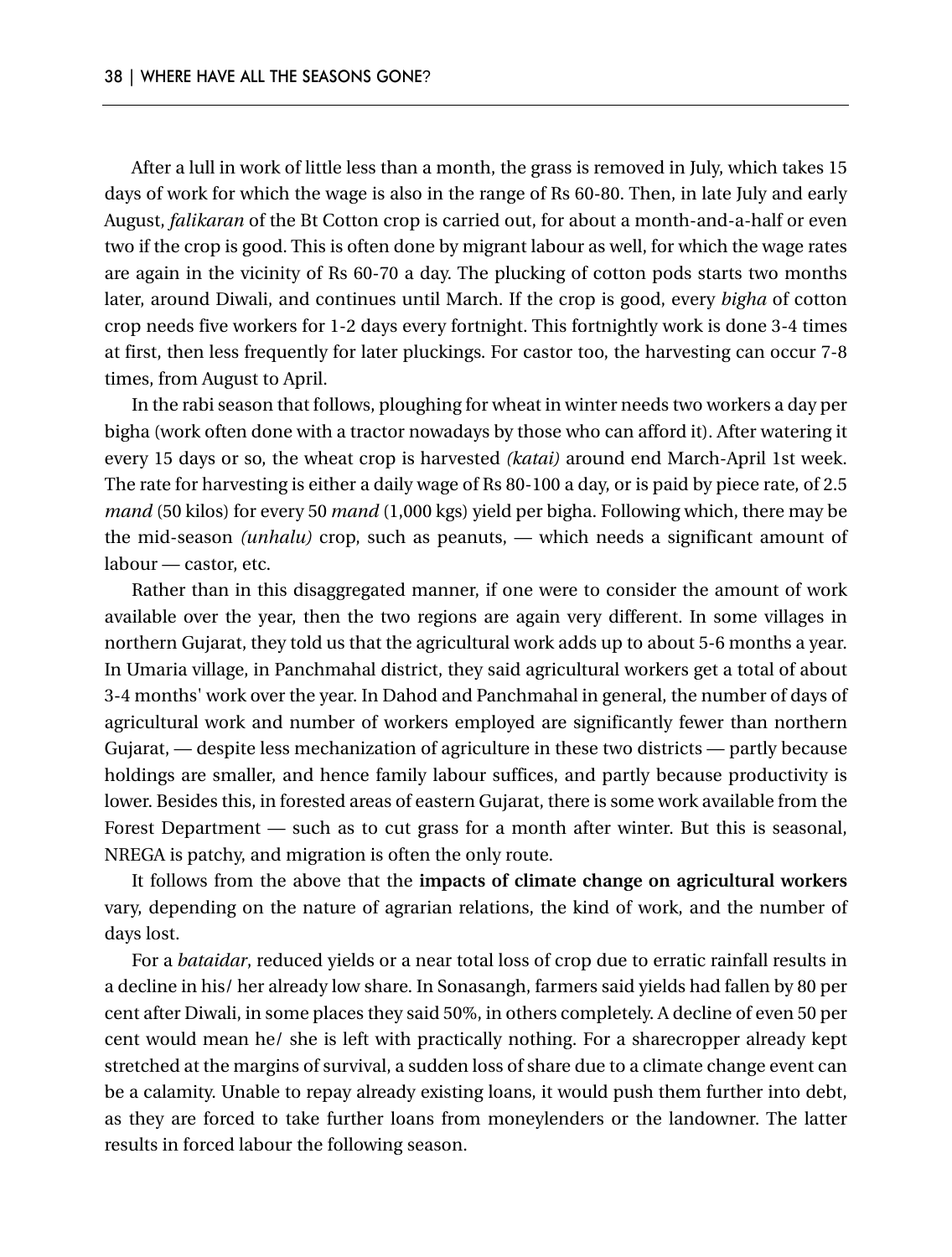For wage workers, the loss depends on the number of days of work lost. Looked at differently, it might be due to fewer workers hired than would have been the case had the crop been fine. This year, the damage first happened during July-August when because of the light rain, much less *falikaran* was needed for the Bt cotton crop. Consequently, whereas five workers would have been needed for every bigha, only two were employed. This work carries on for 6-8 weeks. A loss of 6 weeks' work results in a loss of nearly Rs 3,000 for every worker.

Later, the cotton crop and other crops were hit by the unseasonal rains after Diwali. In Khandol village in Sabarakantha, where cotton plucking ought to have been taking place, a meeting of women told us that "no one calls us for work as all the crop has been damaged". Cotton picking usually operates at piece rates, of about Rs 3-3.50 per kilo of cotton picked or about Rs 60-70 per *mand*. A worker can pluck 1.5 *mand* (30 kgs) or even two *mands* (40 kgs) a day. Which works out to about Rs 140 a day. Five workers are needed every 15 days for every bigha of cotton crop, but since they work on different fields on different days, the immediate loss of work, they told us in Khandol, was 15 days' work. Cotton picking goes on periodically until March, and since the damage was not only to the current pods but often to the entire cotton plant, further output, and hence future work, was also affected. The total loss might add up to 30-40 days over the cotton season. Conservatively, the loss would be over Rs 4,000 per worker. For those households in which more than one member is engaged in wage work, the potential loss of earning is even more. And even where the cotton crop partially survived, they managed to pluck only about a mand a day at Rs 3 a kilo because the cotton yield is less, as they told us in in Sonagadh in Sabarkantha. In Kenpur village, they said that each person can normally pluck 30-40 kilos a day, now that had fallen to just 10 kilos. Even if some of them manage to shift to a daily wage system instead of piece rate, it would be a significant loss of earnings. The loss of income is only the more obvious effect. Less obvious is the loss of access to food that follows, loss of nutrition, and the desperation of keeping the household going, the burden of all of which falls more on women. Women form a huge proportion of marginal workers (those who are employed for less than 180 days a year) among scheduled castes and scheduled tribes; around 75-80 per cent are women (Census 2001). It follows that the burden would fall inordinately on poor women, particularly in eastern Gujarat.

From the districts of eastern Gujarat, and also parts of Baroda and elsewhere, entire families migrate for work to Saurashtra and other regions of the state. In migrating for work, they take some grain saved along but it usually involves taking a loan to make the journey. After this Diwali, thousands of migrant workers made that journey to find no work at the end of it because the cotton crop had got damaged in Saurashtra too. Once they reached there, it is not as if there is a clear picture about when their labour would be needed because there is no saying when the rains may clear. Hence they just had to hang around and wait. Which involves taking a further loan to be able to tide over those days. This has happened this year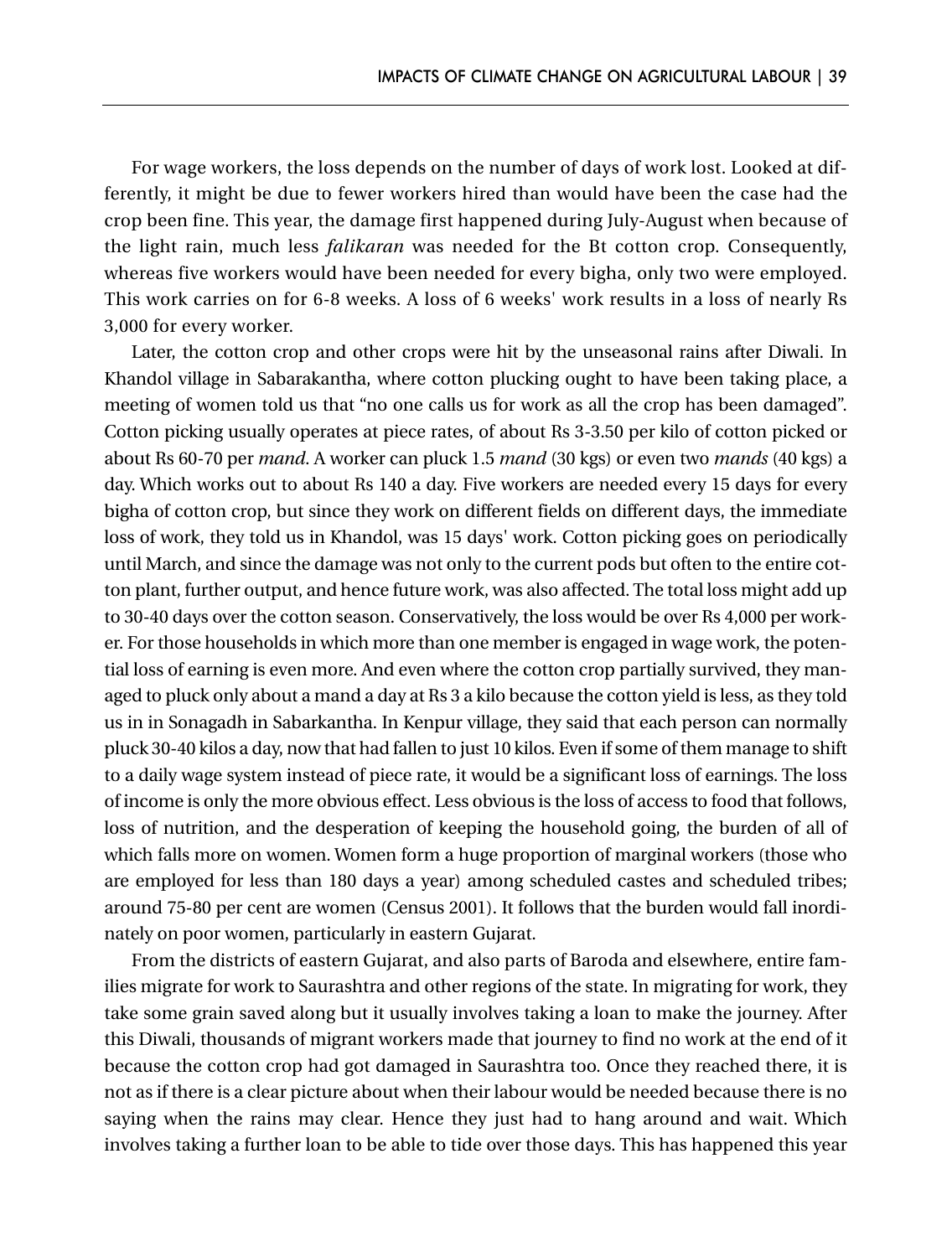to tens of thousands of workers; some of them likely returned with a further debt on their hands; those who found work in construction went off elsewhere.

Understandably, conversations about loss of agricultural work again focused on the most recent unseasonal rains. But loss of work from other impacts of climate change discussed in earlier chapters can well be speculated. Such as from more land being left fallow due to the absence of atmospheric or soil moisture in warmer winters. This would extend over thousands of acres, hurting those who would potentially work on those lands. And then, in June, people not being able to sow their fields due to delayed rains has effects on a large scale on landless labour in particular since it is they who usually do this work. Or less labour employed due to erratic rains affecting crop yields. These disruptions in available work are going to happen more frequently and erratically as climate change intensifies, something that is inevitable. Which means that agricultural workers will get hit more often and more sharply. How one needs to respond to this loss of work and earnings is one key question, discussed in the last chapter that now follows.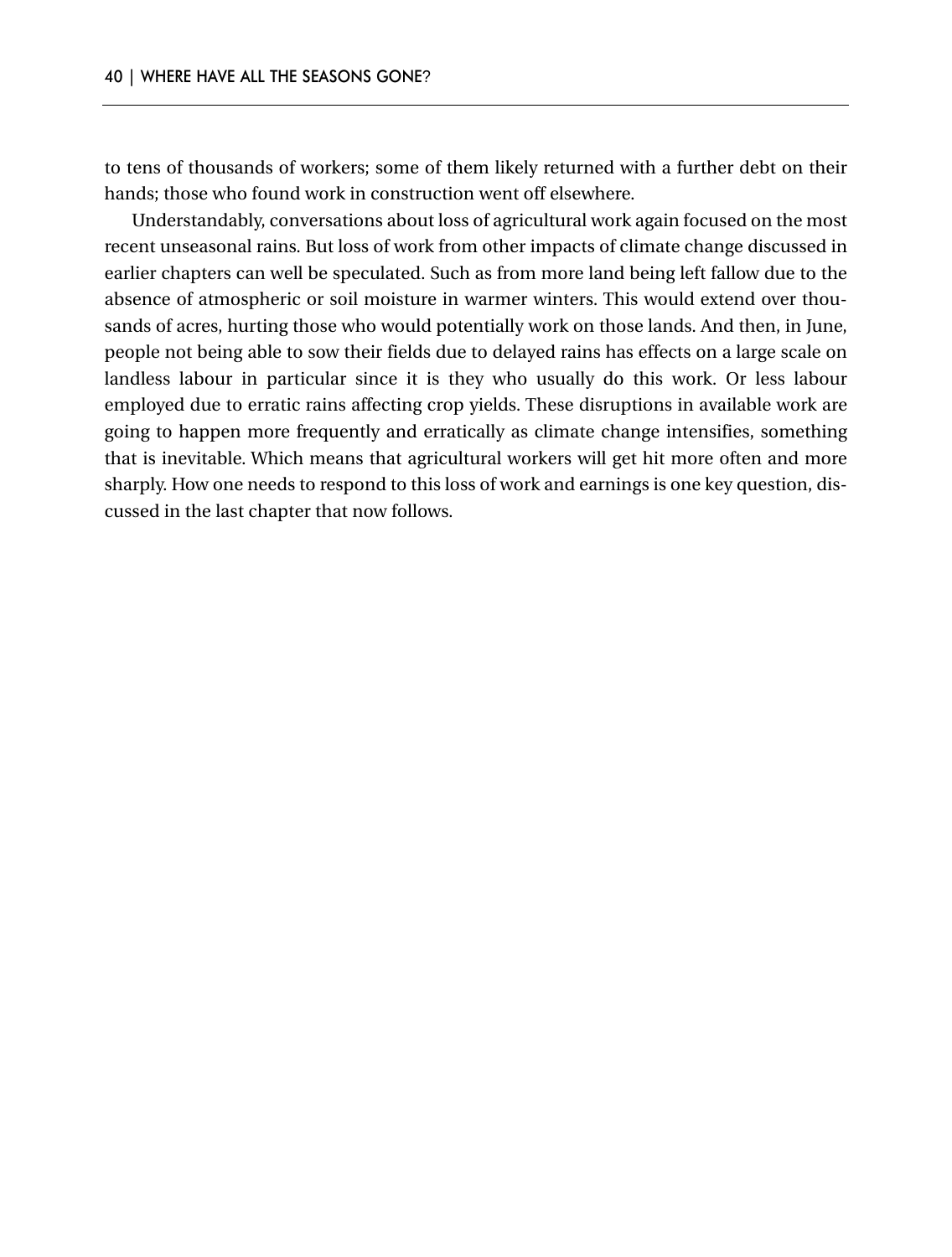The impacts of climate change on small and marginal farmers, and on agricultural labour, discussed in the previous two chapters, brings out one of its ironies — that those most affected most by global warming are those who have, and are contributing to it the least.

Numerous people from various parts of India we have spoken to over the last few years say that they first observed changes in weather patterns about 15 years ago, some say 10-15 years. It began slowly, they tell us. But they noticed that over the last few years, changes in rainfall patterns have been happening more often or more severely. The impacts of climate change are intensifying, and will continue to do so. Because of the lag between emissions and warming, a significant amount of further warming and deepening impacts are unavoidable. We need to anticipate them, and prepare in advance. However, not all impacts can necessarily be cushioned against. For instance, it may be possible (for some) to cushion the effects of rain not falling when it should. Whether one can cushion the effects of rain falling when it should not is another matter.

Our response would then need to be at different levels.

**1. Compensation for workers and farmers:** The most immediate is the question of compensation for those affected. Activists of Disha and Bandhkam Mazdoor Sangathan in Gujarat have recently voiced a significant demand that has a bearing throughout Gujarat and beyond — that agricultural workers impacted by climate change need to be compensated for their loss of work and loss of wage. Accepting equity would imply that these claims should have priority. It's true that establishing that an agricultural worker has been impacted at all is not easy; to overcome this, perhaps agricultural workers can be compensated whenever farmers also are. The details of such compensation are tricky, as often small landowners are also agricultural labourers, the number of days lost may be hard to identify precisely, etc. However these specifics merely need more work, depending on the context and are hardly insurmountable problems. Acceptance of the principle is important for now; the specifics lie beyond that.

There are three possible sources for the payment of such debt. One, some of that amount should be sourced from prosperous farmers through the levy of a small cess on any sale in a *mandi* that is above a stipulated amount. That this is levied only on large sales of goods would ensure that small and medium farmers don't carry this burden. Two, of course, is the governments, central and state. A third source is the payment of ecological/climate historical debt that developed countries owe to the poor countries and people everywhere, for their overoccupation of carbon space since the Industrial Revolution, and the impacts that it is inflict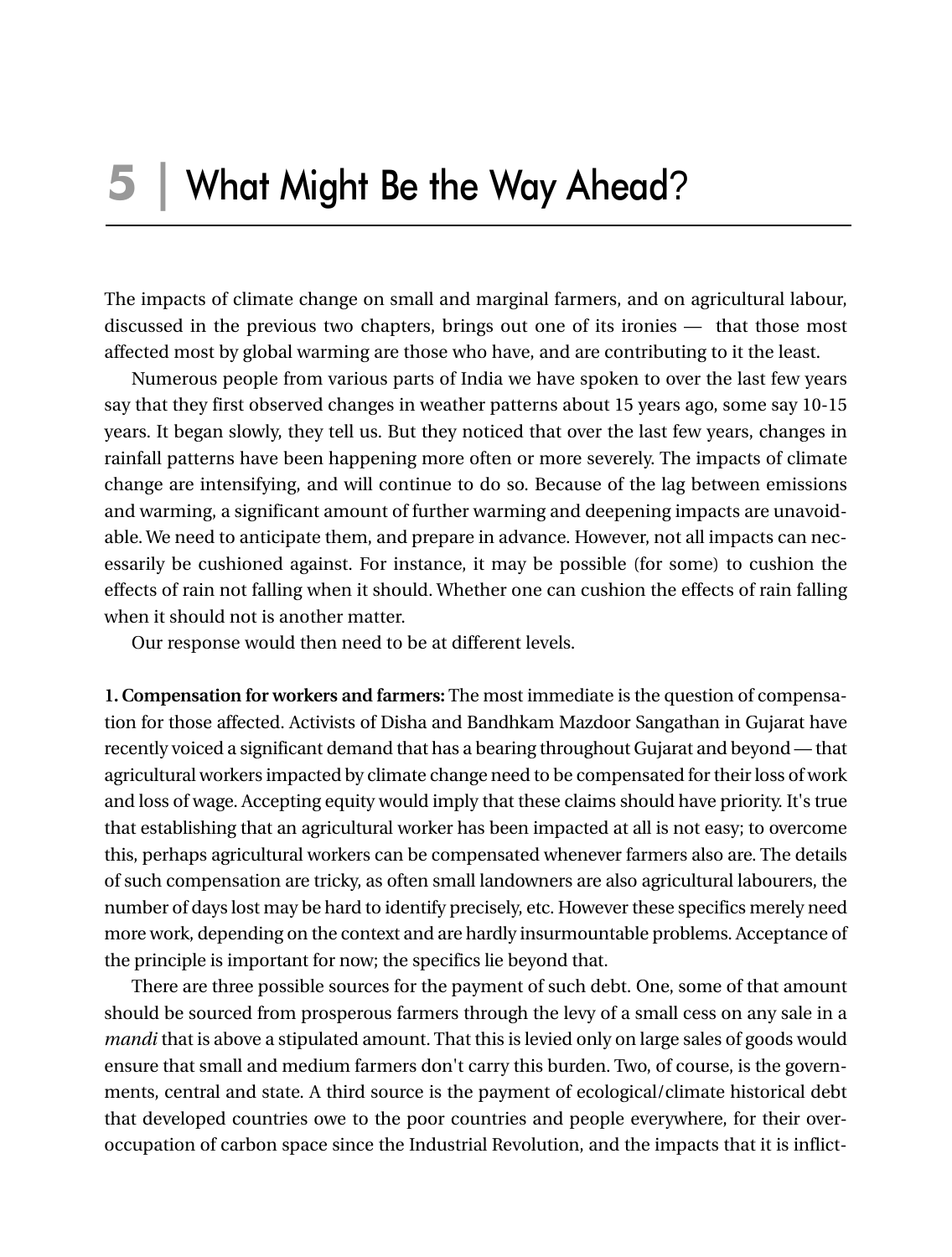ing on the latter. Over two hundred organizations, including Delhi Platform, in a joint memorandum to the central government in November 2009 said that "any financial transfer mechanism needs to be transparent, decentralized, democratic and decided by the people at all levels — through participation in consultation with national, state and local self-governments". More recently, a number of international organizations have demanded that the World Bank and other large financial institutions that have historically favoured rich countries, large industry and elites everywhere should be kept out of such debt transfers. There is however no need for the payment of compensation to wait for such an international transfer mechanism to be put in place.

The same sources would apply for compensation to farmers. The first — government compensation — is currently in use already when farmers are compensated for crop losses. Farmers however get compensated only when at least half their crop is damaged. Given the precarious nature of most agriculture nowadays, that is too high a bar. Additionally, that compensation levels are too low is a constant complaint at such times from farmers' organizations, and need upward revision for the compensation to be meaningful.

**2. The Use of NREGA:** We had mentioned in chapters 3 and 4 that the distress migration from eastern Gujarat in particular, a historical trend, is now being accentuated due to climate change. Better implementation of NREGA would help reduce such distress migration. According to a study of NREGA and migration across four states, including Gujarat and particularly Banaskantha, Sabarkantha, Panchmahal and Dahod, more than half the respondents "felt that migration had been reduced in their families due to NREGS" and their proportion increased to a remarkable 99% if 70-100 days of work was provided (Paulomee Mistry and Anshuman Jaswal, 'Study of the Implementation of the National Rural Employment Guarantee Scheme: Focus on Migration', Disha, August 2009, pp. 21, 28). This is also in keeping with what we have heard from activists in other states.

Even though we found a fair amount of awareness of NREGA, and possession of job cards, the number of days of work people got, even where NREGA was being implemented was disappointingly low, usually around 40-60 days a year. Payments are delayed and compensation if work is not provided is non-existent. The study quoted above found that in roughly half the cases, people got work for less than 50 days against the stipulated hundred a year (Fig. 31, p. 30). Let alone meet this stipulated minimum, additionally, given that an average size of household ranges from 5.2 in Sabarkantha to 6.7 in Dahod (Census 2001), giving work to only one household member is too low. Several unions all around the country have demanded that the work entitlement under NREGA should be for each household member and not merely for one member per household. The Gujarat Agricultural Labour Union (GALU) has demanded that every person should be entitled to work over the year. Their slogan: "When the sun rises, we should have work." As much as 80% of respondents in the 2009 study pre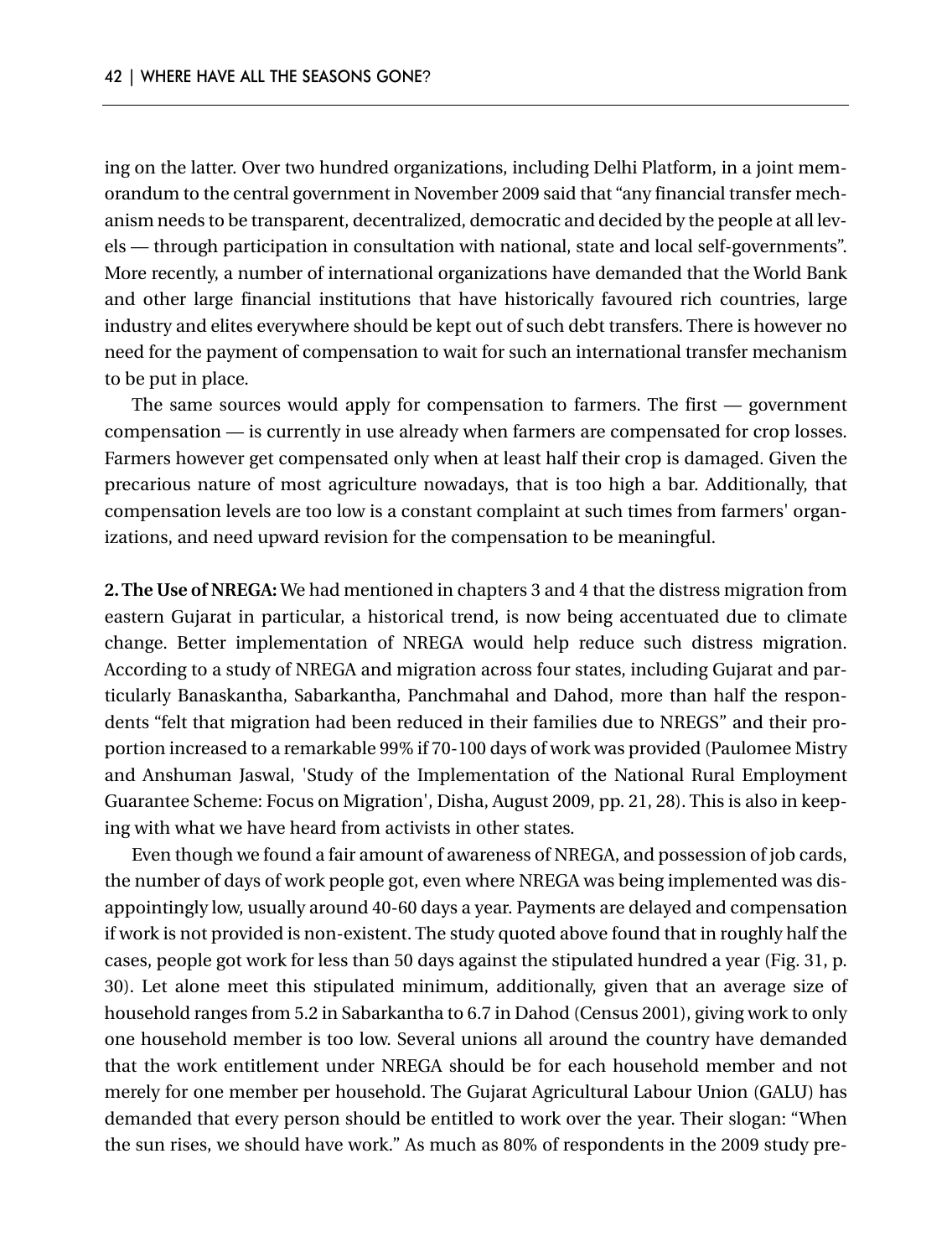ferred NREGS to migration, as migration was very disruptive (p. 28). Only a better and higher level of implementation would help reduce it.

There are undoubtedly a whole range of issues that would make the NREGS much more effective — higher wage levels; indexing NREGS wages to inflation; ensuring that it met at least the stipulated minimum wage in each state; prompt payment of wages; payment of prompt compensation if work is not provided; prompt sanctioning of work that is demanded and planned for; making people more aware of these provisions in law; providing the statutory facilities at work sites; ensuring a more democratic process in the consultation about what works are needed and where, consulting women in particular.

But for the purposes of this report, the benefit of NREGA is that it can be used in the better distribution of water and electricity, key areas in climate change. Pond work (41%) and the creation of check dams (13%) already constitute a significant portion of the work done under NREGA (NREGS Study, p. 15). To this need to be added —

- the digging work and laying and maintenance of water pipes to households that do not have tap water, particularly in eastern Gujarat and to adivasi areas in Banaskantha and Sabarkantha;
- $\bullet$  the planting of traditional trees and the revival of forests in eastern Gujarat, which has a bearing on fuel, fodder, produce and climate;
- the development of grasslands and afforestation;
- the promotion of water harvesting through the digging of community lakes and ponds
- the development and maintenance of decentralized and renewable electricity generation and distribution infrastructure

**3. Cushioning Impacts and Equity:** Another level of intervention would be anticipating and cushioning the impacts of climate change. As has been said time and again in this report, the impacts that we are already witnessing in eastern and north Gujarat are only going to intensify over the next few years because of the lag between carbon emissions and warming. This needs more study, both by organizations on the ground, and by appropriate governments. And since adequate baseline data for all indicators don't exist, it is essential that such work incorporates people's perceptions of climate change over time. Agricultural research needs to study adaptive responses by farmers and others that may be relevant for people in other places with similar ecologies. Such information — and research on crops that can better withstand impacts — needs to be placed more accessibly for all, in the public domain.

Some impacts, such as the lessening dew in winters, would need to be met with a more equitable distribution of groundwater, on which more below. Others, such the possible spread of vector diseases, and the issue of food security due to food crops being affected, need more proactive intervention by a democratic state. Both food and health care are complex interconnected issues, whose ramifications extend beyond climate change. Intervening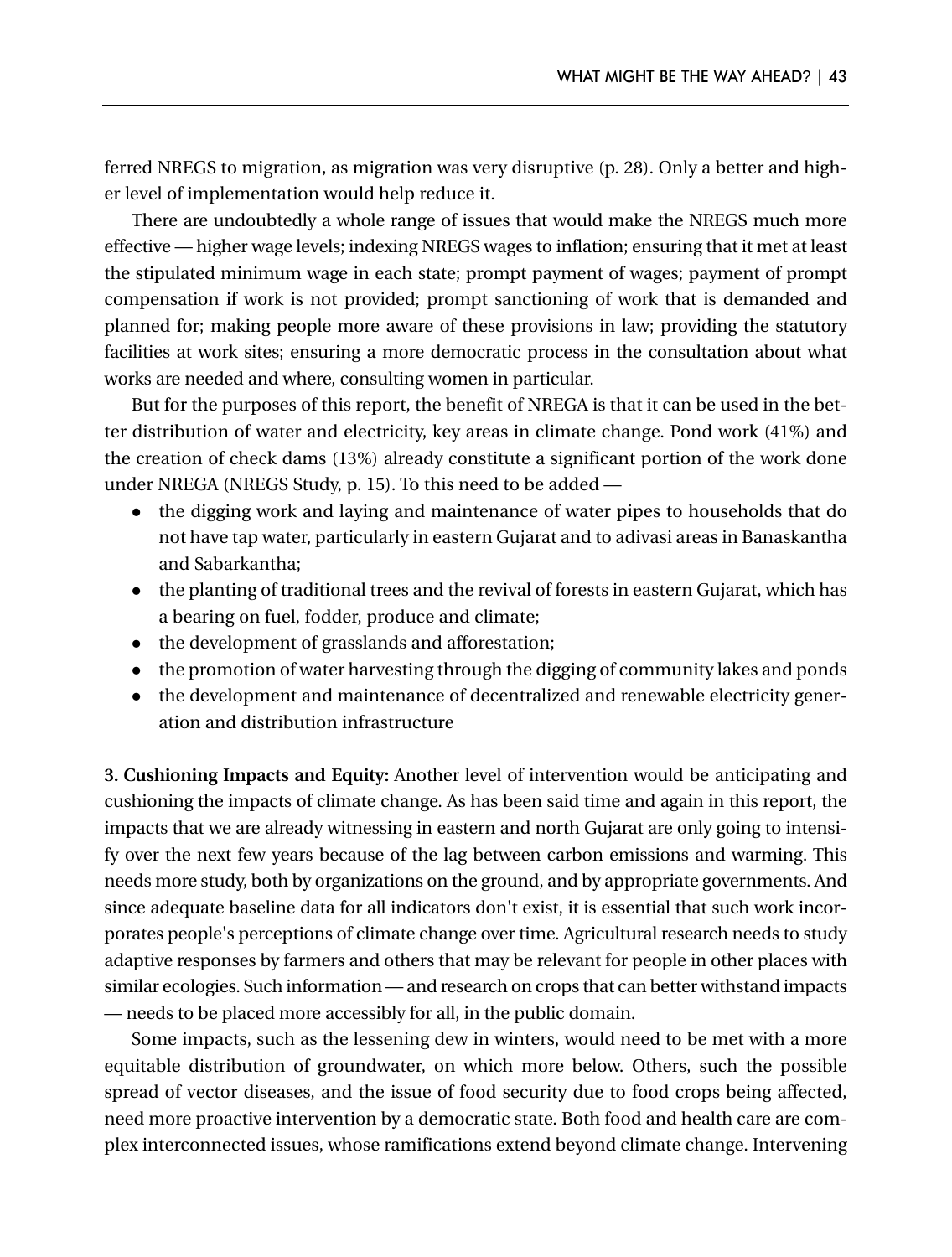to reduce climate change impacts in these would have a range of connected benefits overall.

Equity in coping with climate change impacts is essential; it needs to form part of our larger notion of equity, particularly since not all impacts can be cushioned against. The two cannot be separated. Equity in coping with climate change would mean a betterment of the lives of scheduled castes and scheduled tribes, poor women, of Muslims and other minorities, of the underclasses in general. In any agrarian setting, the crux of that are land reforms, such that the landless and those at the margins have basic access to the most important means of production. Land reforms needs to be fulcrum of any longer-term struggle in thinking about coping with climate change.

**4. Equity and Water: Reviving the Notion of the Commons:** Equity around access to water, both for drinking and for irrigation, is one the central ways of helping the majority cope with climate change. As far as water is concerned, any of the relevant measures listed above would be undermined if the current unequal water arrangements continue, because excess extraction by elites would ensure that any improved water supply would be promptly sucked out.

The greater distribution of water in north Gujarat in particular occurred through the development of water markets, something that is essentially iniquitous. It is the responsibility of governments — in which they has sorely fallen short thus far — to create the infrastructural frame for a more equitable access to water that does not rely on the market, but on a better regulatory framework instead. In this, they need to reverse the bias in favour of the elites by ensuring that public wells are dug in the poorest *tolas* and bastis, and they have access to water in times of delayed rains. But even this would not halt the profligate use of groundwater by landed elites, and hence restrictions of groundwater tapping by elites ought to be enforced more strictly.

The onus cannot be on government alone. Equitable arrangements need to be put in place at the community level, and can obviously only be the end result of sustained struggle. For equity to function and sustainability to thrive in the medium term, one would need to revive the notion of the commons. In this specific context, groundwater is central, to view it as a shared resource for all in the present and for the future, that hence needs nurturing. Such nurturing would mean a combination of things: of restricting drawing out to what is renewed each year; to move away from water-intensive cash crops, and limiting the excessive use of fertilizers that need more water.

A tried and tested technique for the reduced use of water is the System of Rice Intensification (SRI). SRI avoids the continuous flooding of fields that is central to conventional rice growing practices. Instead, under SRI, the rice field is merely kept moist, or an alternate wetting and drying method is practised. It has been suggested that these techniques improve root development and "provide better soil aeration". And since the spacing between individual plants is more under SRI, plants enjoy better access to soil nutrients,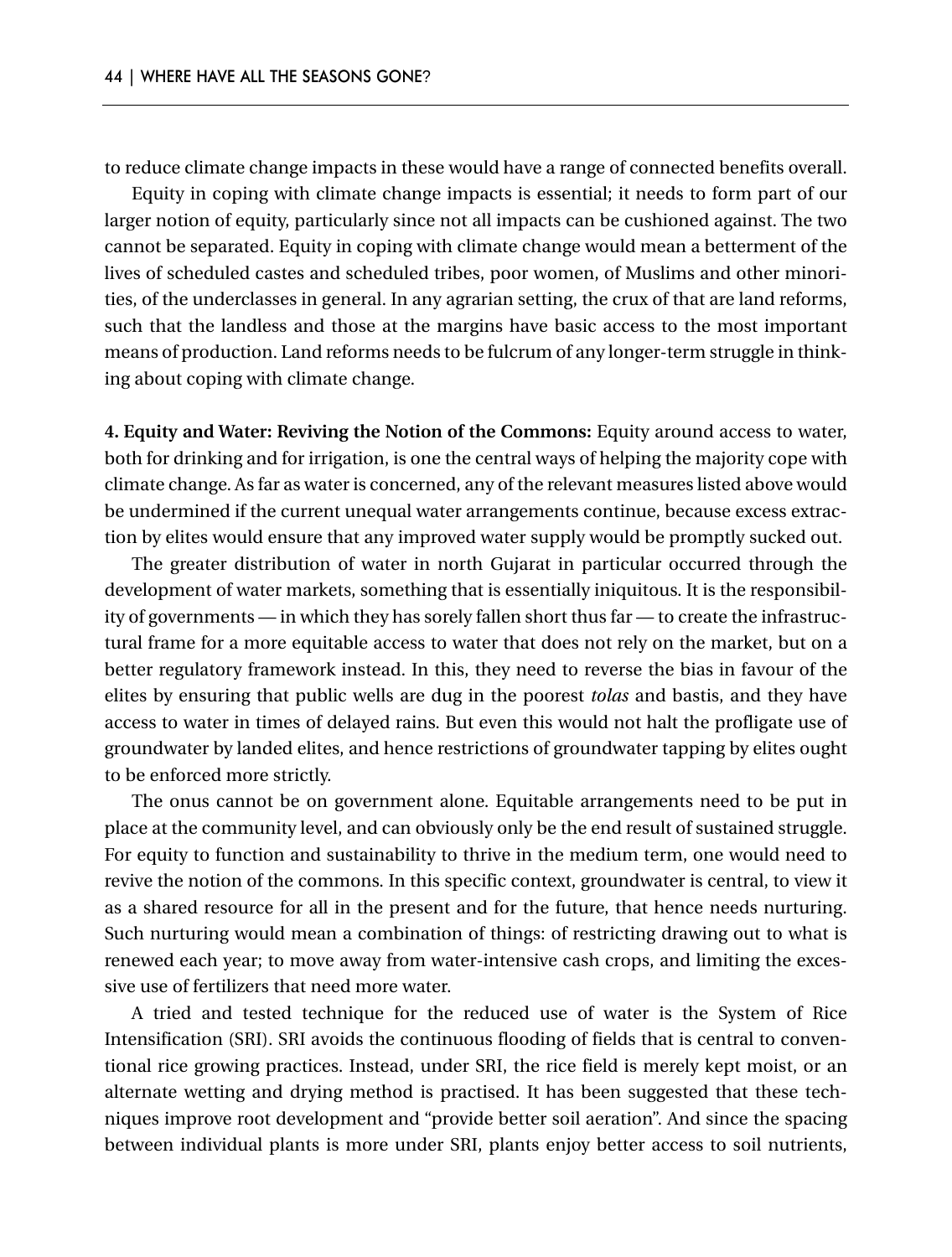sunlight and benefit from higher leaf area index at the time of flowering. So despite fewer plants per unit area, yields have been shown to be higher than conventional rice practices. Whereas yields are a matter of ongoing debate, there's no doubt that SRI involves less use/waste of water and other inputs such as petro-based fertilizer, hence also reducing input costs. One study in West Bengal showed plants under SRI were also better equipped to cope with drought. It is hence not surprising that SRI is being practised by 1.5 million farmers in at least 39 countries (Amod K. Thakur, 'Critiquing SRI Criticism', *Current Science*, May 2010, pp. 1294-99). This includes SRI on 34,000 hectares in Tripura and also on extensive lands in Tamil Nadu. It clearly needs greater active encouragement for it to be adopted more widely.

Central to the shared notion of the commons is the concept of equity. One movement around the sharing of water and that has acquired resonance in different parts of the country is the pani panchayat movement. Originally led by Vilasrao Salunkhe in Maharashtra in the mid-1970s, it involved the relatively equitable distribution of water around a lift irrigation society in Purandara taluk of Pune district. It must be pointed out that pani panchayats have not always led to its proclaimed aims of water equity — P. Sainath has written scathingly of its limitations towards this end in Orissa ('Less Pani, Less Panchayat', *www.indiatogether*, October 2002). It has also been pointed out that pani panchayats do not address the question of the landless' access to water. Notwithstanding these flaws, there's a lot in the pani panchayat notion that is relevant. The pani panchayat in Maharashtra included a selfimposed ban on water-intensive crops of the region such as bananas and sugarcane, only community irrigation schemes, and no individual wells in the command area.

Equity in the tapping of groundwater would also mean snapping the link between access to land and access to water. How does one have arrangements in place at the community level that ensure that even the landless have a right to water? This question, among others, was addressed by a series of progressive movements around a more equitable distribution of water in southern Maharashtra. This began in the 1980s, led by the Mukti Sangharsha Chalval and Shramik Mukti Dal, which demanded: one, equitable distribution of water; two, in drought-prone, low rainfall areas, "using dam water to supplement ground and surface water made available through local watershed development". Their third main demand of rehabilitation of dam oustees enabled the movement to get wider support. It began with the construction of a 120-metre long, 4.5 metre high Baliraja Dam, but a crucial part of building this dam was equity in the water distribution and moving to a cropping pattern that would need less water. In 1989, this extended to a successful demand for equitable distribution around a lift irrigation scheme, which would cover families residing in 60 villages to irrigate 60,000 hectares. Then, in 1993, the movements widened into a broad front: a rally of 25,000 people in Aatpadi taluk demanded equitable distribution of water from two dams. Within a few years, "the movement for equitable distribution of dammed water spread to 13 talukas in the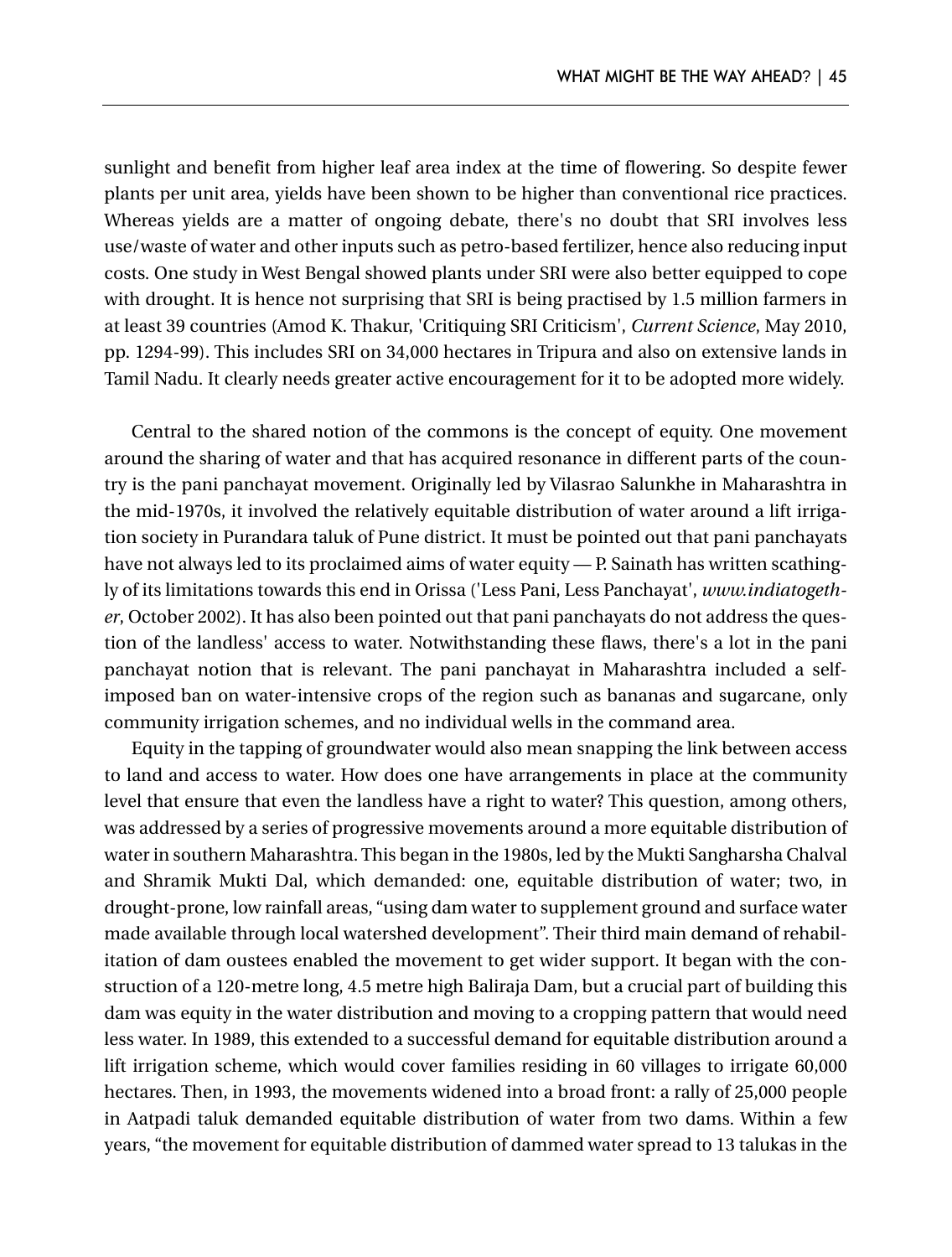low rainfall zone of Sangli, Satara and Solapur districts (Anant Phadke and Gail Omvedt, 'The Anti-drought Movement in Southern Maharashtra', p. 9). A subsequent struggle led by the Shramik Mukti Dal in 2004 got the Maharashtra government to agree to redrawing water distribution of canal schemes in three taluks "if people in a taluk form water-users' societies and decide to redistribute water amongst themselves equitably" (Anant Phadke, '*Thiyya* Agitations in 2004-05', *EPW,* 21-27 February 2004, pp. 775-777).

Though the context was different, there is much in this movement around water there that is relevant for our current concerns, in particular the notion of equity that enabled the widening support. Two, their demand for equitable water distribution incorporated a limit in the volume of water per person irrespective of the amount of landholding that person possessed. Hence, interestingly, the movement included small farmers, peasants and landless agricultural labour. With the right to water, the landless would lease in land from those who had excess land but no water, and till the land. This has enormous potential both for landless agricultural labour and in particular for poor women. Three, there was the acknowledgement to shift to cropping patterns that would be more sustainable in the long run.

#### To conclude: The need for an alternate development trajectory

Our notion of the commons needs to extend beyond water; at the largest level, to the Earth itself, which has been pushed into multifaceted crises. Climate is only one in a range of interconnected ecological crises humanity has created and faces. A study in the journal *Nature* examined nine indicators: rate of loss of biodiversity on land and at sea; stratospheric ozone depletion, ocean acidification, global freshwater use, global warming, the nitrogen and phosphorus cycles, chemical pollution, atmospheric aerosols and changes in land use. It concluded we had worsened in all nine systems and had already crossed safe boundaries in three of them, including the rate of loss of biodiversity and global warming (Johan Rockstrom, et al, 'A Safe Operating Space for Humanity', *Nature*, 24 September 2009, pp. 472-475).

In the course of the last few years, we have often encountered people who have told us, warming has always happened in the past, what is unique about this phase? It is true that carbon has been central to life, and warming has happened before cyclically. But the speed at which we are spewing carbon dioxide into the atmosphere and drowning it in increasingly acidic oceans has little precedence. Over tens of millions of years before the current phase, CO2 used to go in and out of Earth's ecosystems at 1 ppm every 10,000 years. We are now spewing it at over 2 ppm a year, 20,000 times the long-term average rate. Earth's history has shown that subsystems tend to react in a non-linear, abrupt fashion. Because of feedbacks in the climate system — which have already begun to occur — we have very little time to ensure that it does not spin out of our control.

Safety would entail that carbon dioxide emissions be brought down to below levels the Earth can safely absorb. A very basic notion of equity would entail that this level be distrib